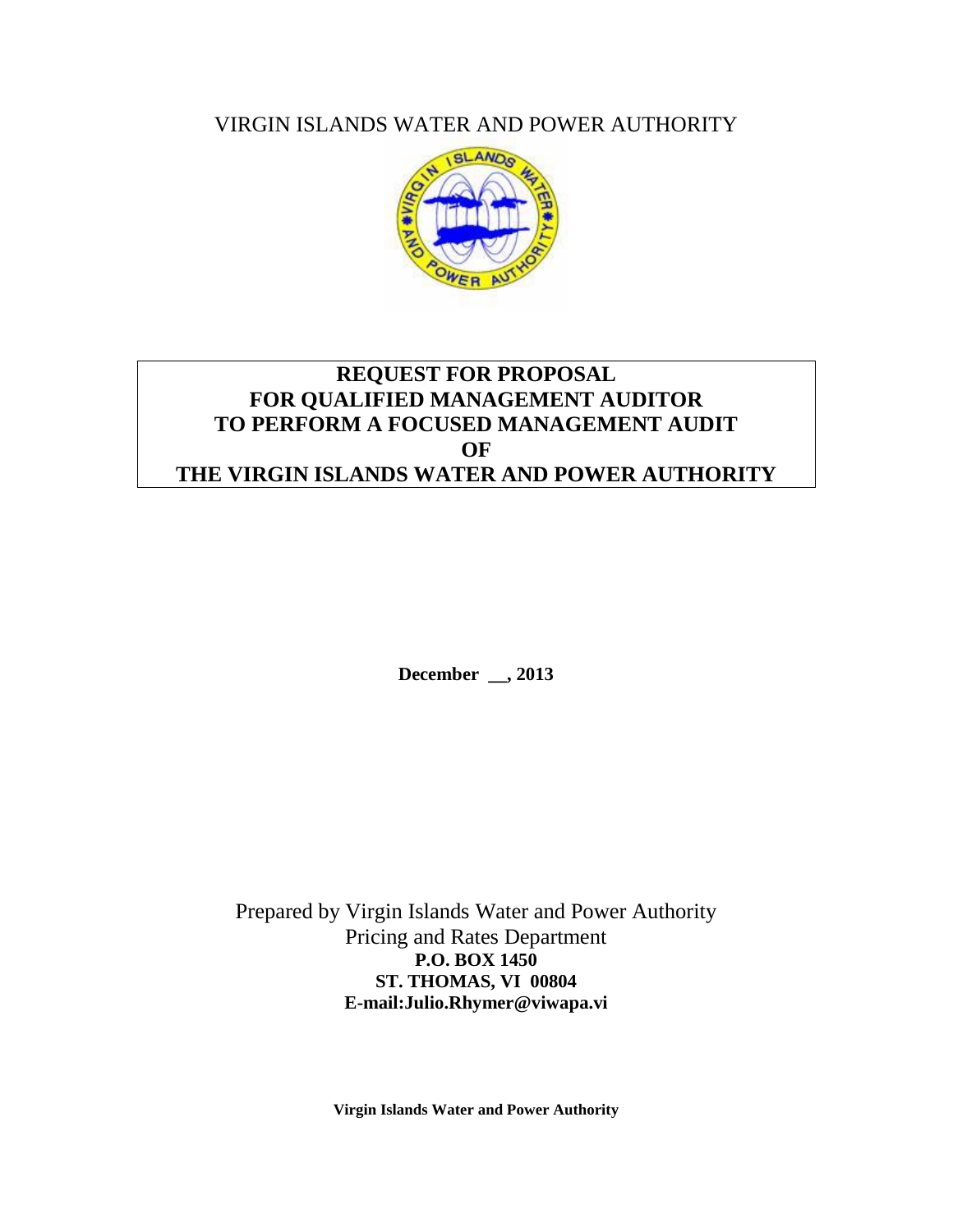#### **Request for Focused Management Audit Proposal October 2013**

#### **Table of Contents**

| $\mathbf{I}$   | DESCRIPTION OF THE ENTITY |                |
|----------------|---------------------------|----------------|
|                |                           | $\mathfrak{D}$ |
| $\Pi$ .        |                           | 5              |
| III.           |                           | 14             |
| IV.            |                           | 15             |
| $V_{\cdot}$    |                           | 16             |
| VI.            |                           | 17             |
| VII.           |                           | 18             |
| <b>VIII</b>    |                           | 19             |
| 1X.            |                           | 19             |
| $\mathbf{X}$ . |                           | 20             |
| XI.            |                           | 22             |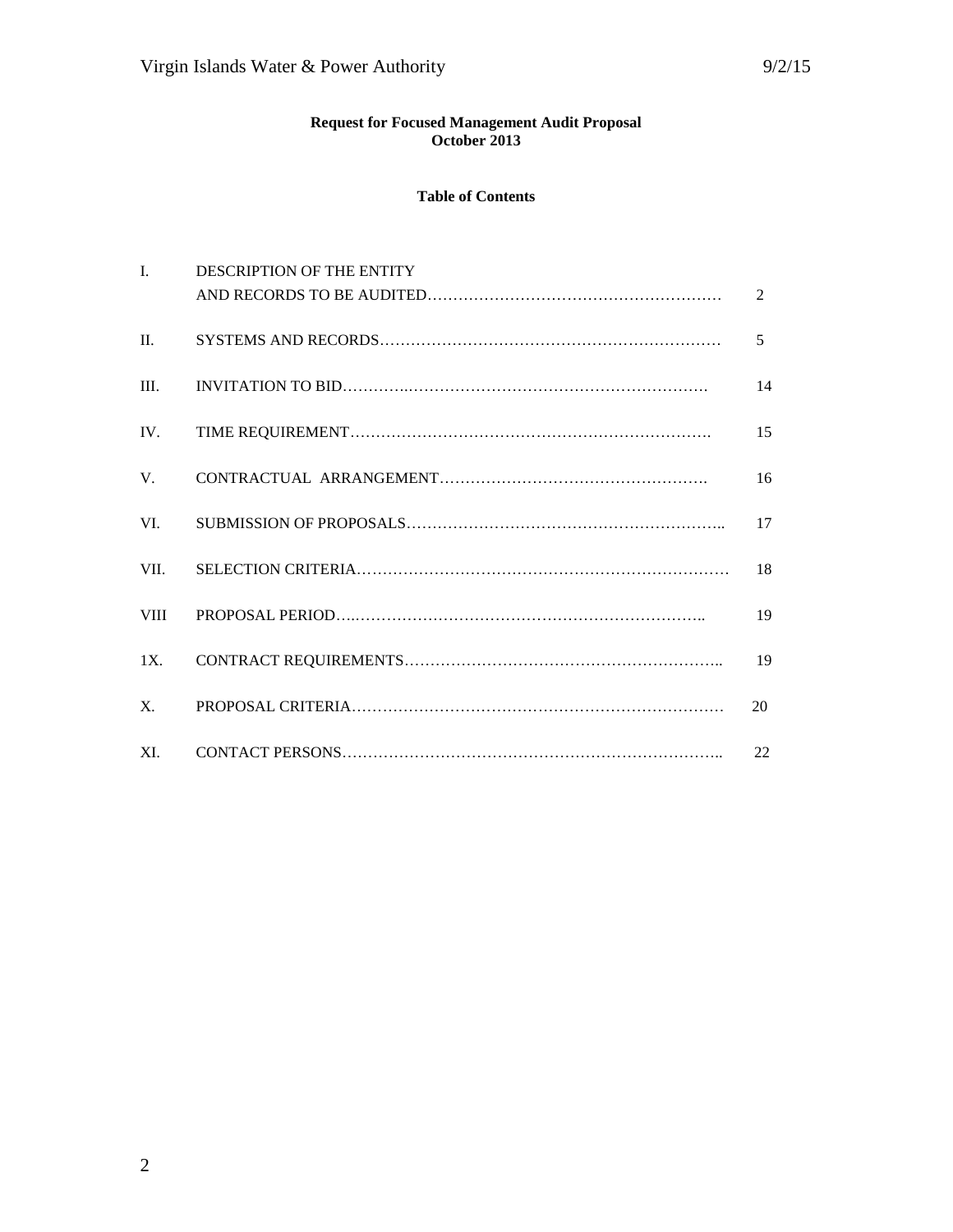# **Section I** – **INTRODUCTION**

### **Description of the Entity**

#### The Virgin Islands Water and Power Authority (herein after the "Authority" or "WAPA")

In 1964, the Authority was created as an instrumentality of the Government of the U.S. Virgin Islands (the "Government") pursuant to Chapter 5 of Title 30 of the U.S. Virgin Islands Code, as amended (the "Virgin Islands Water and Power Authority Act" or the "Act"), for the purpose of developing an adequate electric and water supply for the U. S. Virgin Islands.

Pursuant to the powers established by the Act, the Authority owns, operates and maintains electric generation, distribution, and general plant facilities that supply electric power and energy to more than 54,000 customers in the U.S. Virgin Islands, which include the islands of St. Thomas, St. Croix, and St. John and Water Island. The Authority also provides electric service to Hassel Island, which is located near the St. Thomas harbor. Generally herein, references to the number of customers, sales and loads on the island of St. Thomas include data associated with the islands of St. John, Hassel Island and Water Island. With the exception of a few commercial entities that produce electricity for their own use, at this time there are no electric utilities other than the Authority that produce, distribute, and sell electricity in the U.S. Virgin Islands.

In addition, the Authority owns, operates and maintains potable water production and storage facilities, which facilities include wells and seawater desalination equipment and distribution facilities that supply a substantial portion of the potable water requirements for ultimate distribution and sale (the "Water System"). For purposes of accounting and certain management activities, the Authority operates the electric and water systems as separate enterprises, which are independently financed with each system's indebtedness secured by separate and distinct claims on each system's net revenues. Certain common facilities and costs necessary for the production of electricity and water, as well as general administration, are allocated between the Electric System and the Water System on the basis of studies prepared by or on behalf of the Authority.

# **Regulation**

The Authority and its Electric System and Water System are subject to regulation by territorial and federal agencies. Unlike most governmentally owned electric utilities, the rates and charges for electricity are regulated by the Virgin Islands Public Services Commission (the "PSC"). In addition, the Virgin Islands Department of Planning and Natural Resources (the "Department") promulgates rules and regulates the Authority's environmental performance. The Virgin Islands Coastal Zone Management Agency regulates construction activities through its permitting process. Many, if not most, environmental regulations established by the U.S. Environmental Protection Agency (the "EPA"), as well as territorial regulations, are administered in the U. S. Virgin Islands by the Department. With regard to certain security issues, the Authority is subject to the jurisdiction of the U.S. Coast Guard.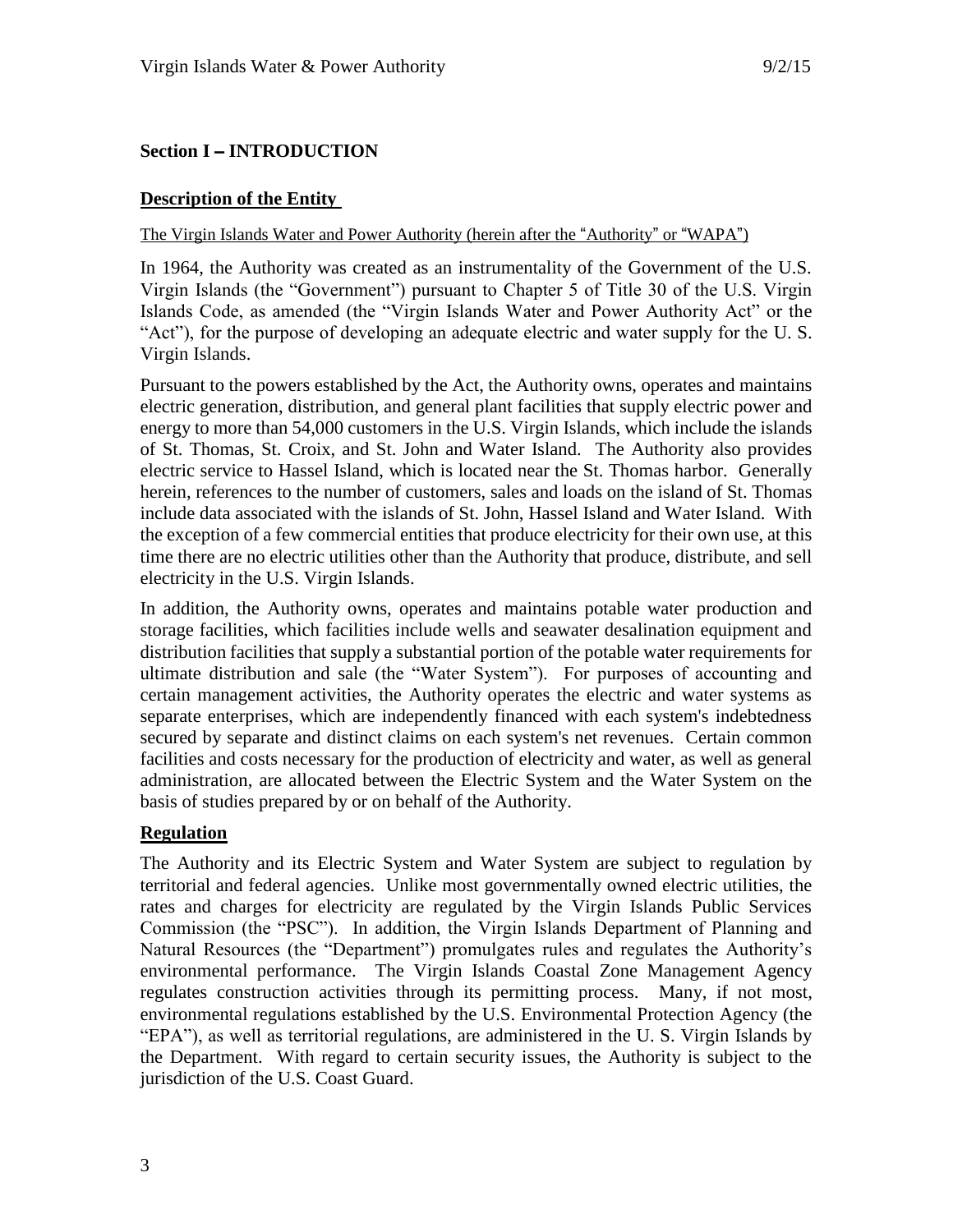Pursuant to the Act, the purposes of the Authority are carried out through a governing board of nine members appointed by the Governor of the Virgin Islands (the "Board"). Six members are appointed by the Governor, with the consent of the Legislature, for three-year terms and three members are appointed by the Governor from executive level governmental positions and serve at the pleasure of the Governor.

Management of the Authority is vested in an Executive Director who manages the day-today operations of the Authority and its permanent and temporary employees, which number approximates 616 persons. On January 2, 2008, Mr. Hugo V. Hodge was appointed Executive Director of the Authority.

As of September 30, 2012, approximately 528 full time equivalent ("FTE") employees were assigned to the Electric System. 509 of those employees were represented by three labor unions and 135 employees were not represented by the unions. The Professional Technical Employees Union (the "PTE") represents 69 professional and technical employees; the Virgin Islands Workers Union Local 611 (the "WU") represents 68 employees; and the Water and Power Authority Employees Association (the "WEA") represents 365 employees. The U.S. Virgin Islands Code prohibits labor strikes for certain classifications of workers, including the employees of the Authority.

The following table sets forth the reported number of employees by system and by union, if applicable, as of September 30, 2012.

|                        |     | <b>Labor Union</b> |            |                |                |
|------------------------|-----|--------------------|------------|----------------|----------------|
|                        | PTE | WU                 | <b>WEA</b> | NR*            | <b>TOTAL</b>   |
| <b>Electric System</b> | 58  | 61                 | 311        | 98             | 528            |
| Water System           | 11  | $\overline{7}$     | 54         | 11             | 83             |
| Temporary              | --  |                    | $- -$      | $\overline{5}$ | $\overline{5}$ |
| Total                  | 69  | 68                 | 365        | <u> 114</u>    | 616            |

\_\_\_\_\_\_\_\_\_\_ \* Not represented by a union.

Personnel up to and including supervisory staff members are each represented by one of the labor unions. The Authority's management and confidential personnel are not eligible for membership in labor unions.

Employees of the Authority participate in a defined benefit retirement system known as the Government Employee's Retirement System, which is administered by a Board of Trustees. Contribution rates to the retirement system applicable to the Authority and the Authority's employees are established by the Government.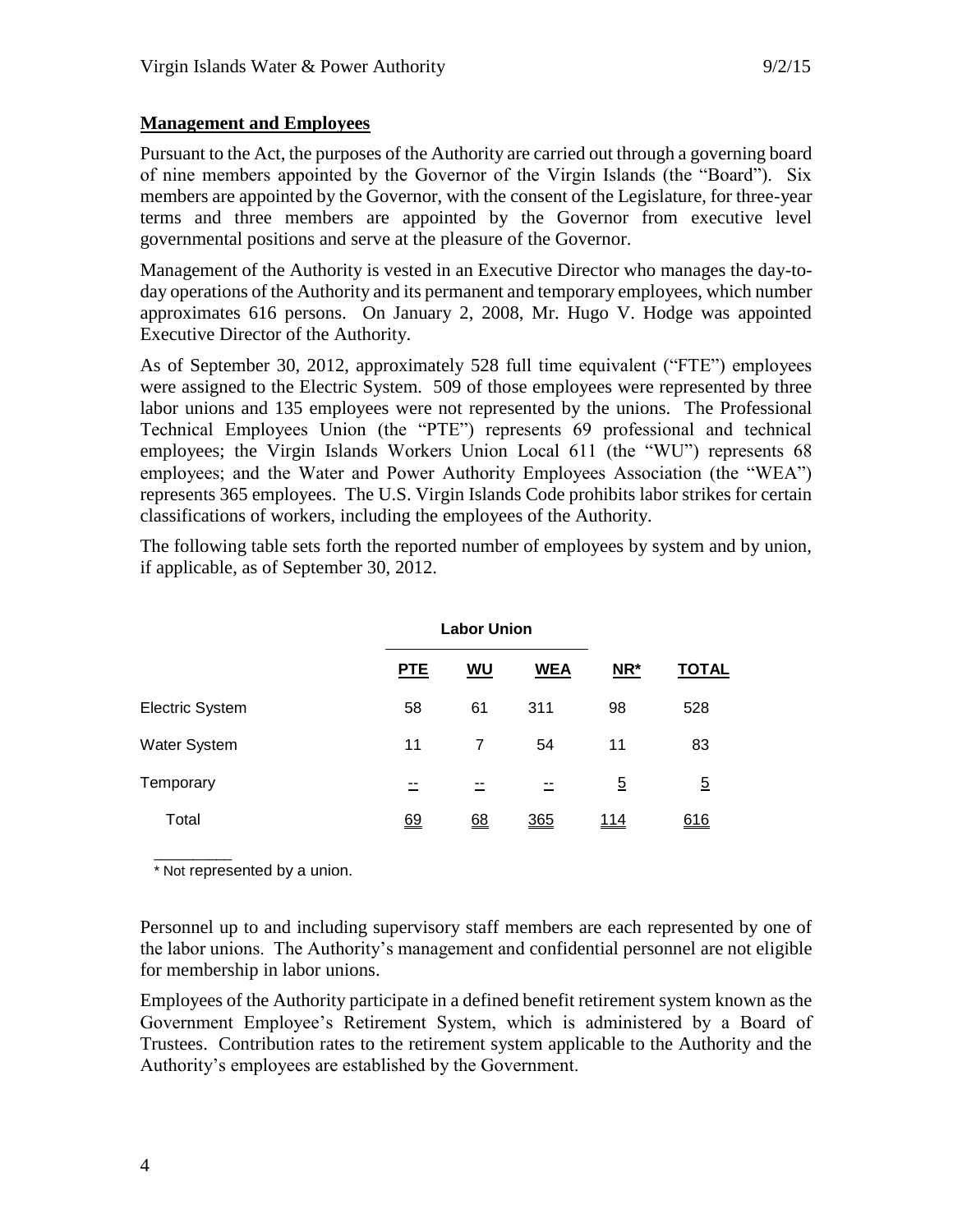# **Section II - SYSTEMS AND RECORDS**

# **A. ELECTRIC SYSTEM FACILITIES**

During the fiscal year ended June 30, 2012, the Authority sold 723,919 MWh of electric energy to ultimate customers and received total operating revenues from sales of \$329,846,762 . As of June 30, 2012, the Authority provided electric service to 54,653 customers consisting of 44,780 residential, 8,211 commercial, 988 demand-metered (commercial), 55 primary metered large power customers and 619 lighting customers.

# **Existing Generation Facilities**

The Authority has major generation facilities on the islands of St. Thomas and St. Croix, and has limited backup generating facilities on the island of St. John. Except for emergency situations, the electric power and energy requirements of the island of St. John are generated on the island of St. Thomas and transmitted to the island of St. John by means of two underwater cables. Because of the extreme depth of the ocean floor in the waters that separate them, the electric systems on the islands of St. Thomas and St. Croix are not interconnected.

The Authority's generating facilities on the island of St. Thomas are located at the Randolph E. Harley Generating Station at Krum Bay, which is on the southwestern end of the island. All electric generation for the islands of St. Thomas and St. John, and the two smaller islands, Hassel Island and Water Island, are located at this site, except for an emergency diesel-generating unit located on the island of St. John. In addition to generation facilities, the Randolph E. Harley Generating Station site includes water production, fuel oil unloading and storage, transportation, and warehouse facilities.

All of the existing generation facilities on the island of St. Croix are located at the Estate Richmond site on the north shore of the island near Christiansted. In addition to generation facilities, the Estate Richmond site includes water production, fuel oil unloading and storage and warehouse facilities.

The table below provides a summary of the net continuous capability of the Authority's power generation resources. Additional information is provided in Attachment 1 ( I see no attachment 1).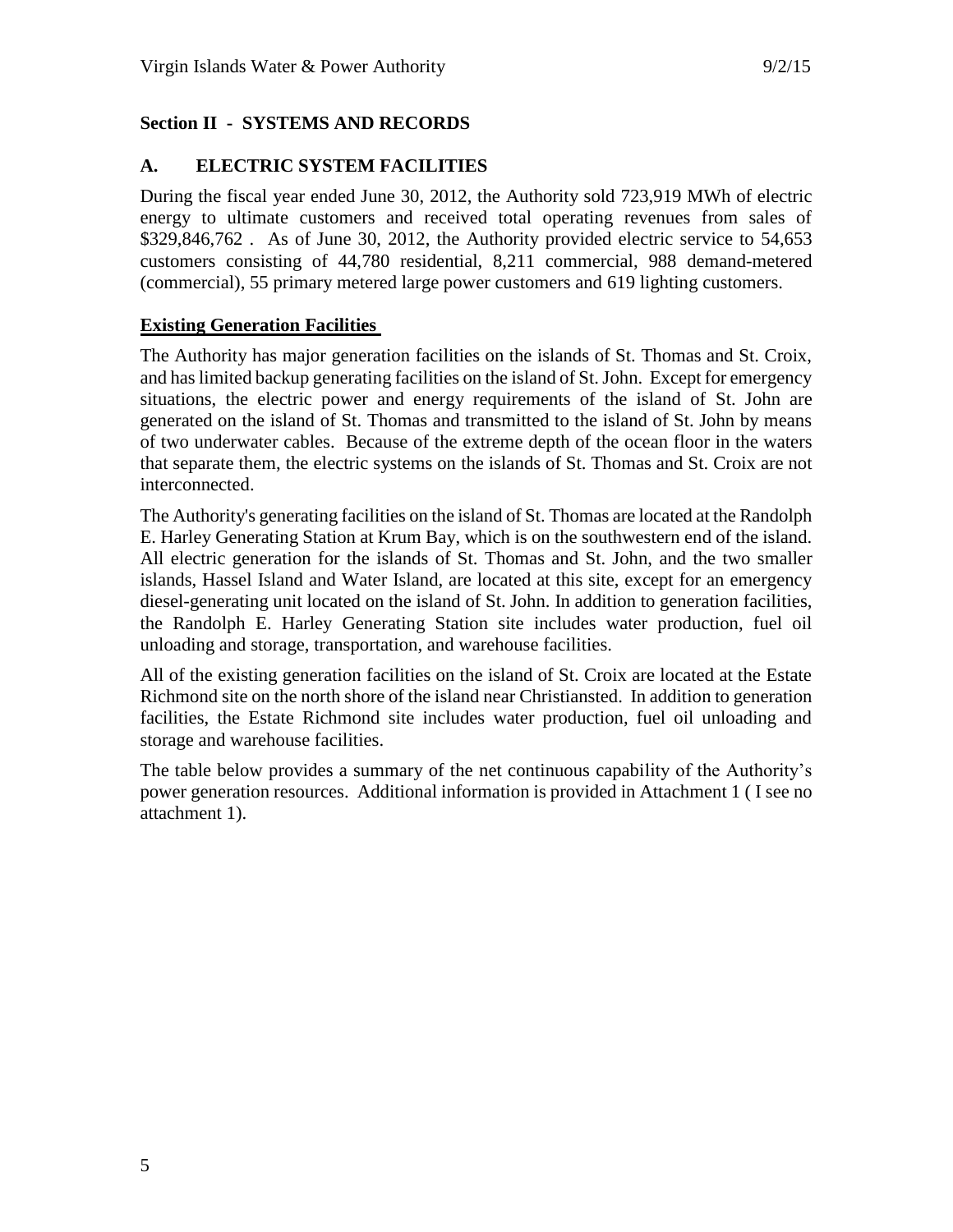| LAISUNU FUWEI OENEIAUUN NEL CUNNIUUUS CADADIIILV |             |            |       |                |                 |               |
|--------------------------------------------------|-------------|------------|-------|----------------|-----------------|---------------|
|                                                  |             | St. Thomas |       | St. Croix      | <b>Combined</b> |               |
|                                                  | <b>MW</b>   | Percent    | MW    | <b>Percent</b> | MW              | Percent       |
| Steam                                            | 56.9        | 26.7%      | 29.1  | 24.9%          | 86.0            | 26.0%         |
| <b>Combustion Turbine</b>                        | 153.8[1]    | 72.1%      | 87.8  | 75.1%          | 241.6           | 73.2%         |
| <b>Diesel</b>                                    | $2.5^{[2]}$ | 1.2%       | 0.0   | $0.0\%$        | 2.5             | 0.8%          |
| Total                                            | 213.2       | 100.0%     | 116.9 | <u>100.0%</u>  | 330.1           | <u>100.0%</u> |

#### **U.S. Virgin Islands Electric System Existing Power Generation Net Continuous Capability**

[1] Includes 22.0 MW of temporary leased capacity that is scheduled for termination in December 2013 but currently being considered for extension of lease for one year.

[2] Located on the island of St. John.

 $\overline{\phantom{a}}$  . The state of the state of the state of the state of the state of the state of the state of the state of the state of the state of the state of the state of the state of the state of the state of the state of

The generating units are operated pursuant to permits issued by EPA and the Department of Planning and Natural Resources (the "Department"), which permits set forth certain general and specific conditions. A listing of the permits, issuing agency and expiration date are shown on Table No. 2-2. The Authority has submitted applications to the Department to renew the expired Title V air operating permits for the generating units on St. Thomas and St. John, which expired on December 30, 2008. Pursuant to the rules and regulations of the Department, the Authority is permitted to operate its generating units until such time as a permit(s) is issued. Accordingly, the Authority has complied with its obligation. Prior to the operational date of Unit No. 23, the Authority requested the Department to issue an air operating permit for Unit No. 23. To date, the Department has not issued a permit. The Authority operates the unit pursuant to certain provisions of the construction permit issued by the Department.

At this time, the Authority has not yet established expected retirement dates for its existing steam and combustion turbine generating facilities. However, based on the findings of the Condition Assessment Study performed by the Harris Group, Inc. in 2005, Combustion Turbine Unit No. 12 and No. 14 and Boiler No. 11 on the island of St. Thomas and Boiler No. 10 on the island of St. Croix are operated in cold standby mode and are dispatched on an emergency basis.

As a part of the Authority's management practices, it has periodic assessments performed on its electric generating facilities. In November 2010, Associated Electric and Gas Insurance Services Limited ("AEGIS") performed Property Risk Assessments for the Randolph Harley and Silver Arrow (diesel generator on the Island of St. John) Generation Stations and prepared a separate report for each facility. The purpose of the Property Risk Assessments as stated in the reports is: "to evaluate the critical plant equipment located at this facility with regard to operations and maintenance. Evaluations are risk-based with emphasis on the human element aspects of the loss control programs". In conducting the assessments, AEGIS concentrated on three major areas: Risk Reduction Programs, Fire Protection and Major Equipment. Additionally, AEGIS applied a rating system that recognizes four levels of achievement: Excellent – the facility has taken measures per industry standards and best practices; Good – the facility has taken measures that are consistent with industry standards and best practices; Fair – the facility has taken some measures that approach industry standards and best practices, however, deficiencies exist;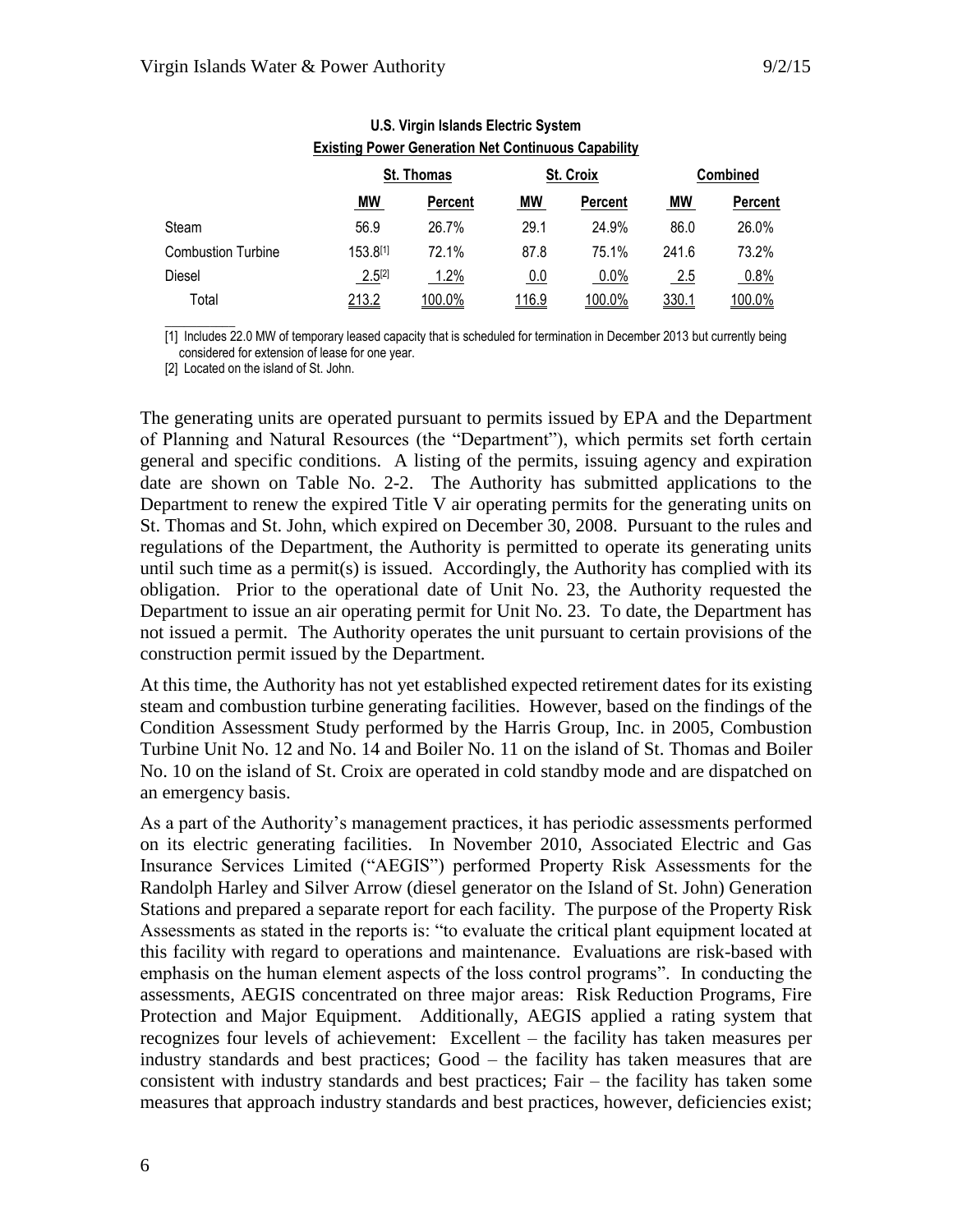and Poor – the facility has major deficiencies and does not approach industry standards and best practices.

In Property Risk Assessment Report dated November 17, 2010, with regard to the Randolph E. Harley Generation Station AEGIS' assessments of the three major areas considered are as follows:

Risk Reduction Programs – Overall rated Fair to Poor. Housekeeping as observed throughout the facility needs improving and enhancements need to be made in the area of fire protection system testing and maintenance of fire protective systems.

Fire Protection - Overall rated Poor. Major improvements are needed in this area that will require significant capital expenditure.

Major Equipment – Overall rated Fair. Improvements are needed in fixed protective systems for steam turbine generator units, fuel oil storage tanks, boiler burner fronts and warehouse.

In Property Risk Assessment Report dated November 18, 2010, with regard to the Silver Arrow Generation Station, St. John, AEGIS' assessments of the areas of Risk Reduction Programs, Fire Protection and Major Equipment resulted in an overall rating of Good for each area.

In Boiler Machinery Risk Assessment Report dated November 16, 2010, with regard to the Estate Richmond Generation Station, AEGIS' assessments of the areas of Major Equipment, Major Systems, Operations and Maintenance resulted in an overall rating of Good for each area.

The AEGIS reports provide suggestions to improve the risk exposure of the facilities. The Authority has included these suggestions as well as the suggested actions from previous AEGIS reports that are incomplete, in the current maintenance plans and budgets for the various facilities.

In October 2012, Global Risk Consultants prepared a Loss Prevention Report on the Boiler Machinery at the Randolph Harley Generation Plant based on the findings from a site visit conducted by its personnel on October 22, 2012. The Loss Prevention Report provides a review of the major plant, equipment and system status and discusses major changes made since the prior visit in June 2011. It also includes a discussion of the critical process equipment, maintenance programs and operating philosophies, contingency programs, loss history, spares and major business interruption exposures. Global Risk Consultants prepared a similar Loss Prevention Report dated October 23, 2012 for the Estate Richmond Power Plant. The Authority accepts the recommendations for improvement made by Global Risk Consultants in the reports and has included them in the current work plan for the facilities.

# **Fuel Supply and On-Site Storage**

All of the Authority's generating units are fueled by oil. During the fiscal year ended June 30, 2012 the Authority's total energy supply was derived from generating resources and fuel types sources shown on the table below.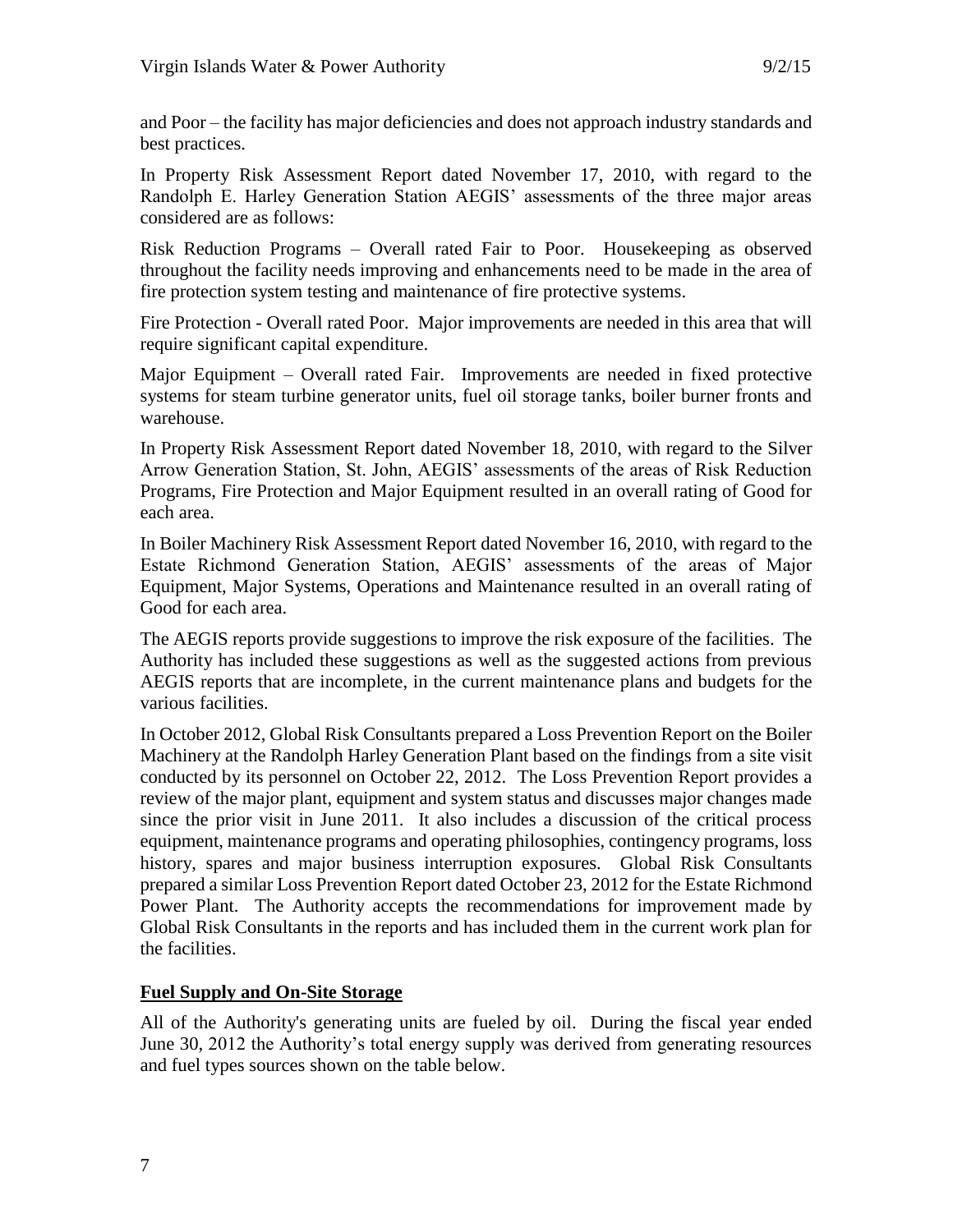|                                      | <b>Fuel Type</b> | <b>Barrels</b><br>Burned <sup>[3]</sup> | Percent |
|--------------------------------------|------------------|-----------------------------------------|---------|
| St. Thomas/St. John                  |                  |                                         |         |
| <b>Steam Turbine Generators</b>      | No. 6 Oil        | 71,584                                  | 5.6%    |
| <b>Combustion Turbine Generators</b> | No. 2 Oil        | 1,207,130                               | 94.4%   |
| Diesel Generator [4]                 | No. 2 Oil        | U                                       | Nil     |
| Subtotal                             |                  | 1,278,714                               | 100.0%  |
| St. Croix                            |                  |                                         |         |
| <b>Steam Turbine Generators</b>      | No. 6 Oil        | 28,740                                  | 3.2%    |
| <b>Combustion Turbine Generators</b> | No. 2 Oil        | 876,205                                 | 96.8%   |
| Subtotal                             |                  | 904.945                                 | 100.0%  |
| <b>Total Barrels Burned</b>          |                  | 2,183,659                               |         |

#### **Fuel Consumed [1] During Fiscal Year Ended June 30, 2012 [2]**

 $\mathcal{L}$  and  $\mathcal{L}$  and  $\mathcal{L}$ [1] Fuel usage reflects the total fuel burned at the plants, including fuel used to generate steam for use in producing water.

[2] Source: Monthly Power Generation Reports.

[3] One barrel is equivalent to 42 gallons.

[4] Diesel generator located on the island of St. John.

Prior to December 2012, the Authority purchased its fuel oil supply from Hess Oil Virgin Islands Corporation ("HOVIC"), an affiliate of the Amerada Hess Corporation, which operated a petroleum refinery on the island of St. Croix. Pursuant to an agreement between the Government and HOVIC which was amended in 1990 and in November 1993 (the "Hess Agreement"), HOVIC was required, among other things, to maintain in its storage facilities sufficient fuel to ensure that there would be adequate supplies to meet the local fuel needs of the U.S. Virgin Islands, including the fuel needs of the Authority for a period of 20 years. In addition, the Hess Agreement required HOVIC to submit bids annually for the supply of fuel oil to the Authority at a maximum price not to exceed the lower of (i) HOVIC's average landed monthly crude oil costs or (ii) the published Exxon New York Contract Cargo prices per barrel or its successor index, less \$2.00 per barrel.

In March 1998, HOVIC announced that it was contemplating the sale of an interest in its facilities located on the island of St. Croix to Petroleos de Venezuela, S.A., subject to receiving certain concessions from and reaching an agreement with the Government. Petroleos de Venezuela, S.A. is the Venezuelan state-owned oil and natural gas company. As a result of the sale, a new joint venture between HOVIC and Petroleos de Venezuela, S.A., was formed, known as HOVENSA. The Government, HOVIC and HOVENSA agreed to amend and extend certain provisions contained in the Hess Agreement. In May 1998, the amended agreement (the "HOVENSA Agreement") was approved by the Legislature of the U.S. Virgin Islands. The amendment to the Hess Agreement continued the obligation of HOVENSA to supply lower than market cost fuel oil to the Authority for a period of twenty years from the declared commercial operation date of new coking facilities, which facilities were declared operational in 2002. Accordingly, the amended agreement was expected to be in effect until the year 2022.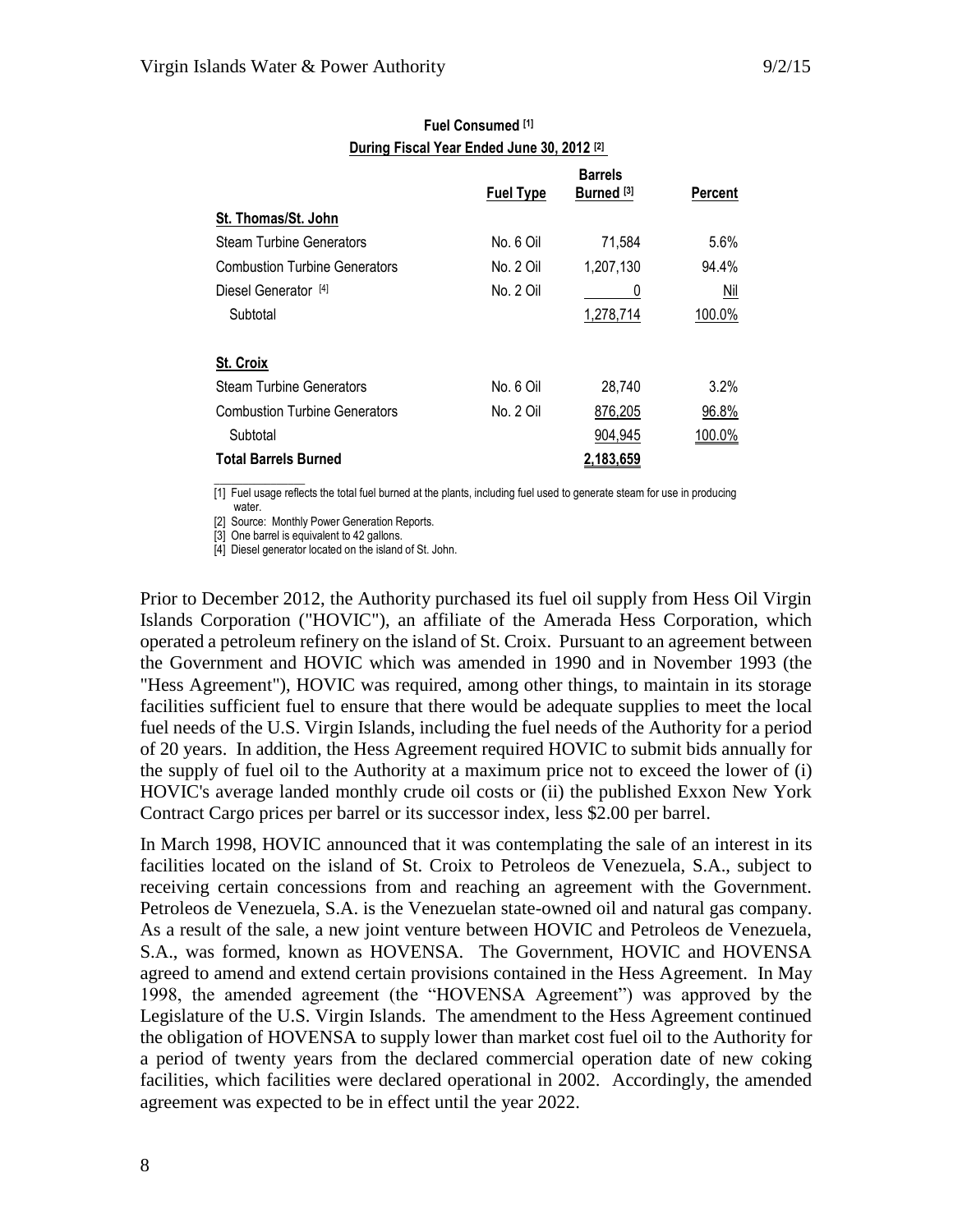To comply with the Authority's purchasing procedures and statutory requirements, and to assure that the Authority purchased fuel oil at the lowest available price, the Authority solicited bid proposals annually from fuel oil suppliers to meet the Authority's fuel requirements. Pursuant to the HOVENSA Agreement, the Authority was required to purchase fuel oil from HOVENSA where the cost of such fuel was less than the market price available to the Authority. As a result of the HOVENSA Agreement and the location of HOVENSA facilities on the island of St. Croix, the proposals from HOVENSA were at prices below those submitted by other potential fuel oil suppliers keeping the Authority's cost of fuel below U.S. market prices.

In addition, the HOVENSA Agreement provided that HOVENSA was to operate oil barges and bid on an annual basis for the transportation of fuel oil from HOVENSA facilities to the Authority's pier and fuel unloading facilities on the islands of St. Thomas and St. Croix. The Authority paid HOVENSA \$50,000 per barge shipment to Randolph Harley Facility and \$38,000 per barge shipment to the Estate Richmond Facility to deliver fuel oil. Fuel oil supply to the island of St. John is trucked from the Randolph Harley Facility to the eastern end of the island and is barged to the storage facilities on the island of St. John. The Authority had no difficulty purchasing or receiving adequate supplies of fuel oil as specified from HOVENSA to satisfy its fuel needs, although the price of fuel increased substantially in recent years and, at times, has fluctuated significantly from month to month.

In January 2012, HOVENSA announced that it would close its St. Croix refinery in February 2012, and thereafter operate only an oil storage terminal at the current site but that it would continue to supply fuel to the Authority through June 30, 2012.

In order to replace HOVENSA as its fuel supplier, the Authority retained the services of an oil supply expert to assist it in determining the most effective method to identify potential alternative suppliers from whom it could purchase fuel and to help design and coordinate a request for qualifications ("RFQ") process. In anticipation of HOVENSA ceasing to supply fuel to the Authority, on June 30, 2012, the Authority issued an RFQ in March, 2012. Prior to the Authority receiving any bids in response to its RFQ, however, the Government reached an interim agreement with HOVENSA pursuant to which HOVENSA continued to supply fuel to the Authority through December 31, 2012. In August 2012, the Authority issued an Invitation for Bids ("IFB") to secure fuel supply beginning on December 1, 2012 and received twelve proposals. As a result of the IFB process, the Authority executed a contract with Trafigura AG ("Trafigura") to supply its fuel oil needs for a period of one year, commencing in December 2012 with a nine-month extension option (the "Fuel Supply Contract"). The Fuel Supply Contract provides for monthly deliveries of No. 2 fuel oil to the Authority's Randolph Harley and Estate Richmond generating facilities. It is the Authority's intention that each month on average, Randolph Harley will receive one ocean tanker delivery of approximately 80,000 barrels and one barge delivery of approximately 30,000 barrels and Estate Richmond will receive three barge deliveries of approximately 30,000 barrels each. Pursuant to the Fuel Supply Contract, the price of each delivery will be based on the average of the ten (10) price quotations of all the low and high price quotations for the referenced fuel published immediately after a notice is issued by Trafigura that the shipment has arrived and is ready for transfer to the Authority.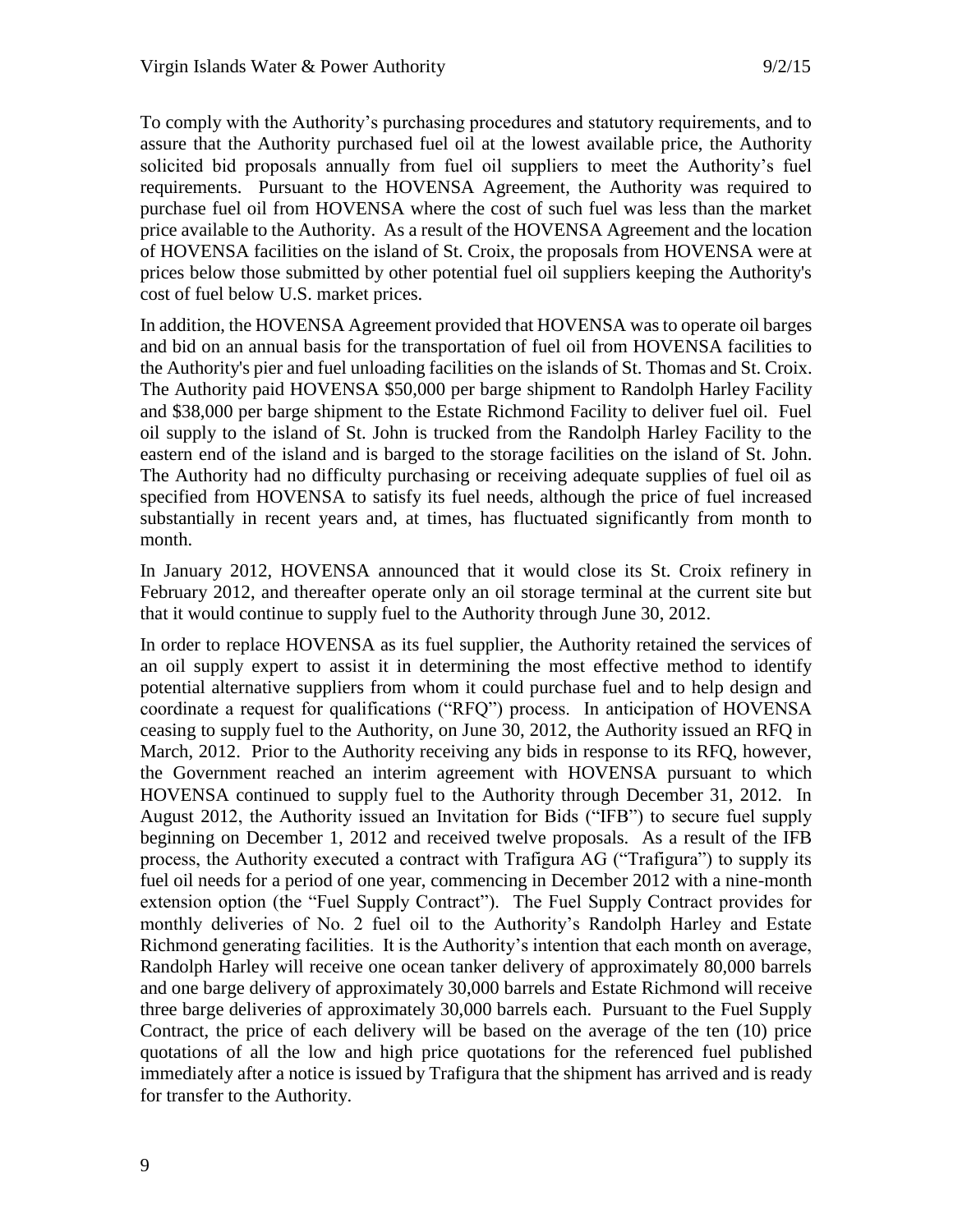The Authority reports that since the cost of fuel supplied by Trafigura is higher than the cost charged by HOVENSA prior to the closure of the St. Croix oil refinery and since the term of the HOVENSA agreement was not scheduled to expire until September 2022, the Government is exercising its legal rights under the HOVENSA Agreement in pursuing compensation for the increase in the cost of fuel to the Authority. HOVENSA contends that the price basis provided in the Agreement is not applicable as it is no longer refining crude oil at St. Croix.

The Authority currently maintains approximately 30 days of fuel oil storage capacity on St. Thomas, St. Croix and St. John.

On the island of St. Thomas, fuel oil storage facilities consist of six major above-ground steel tanks located at or near the Randolph E. Harley Generating Station. All of the fuel oil tanks have secondary containment barriers. One tank located on a ridge north of the generating station, with a nominal capacity of 54,000 barrels, is used to store No. 6 fuel oil. The remaining five major above-ground tanks and the "Day Tank," which have a combined nominal capacity of 140,595 barrels, are used to store No. 2 fuel oil.

Fuel oil storage facilities on the island of St. Croix consist of five above-ground tanks at the Estate Richmond Generating Station. Two tanks, which have a combined nominal capacity of 39,600 barrels, are used to store No. 6 fuel oil, and three tanks, which have a combined nominal capacity of 84,000 barrels, are used to store No. 2 fuel oil.

The table below sets forth the reported existing fuel oil storage facilities located on the islands of St. Thomas and St. Croix. The Authority has discontinued the purchase of No. 6 fuel oil and reports that it will no longer maintain storage facilities for No. 6 oil when the remaining quantity of No. 6 fuel oil on-hand has been consumed.

|                       | <b>EXISting Fuel OII Storage Facilities</b> IV |                  |                            |                                   |           |  |  |  |
|-----------------------|------------------------------------------------|------------------|----------------------------|-----------------------------------|-----------|--|--|--|
|                       | <b>Island of St. Thomas</b>                    |                  | <b>Island of St. Croix</b> |                                   |           |  |  |  |
| <b>Storage</b>        | <b>Nominal Capacity (Barrels)</b>              |                  | <b>Storage</b>             | <b>Nominal Capacity (Barrels)</b> |           |  |  |  |
| Tank<br><b>Number</b> | No. 2 Oil                                      | <u>No. 6 Oil</u> | Tank<br><b>Number</b>      | <b>No. 2 Oil</b>                  | No. 6 Oil |  |  |  |
| 10                    | 13,000                                         |                  |                            |                                   |           |  |  |  |
| 11                    | 13,000                                         |                  |                            |                                   |           |  |  |  |
| 12                    | 54,000                                         |                  | 3                          | 5,000                             |           |  |  |  |
| 13                    |                                                | 54,000           | 4                          |                                   | 4,600     |  |  |  |
| 14                    | 30,000                                         |                  | 5                          | 54,000                            |           |  |  |  |
| 15                    | 30,000                                         |                  | 6                          | 25,000                            |           |  |  |  |
| Day Tank              | 595                                            |                  |                            |                                   | 35,000    |  |  |  |
| Total                 | 140,595                                        | 54,000           |                            | 84,000                            | 39,600    |  |  |  |

**Existing Fuel Oil Storage Facilities [1]**

 $\_$ [1] All fuel storage tanks were constructed using a welded steel fabrication process.

The Authority also has two 5,000-gallon storage tanks on the island of St. John to provide No. 2 fuel oil to its 2.5 MW diesel unit.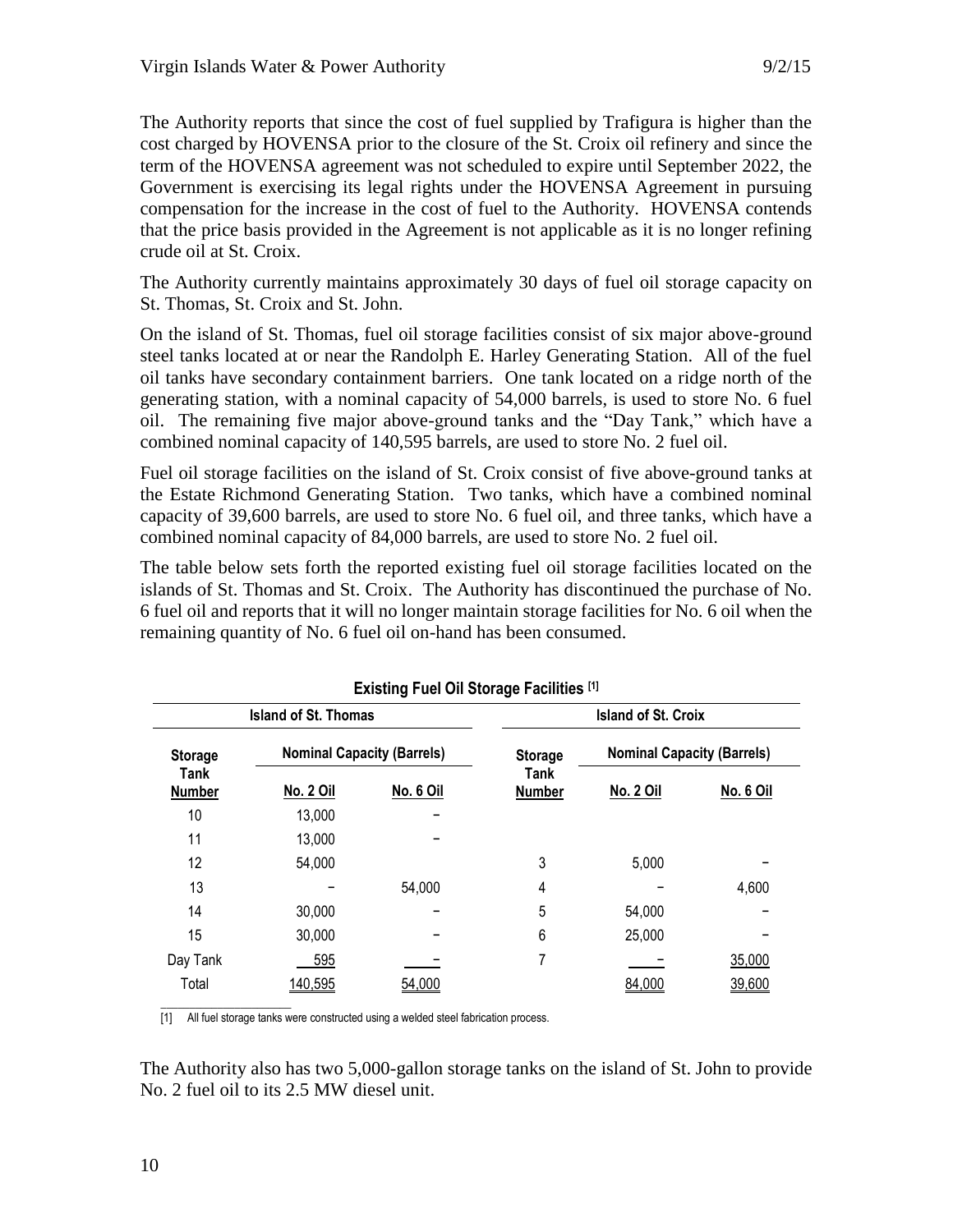The proximity of the Authority's prior fuel oil supplier with oil refinement and storage facilities located on the island of St. Croix generally obviated the need for the Authority to own large fuel oil storage facilities up to December 2012. In light of the closure of the HOVENSA refinery on St Croix in February 2012 and the termination of the Hovensa agreement, the Authority is reassessing its fuel storage capacity since future fuel suppliers will not have an oil refinery or storage facilities located within the Territory which is likely to require the Authority to have additional storage capacity so that it has sufficient supply of fuel oil in the event of any delays or interruptions in delivery.

To provide fuel for its vehicles and equipment, the Authority stores gasoline and diesel fuel in separate above-ground 4,000-gallon tanks on the island of St. Thomas, which tanks are owned and operated by a fuel vendor. Fuel for vehicles on the islands of St. Croix and St. John is obtained from local suppliers.

# **Existing Transmission and Distribution Systems**

The existing transmission and distribution facilities on the islands of St. Thomas and St. Croix are not interconnected electrically due to the topography of the ocean floor that separates these two islands. Hassel Island, Water Island, and the island of St. John receive electric power and energy from St. Thomas by means of submarine cables. Power is transmitted from the island of St. Thomas to Hassel Island and Water Island through two 15 kV rated submarine cables that are operated at 13.8 kV, and to the island of St. John through two 35 kV rated submarine cables that are operated at 34.5 kV. A third 35 kV rated cable that was installed in the 1970's from Cabrita Point (St. Thomas) to Frank Bay (St. John) was taken out of service following the installation of a new 35 kV rated cable in early 2004 from Great Bay (St. Thomas) to Frank Bay (St. John).

The primary distribution system on the island of St. Croix is a radial configuration with nine feeders all originating at the substation located at the Estate Richmond Generating Station. Six of the nine feeders operate at 13.8 kV, and the other three operate at 24.9 kV. The primary distribution system for the island of St. Thomas is shown on Plate No. 2-1, for the island of St. John on Plate No. 2-2, and for the island of St. Croix on Plate No. 2-3.

The following table sets forth the reported nominal miles of primary, subtransmission and distribution lines classified by voltage level for the island systems. The amounts shown exclude secondary distribution lines.

| Islands of St. Thomas, St. John and St. Croix |  |
|-----------------------------------------------|--|
| <b>Nominal Circuit Miles[1]</b>               |  |

| <b>Voltage Level</b> |                          | St. Thomas <sup>[2]</sup> |          | St. John    | <b>St. Croix</b> |             | <b>Total Combined</b> |             |
|----------------------|--------------------------|---------------------------|----------|-------------|------------------|-------------|-----------------------|-------------|
| (kV)                 | Overhead                 | Underaround               | Overhead | Underground | Overhead         | Underground | Overhead              | Underground |
| 34.5                 | 12.4                     | 17 7[2]                   | $-$      | $- -$       | $- -$            | --          | 12.4                  | 17.7        |
| 24.9                 | $\overline{\phantom{a}}$ | $- -$                     | $- -$    | $- -$       | 442              | 21.6        | 442                   | 21.6        |
| 13.8                 | 1.334.3                  | 101.4                     | 73.5     | 8.6         | 515              | 14.9        | 1.922.8               | 124.9       |

 $\overline{\phantom{a}}$ [1] Based on information provided by the Authority.

[2] Includes two 34.5 kV submarine cables to the island of St. John (3.3 miles).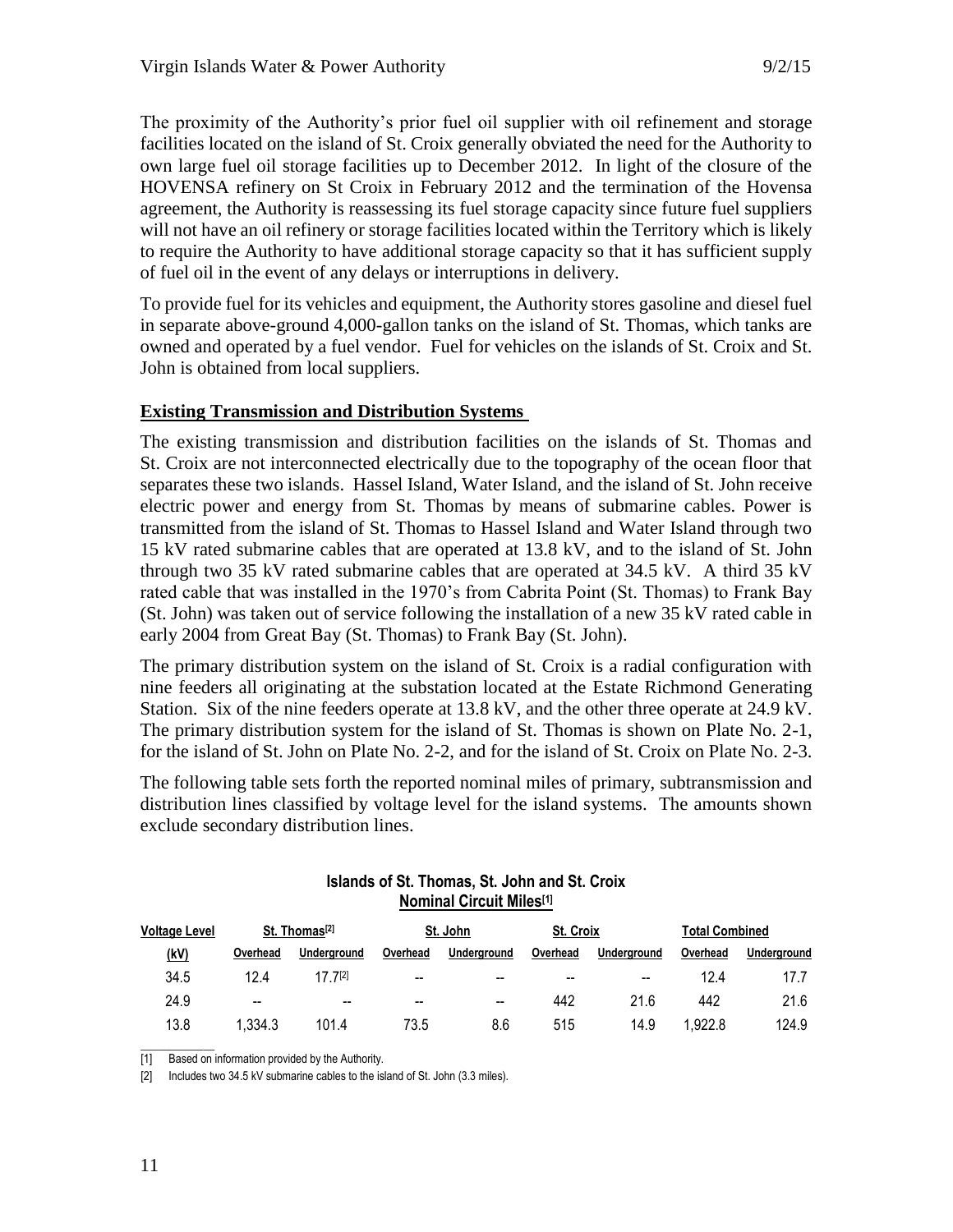On the island of St. Thomas, the Authority has three sub-transmission lines (Feeder No. 11, No. 12 and No. 13) that are operated at 34.5 kV and that electrically connect the Randolph E. Harley Generating Station to the Donald C. Francois Substation, the East End Substation, the Tutu Substation and the St. John Substation. The East End Substation was dedicated in September 1996; the St. John Substation was dedicated in December 2004; and the Donald C. Francois Substation was dedicated in September 2007. In addition, to the three 34.5 kV sub-transmission lines (Feeders 11, 12 and 13) that originate from the Randolph E. Harley Generating Station substation, six 13.8 kV distribution feeders originate at this substation. Primary 13.8 kV distribution feeders that originate from the four substations include: three feeders from the Tutu Substation, three feeders from the East End Substation, four feeders from the Donald C. Francois Substation and three feeders from the St. John Substation. With the completion of the Donald C. Francois Substation in September 2007, the Rehelio Hatchette Substation was removed from service and the transformers are stored in place to serve as "spares" in the case of a transformer failure. The Tutu, East End and St. John Substations provide for improved distribution of electric power on the east end of the island of St. Thomas and the island of St. John, which is a considerable distance from the Randolph E. Harley Generating Station. With the completion of the East End Substation, the St. John Substation and the third 35 kV Feeder No. 13 which is operated in a loop, the reliability of the distribution of power to the island of St. John and the east end of the island of St. Thomas has improved.

The St. Thomas distribution system consists primarily of overhead lines along with several circuits and segments of underground circuits, including: Feeder No. 5A from the Randolph E. Harley Generating Station to the Cyril E. King Airport and Feeder No. 9B from the Donald C. Francois Substation to the Roy Lester Schneider Hospital. Feeder Nos. 11, 12, and 13 operate at 34.5 kV. From the Randolph E. Harley Generating Station to the Donald C. Francois Substation Feeders No. 11 and No. 12 are completely underground along with a significant portion of Feeder No. 13. In addition, the line segment from the Tutu Substation to the vicinity of the bridge in Nadir on Feeder No. 13 is also underground.

The following is a list of the primary distribution feeders for the electric system on the island of St. Thomas:

| Island of St. Thomas<br><b>Primary Electric Distribution Feeders</b> |               |                                                       |  |  |
|----------------------------------------------------------------------|---------------|-------------------------------------------------------|--|--|
| <b>Substation Feed</b>                                               | Feeder No.[*] | <b>General Area Served</b>                            |  |  |
| Krum Bay                                                             | 5Α            | Airport, Water Island, Federal Housing, Krum Bay area |  |  |
| Krum Bay                                                             | 6A            | Fortuna, Western and North Western Island             |  |  |
| Krum Bay                                                             | 7A            | Magens Bay, Skyline, Mountain Top                     |  |  |
| Krum Bay                                                             | 8A            | Hospitals, Nisky Center, Airport                      |  |  |
| Krum Bay                                                             | 9Α            | Backstreet, Education, Sugar Estate                   |  |  |
| Krum Bay                                                             | 10A           | Main Street, Waterfront, Frenchtown                   |  |  |
| Donald C. Francois                                                   | 8B            | Federal Building, Legislature, Old Fort, Polyberg     |  |  |
| Donald C. Francois                                                   | 9B            | Raphune Hill, Estate Thomas, Hospital Area            |  |  |
| Donald C. Francois                                                   | 10B           | WICO, Bolongo, Frenchman's Bay                        |  |  |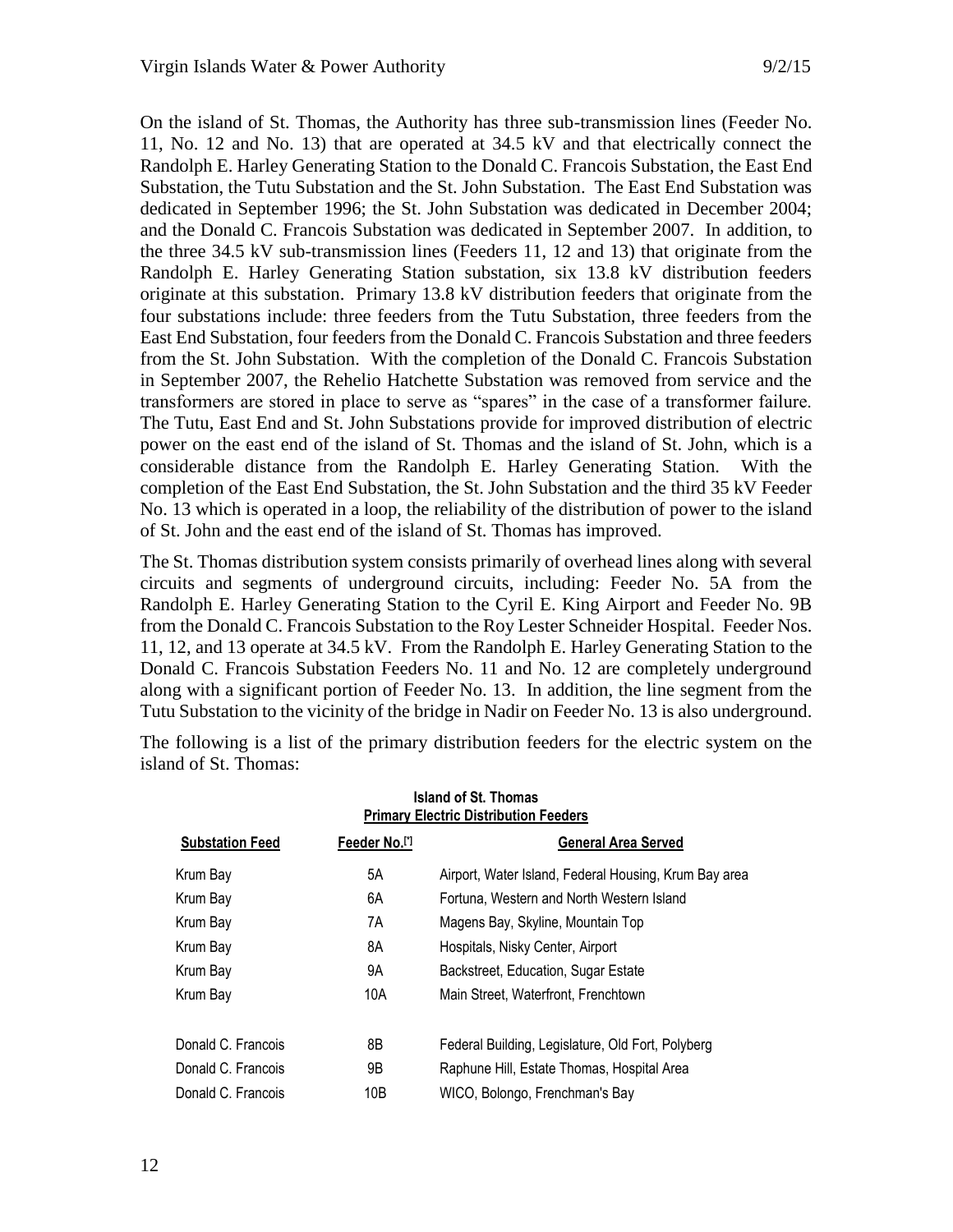| Donald C. Francois | 6B         | Main Street/Downtown                                      |
|--------------------|------------|-----------------------------------------------------------|
| Donald C. Francois |            | Yacht Haven                                               |
| Donald C. Francois |            |                                                           |
| Tutu               | 7C         | Smith Bay, Stouffer Grand, St. John, Donoe Road, Wintberg |
| Tutu               | 9C         | Marriendahl                                               |
| Tutu               | Mall       | Tutu Mall                                                 |
| East End           | 7D         | Red Hook, Smith Bay                                       |
| East End           | 9D         | Bovoni, Nadir, Frenchman's Bay, Red Hook, St. John        |
| East End           | Ridge Road | Ridge Road, Anchorage, Cowpet                             |
| St. John           | 7E         | Cruz Bay, North Side                                      |
| St. John           | 9E         | Centerline, South Shore                                   |
| St. John           | Water      | Water Plant                                               |

 $\overline{\phantom{a}}$ [\*] Nominal voltage @ 13.8 kV.

The Authority's primary distribution system includes five submarine cables: two connecting the island of St. Thomas to the island of St. John with a third decommissioned cable available for emergency use at 13.8 kV, one connecting the island of St. Thomas to Water Island and one connecting the island of St. Thomas to Hassel Island. The following tabulation sets forth the primary characteristics of the submarine cables.

The primary distribution system on the island of St. Croix is a radial configuration with nine feeders originating at the substation located at the Estate Richmond Generating Station. Six of the nine feeders operate at 13.8 kV, and the other three operate at 24.9 kV. Except for a limited amount of underground service in a few residential and private areas and segments of Feeders No. 5B and 8 on the island of St. Croix, the majority of the Authority's distribution service is open wire, overhead construction.

The following tabulation sets forth the reported nominal miles of primary, sub-transmission and distribution lines classified by voltage level for the island of St. Croix electric system. The amounts shown on the following table exclude secondary distribution lines.

|               |                                              | <b>Island of St. Croix</b>        |                                        |                            |  |  |  |
|---------------|----------------------------------------------|-----------------------------------|----------------------------------------|----------------------------|--|--|--|
|               | <b>Primary Electric Distribution Feeders</b> |                                   |                                        |                            |  |  |  |
| Feeder<br>No. | <b>Distribution</b><br>Voltage               | Reported<br>Approximate<br>Length | Reported<br><b>Maximum</b><br>Capacity | <b>General Area Served</b> |  |  |  |
|               | (kV)                                         | (Miles)                           | (MW)                                   |                            |  |  |  |
| 1             | 13.8                                         | 5.8                               | 11.3                                   | Richmond and Christiansted |  |  |  |
| 2             | 13.8                                         | 86.1                              | 11.3                                   | East of Christiansted      |  |  |  |
| 3             | 13.8                                         | 61.2                              | 11.6                                   | Southern Portion of Island |  |  |  |
| 4             | 13.8                                         | 30.9                              | 11.3                                   | Center of Island           |  |  |  |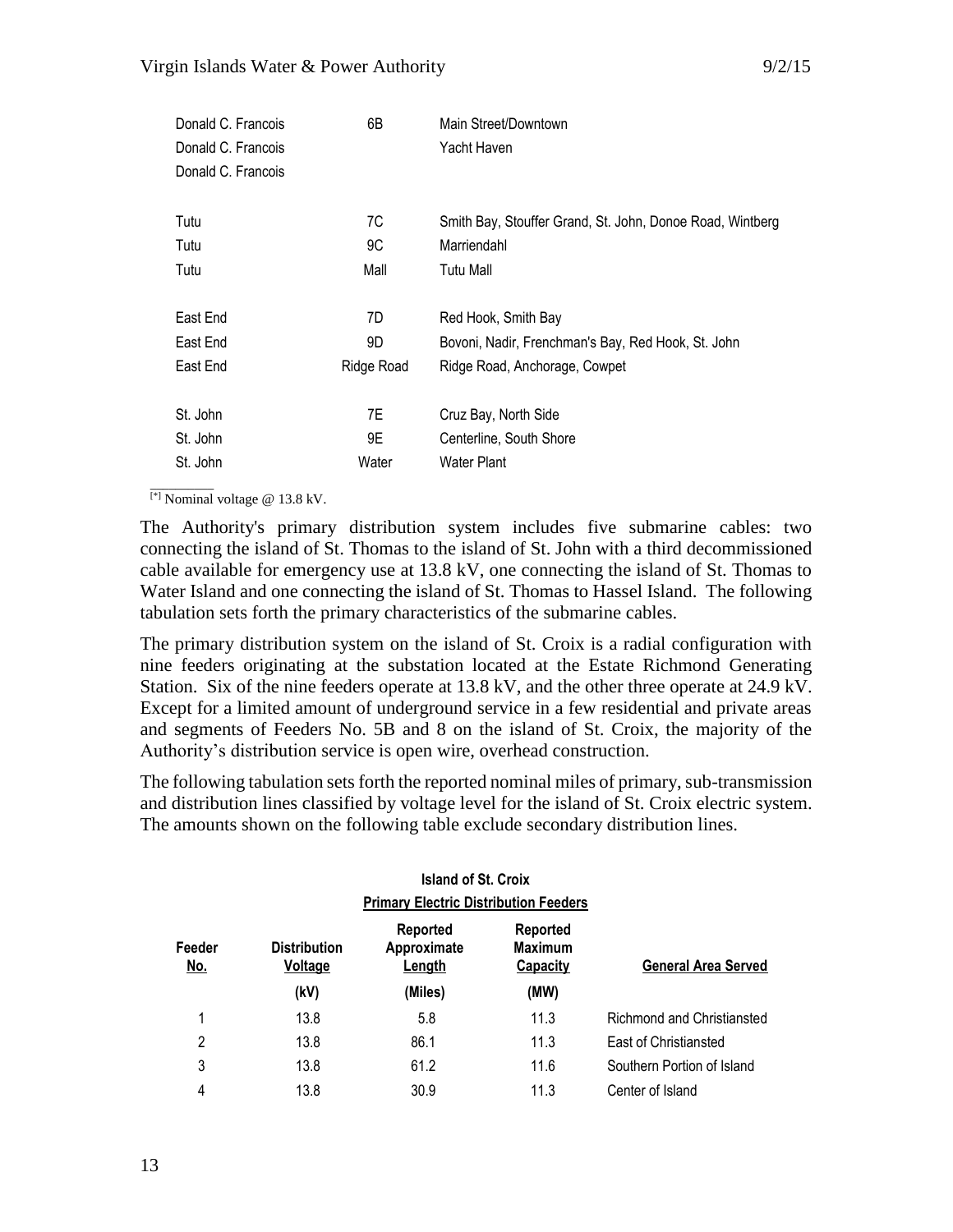#### Virgin Islands Water & Power Authority 19/2/15

| 5B    | 13.8 | 4.1          | 13.5 | Juan F. Luis Hospital      |
|-------|------|--------------|------|----------------------------|
| 6     | 13.8 | 75.2         | 11.3 | <b>Central North Coast</b> |
| 8*    | 24.9 | 106.6        | 25.8 | Henry R. Rohlsen Airport   |
| 9     | 24.9 | 56.7         | 20.3 | South Central Island       |
| 10    | 24.9 | <u>52.1</u>  | 20.3 | Frederiksted               |
| Total |      | <u>478.7</u> |      |                            |

 $\overline{\phantom{a}}$ \* Portions of the feeders are underground.

### **Alternative Energy Initiatives**

In Fiscal Year 2012, the Authority burned 2.1 million barrels of oil to generate 834 million kilowatt hours of electricity and 96,500 barrels of oil to nearly 1.8 billion gallons of desalinated drinking water. To address this total dependence on fuel oil for power generation and water production, the Governor of the Virgin Islands has entered into a memorandum of understanding with the U.S. Department of Energy and U.S. Department of Interior committing to the achievement of a reduction in the Territory's reliance on fuel oil by 60 percent by 2025. In addition, the Virgin Islands has joined the "Energy Development in Island Nations" (EDIN"), a global collective between the United States, Iceland and New Zealand to minimize dependence on oil and enhance affordability and reliability in island nations through focus on renewable energy sources and cost effective technologies to attain the goal.

In furtherance of this goal, and in an effort to reduce its reliance on fuel oil in the production of electricity and potable water, and also to encourage conservation of energy resources among its customers, the Authority has been exploring alternative energy sources for both its electric and water systems. In September 2012, the Authority's Board of Directors adopted an Energy Production Action Plan which contains specific implementation targets for the following initiatives: (i) implement measures to enhance production efficiency at existing power generation facilities; (ii) convert base load power production from fuel oil to liquefied natural gas or liquefied petroleum gas; (iii) develop grid interconnection between the Virgin Islands and Puerto Rico; (iv) maximize development of solar and wind resources, and; (v) pursue biomass and ocean thermal energy as potential diversification of base load energy. On-going alternative energy and other system improvement initiatives are described in detail below:

In December 2007, the Authority issued a request for proposals ("RFP") for qualified developers to provide alternative fueled electric generation resources. Following extensive technical and legal review and negotiations, in August 2009, the Authority and the Virgin Islands Waste Management Authority ("WMA") entered into contracts with affiliates of Colorado-based Alpine Energy Group, LLC ("Alpine"), for the financing, construction and operation of two waste-to-energy projects, one each on St. Croix and St. Thomas. The Authority also entered into a Power Purchase Agreement with AEG Anguilla Power, LLC (the "Anguilla Power Agreement") pursuant to which the Authority agreed to purchase power generated by the power generation facility to be constructed by Alpine on the island of St. Croix, which was anticipated to generate approximately 16 MW of electricity. In February 2012, the Legislature voted not to approve a lease agreement required by Alpine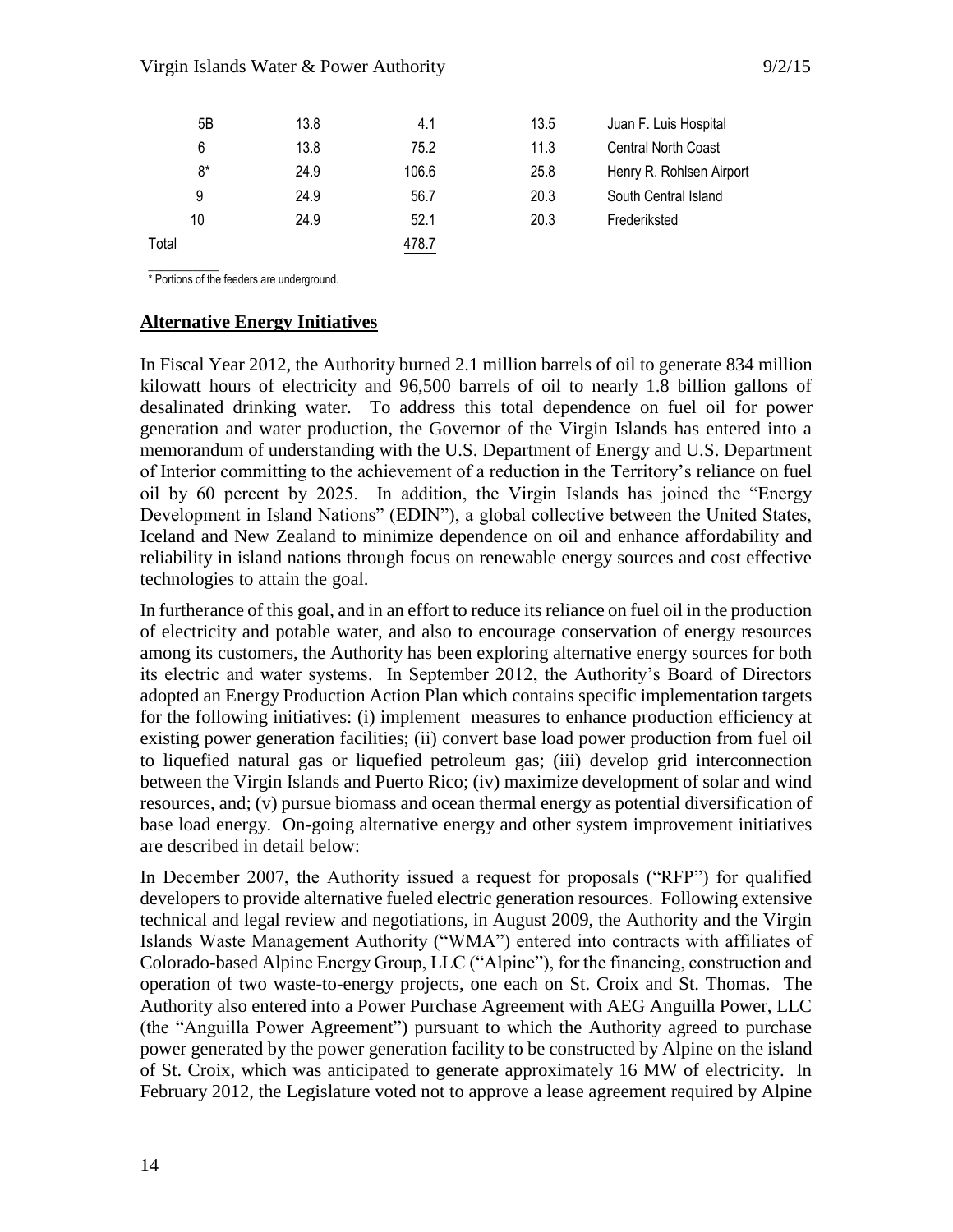to proceed with construction of the facility envisioned in the Anguilla Power Agreement and the Anguilla Power Agreement was terminated. Although the arrangement with Alpine did not materialize, the Authority is committed to identifying another waste-to-energy project opportunity.

The Authority is considering a proposal submitted by a developer to develop a biomass fueled facility that would utilize convert switchgrass grown in the Virgin Islands to syngas for use in dual fueled combustion turbines, which would also have the capability of burning diesel fuel. Nominal output capacity for the units proposed for St. Thomas and St. Croix is 8 MW each. The Authority is also considering another proposal by a developer to generate approximately 6 MW of continuous power on St. Croix using biogas fuel which would be produced from a dedicated energy crop called Giant King Grass that would be grown on-island. The developer submitted an application for Certification of a Qualified Facility to the PSC in September 2012.

The Authority is exploring wind as a possible source of energy on each of the islands of St. Thomas, St. Croix and St. John. Initial studies show that trade winds along with eastfacing coastlines and along prominent ridges in those islands may be optimal locations for this technology. The Authority anticipates placing anemometers at various heights on 60 meter towers to measure wind speed, direction and other weather data to estimate the annual output of wind turbines installed in these locations. They also will use this opportunity to update the wind maps for the entire Territory. Once preliminary studies are completed, the Authority expects to issue an RFP for private developers to propose financing, construction and installation of facilities that generate electricity through wind power that would be purchased by the Authority as an alternative to its current fuel based energy sources.

The Authority believes that a substantial amount of the electricity that is currently used by its customers to heat water can be displaced by solar water heating ("SWH") systems. In 2010, the Virgin Islands Legislature enacted a law requiring that SWH systems be installed in all government buildings where it is determined to be cost effective. The law also requires developers to install energy efficient SWH systems in all new construction or substantially modified developments throughout the Territory. Accordingly, in May 2011 the Authority issued an RFP for developers to supply electrical energy from commercially proven photovoltaic solar generation facilities. The Authority received 27 responses to its RFP and conducted interviews with six firms in December 2011. On June 4, 2012, the Authority executed power purchase and interconnection agreements with three companies: Toshiba International Corporation ("Toshiba"); Lanco Virgin Islands I, LLC a subsidiary of Lanco Solar International ("Lanco"); and Sun Edison, LLC ("Sun Edison") for the integration of approximately 18 MW of solar energy into the Authority's St Thomas and St. Croix electrical grids. The St. Thomas facilities will consist of three installations at two sites, totaling 8.3 MW and the St. Croix facilities will consist of three installations at three sites with a total capacity of 10.5 MW.

The Authority is moving forward aggressively to minimize its reliance on fuel oil as its primary source of energy by converting to the use of gas fuels as quickly as possible. Based on its investigations, the Authority has determined that such conversion would result in a significant reduction in the level of contaminants in the exhaust emissions from the generating units and has the potential to cause a substantial reduction in the Authority's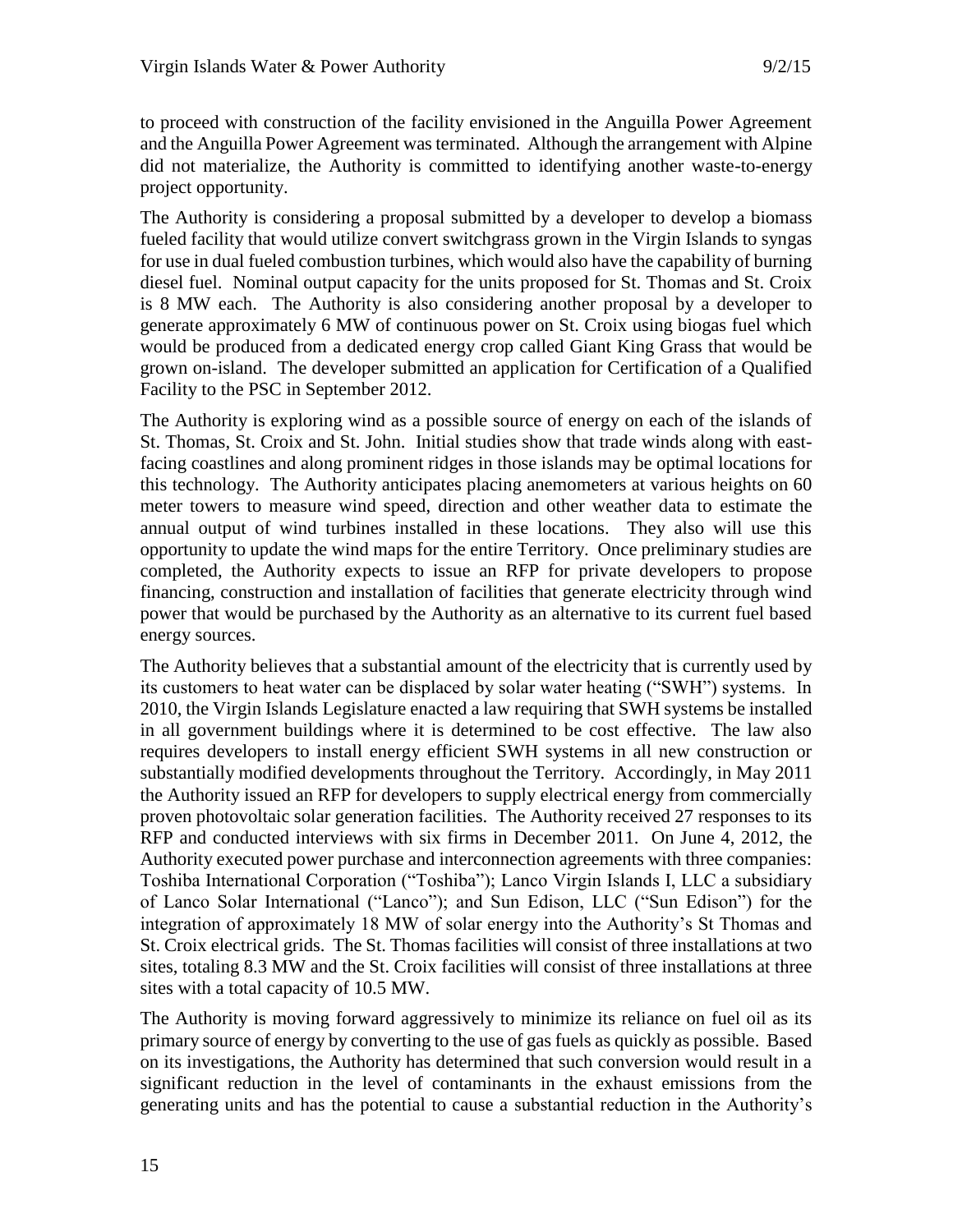electric rates. The Authority's plan is to implement a conversion to readily available liquefied petroleum gas ("LPG") for completion during 2014 as a bridge fuel and change over to using liquefied natural gas ("LNG") as its long-term primary fuel as the necessary LNG supply infrastructure is put in place in future years. Already, an agreement has been executed with a fuel supplier for the delivery of LPG and the conversion of the Authority's combustion turbines to gas operation

The Authority, in conjunction with Inter American Energy Sources LLC ("IAES"), a wholly owned subsidiary of Puerto Rico Electric Power Authority ("PREPA") is exploring the feasibility of developing a 45-mile, 115 kV underwater transmission cable with fiber optics, which would electrically interconnect PREPA and the Authority (the "Transmission Project"). An "Interconnection Feasibility Study" prepared by Siemens Energy, Inc. and issued in August 2011, evaluated three different underwater cable interconnection options and concluded that two of the three options were viable based on current technology. Subject to approvals by PREPA and the Authority, as well as receipt of various approvals and permit, the Transmission Project could be commercially available within a three-year period.

Advanced metering infrastructure, or AMI, is a system designed to, among other things, automate the meter reading process, improve the accuracy of meter reads, expedite billing, permit remote switching of a customer's electric service at the meter, minimize meter tampering through a system of alarms, permit pay-as-you-go service delivery and allow customers to monitor and adjust their consumption based on real time information about electric use and cost. Through the installation of these so-called "smart meters," the Authority will be able to determine with precision when and where an outage has occurred, will be able to measure customer energy use remotely rather than dispatching meter readers to each connected site, and will be able to share more information with customers about their consumption and allow them to adjust their electric usage during times when they are away from their homes or offices, or at times of the day when production costs or demands on the system may be greater. It also will permit a customer to pay a set amount for energy in advance and adjust usage when the customer is approaching the pre-paid amount. AMI also is expected to assist the Authority's efforts to reduce line loss caused by meter tampering and inaccurate meter readings, which have historically been a persistent problem in the Territory.

# **B. WATER SYSTEM FACILITIES**

During the fiscal year ended June 30, 2012, the Authority sold 1,176 million gallons of water to ultimate customers and received total operating revenues from sales of \$35,620,019 (unaudited). As of June 30, 2012, the Authority provided electric service to 12,205 customers consisting of 10,366 residential, 1,476 commercial, 271 Virgin Islands Government, 4 incentive customers and 63 other Government customers.

# **Water Production Facilities**

To produce potable water, the Authority operated eight Multi Effect Distillation ("MED") desalination units: four MED desalination units are located at the Randolph E. Harley Generating Station, four MED units at the Estate Richmond Generating Station and one desalination unit on the island of St. John. The high pressure (150 psi) and low pressure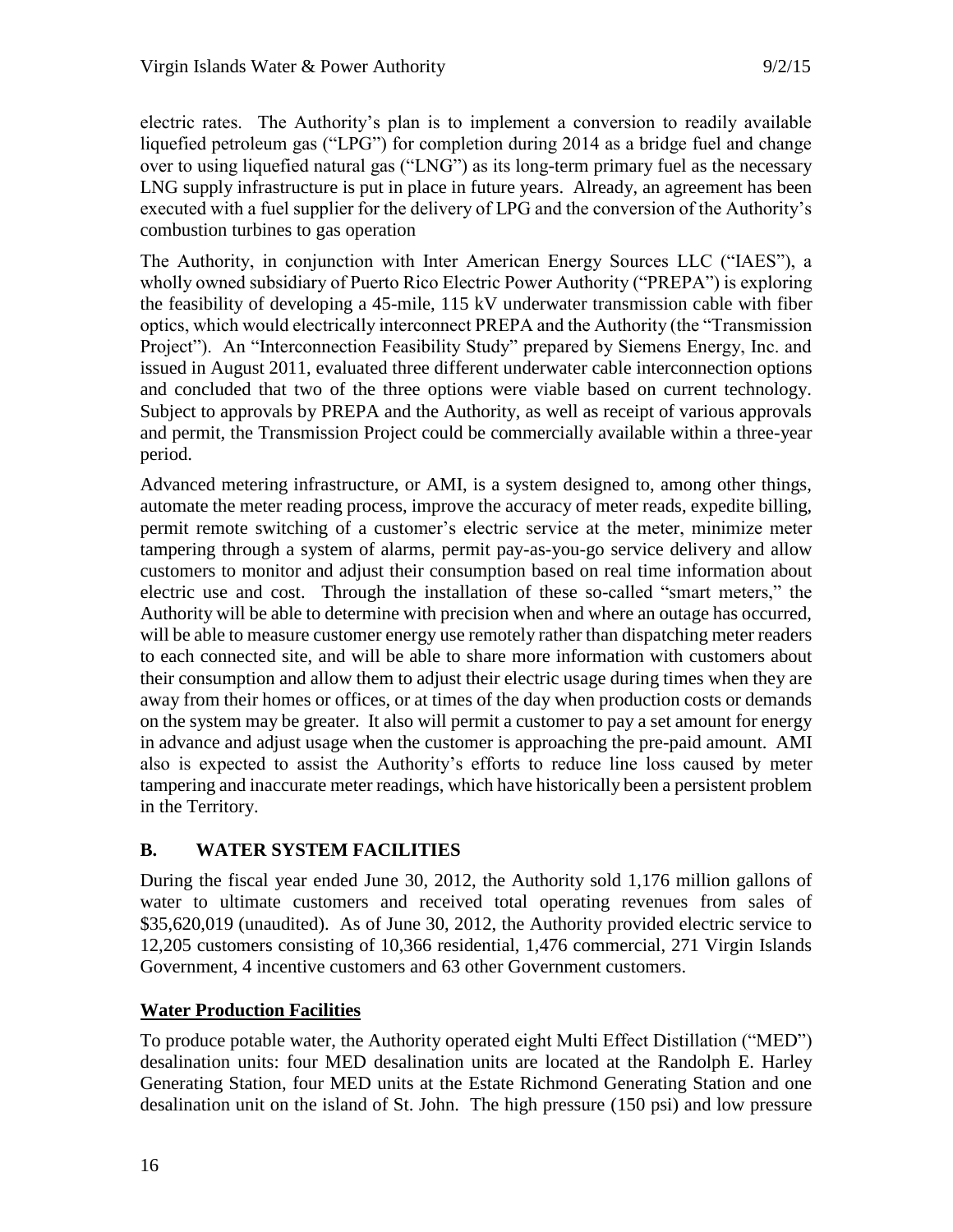(26 psi) steam required by the MED desalination units is extracted from the steam turbine generating units or supplied directly from the HRSGs. The following tabulations list the water producing capabilities and steam requirements of the Authority's desalination facilities.

|                                  | <b>Randolph E. Harley Generating Station</b><br><b>Island of St. Thomas - Water Production Units</b> |                                                      |                                                       |
|----------------------------------|------------------------------------------------------------------------------------------------------|------------------------------------------------------|-------------------------------------------------------|
| <b>Desalination Unit No.</b> [1] | <b>Water Production</b><br>Capacity (MGD) <sup>[2]</sup>                                             | <b>Low Pressure Steam</b><br>Requirements[3] (lb/hr) | <b>High Pressure Steam</b><br>Requirements[4] (lb/hr) |
| <b>IDE Unit No. 1</b>            | 1.25                                                                                                 | 45.000                                               | 1,000                                                 |
| <b>IDE Unit No. 2</b>            | 1.25                                                                                                 | 45,000                                               | 1,000                                                 |
| IDE Unit No. 6                   | 0.55                                                                                                 | 22,500                                               | 840                                                   |
| IDE Unit No. 8                   | 1.40                                                                                                 | 50,000                                               | 1,050                                                 |
| Total                            | 4.45                                                                                                 | 162,500                                              | 3,890                                                 |

#### **Estate Richmond Generating Station Island of St. Croix – Water Production Units**

| Desalination Unit No. [1] | <b>Water Production</b><br>Capacity (MGD) <sup>[2]</sup> | Low Pressure Steam<br>Requirements <sup>[3]</sup> (lb/hr) | <b>High Pressure Steam</b><br>Requirements <sup>[4]</sup> (lb/hr) |
|---------------------------|----------------------------------------------------------|-----------------------------------------------------------|-------------------------------------------------------------------|
| IDE Unit No. 3            | 1.25                                                     | 45.000                                                    | 1,000                                                             |
| IDE Unit No. 4            | 0.55                                                     | 22,500                                                    | 840                                                               |
| IDE Unit No. 5            | 0.55                                                     | 22,500                                                    | 840                                                               |
| IDE Unit No. 9            | 1.30                                                     | 45,000                                                    | 1,000                                                             |
| Total                     | 3.65                                                     | 135,000                                                   | 3,680                                                             |

[1] "IDE" refers to desalination units manufactured by Israel Desalination Engineering, Inc.

[2] MGD = Million Gallons per Day.

[3] 26 psig.

 $\overline{\phantom{a}}$  , where  $\overline{\phantom{a}}$ 

[4] 150 psig.

The Authority also operated one vapor compression-based desalination unit, known as Unit No. 7, with a capacity of 0.155 MGD, on the island of St. John. In addition, the Authority contracted with Seven Seas for the operation of one reverse osmosis unit on the island of St. John prior to the installation of a 6-inch pipeline between St. Thomas and St. John in 2008 when the contract was terminated.

Primary potable water production on the three islands during the Period was achieved by the use of seawater distillation units ("desalination"), and some use of groundwater on the island of St. Croix. The desalination process used by the Authority consists of evaporation of seawater in a vessel utilizing steam as a heat source and then recondensing the vapors from the evaporated seawater without the seawater salt minerals. Steam is provided by the fired steam boilers and the HRSGs at the two major power generating facilities. The resulting water product is high-purity potable water that is supplied to the individual island water distribution systems. All of the Authority's desalination units were designed and constructed by Israel Desalination Engineering, LTD. ("IDE").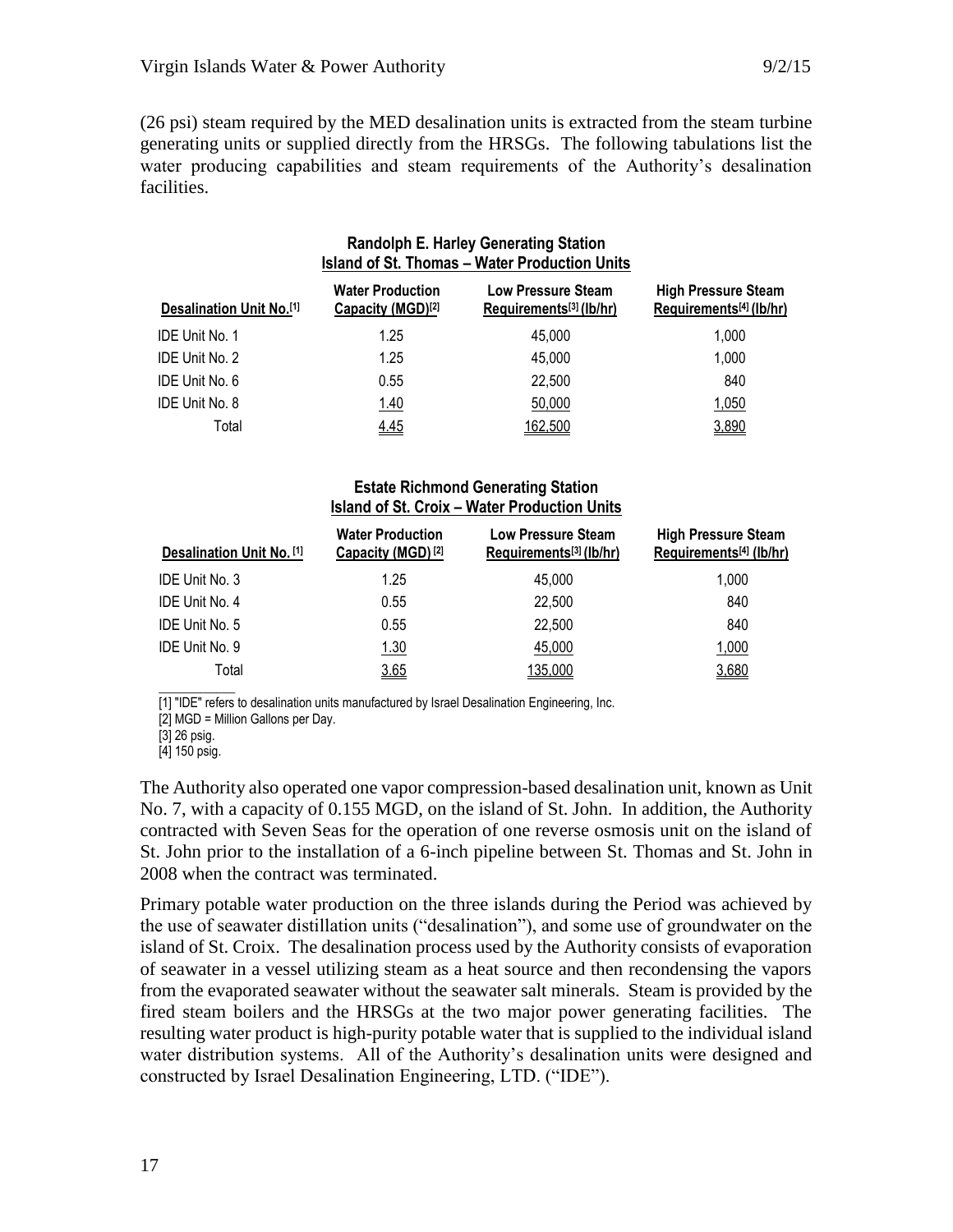Due to a projected shortfall in the water production capabilities on the island of St. Croix and resulting from IDE Unit No. 9 being scheduled to undergo a three month overhaul during fiscal year ended June 30, 2009, the Authority entered into a five-year contract with Seven Seas to purchase the output of a new 1.5 MGD reverse osmosis plant to be installed by Seven Seas. The contract contained an option that provided for the Authority to purchase the new facilities during the five-year term. The new reverse osmosis plant became operational in April 2009.

Based on the results of studies that evaluated the available options for new water production resources to replace or augment the existing IDE units, the Authority issued a request for proposals ("RFP") in June 2009 for water supply ranging from 2 to 4 million gallons per day ("MGD") on both the islands of St. Thomas and St. Croix. The initial RFP was subsequently rescinded on March 8, 2010, due to concerns with the bids and a replacement RFP was issued.

The Authority was satisfied with the quality of bids received from replacement RFP No. 19-10 and proceeded to evaluate and short-list the bidders. The Authority eventually selected Seven Seas for contract negotiations and subsequently executed two Water Purchase Agreements ("WPA") – one on April 5, 2012, for the island of St. Croix; and the second on May 12, 2012 for the island of St. Thomas. The initial term of both agreements is fifteen years with a provision for one five-year extension at the discretion of the Authority.

In accordance with the WPAs, Seven Seas is constructing First Pass Seawater RO Facilities at the Randolph Harley and Estate Richmond Power Plants with installed capacities of 3.3 MGD, expandable to 4.4 MGD (at each respective site) based on a demand trigger. Included in each WPA is the production of Ultrapure Water (0.25 MGD) for power generation plant use at each site. Commercial Operation for the First Pass facilities is scheduled for July 2013 on St. Thomas, and October 2013 on St. Croix.

The Authority executed addendums to the WPAs to introduce 2.0 MGD First Pass water on St. Thomas on an emergency basis, using containerized units, to address severe shortages on that island; and fast-tracked the Commercial Operation of the Ultrapure Water Facilities to meet new Environmental Protection Agency ("EPA") stipulations for generating plant exhaust gas emissions. The emergency First Pass units and permanent Ultrapure Water facilities became fully operational on both islands by February 2012. The Authority retains the right to utilize its existing water production facilities in the event Seven Seas is unable to meet its contractual obligations, or for unforeseen excessive demand conditions. Hence, the existing IDE units will be maintained in a cold standby mode for use in emergency situations.

# **Water Distribution Facilities**

The Authority has been operating, maintaining and managing the water distribution systems on the islands of St. Croix, St. Thomas and St. John since 1988. Prior to 1988, the water distribution systems were owned and operated by the U. S. military, and then the U. S. Virgin Islands Department of Public Works. Water distribution systems in the U. S. Virgin Islands have developed differently than in the United States mainland. The isolation of islands, sometimes severe climatic conditions, the cost of water and an economy heavily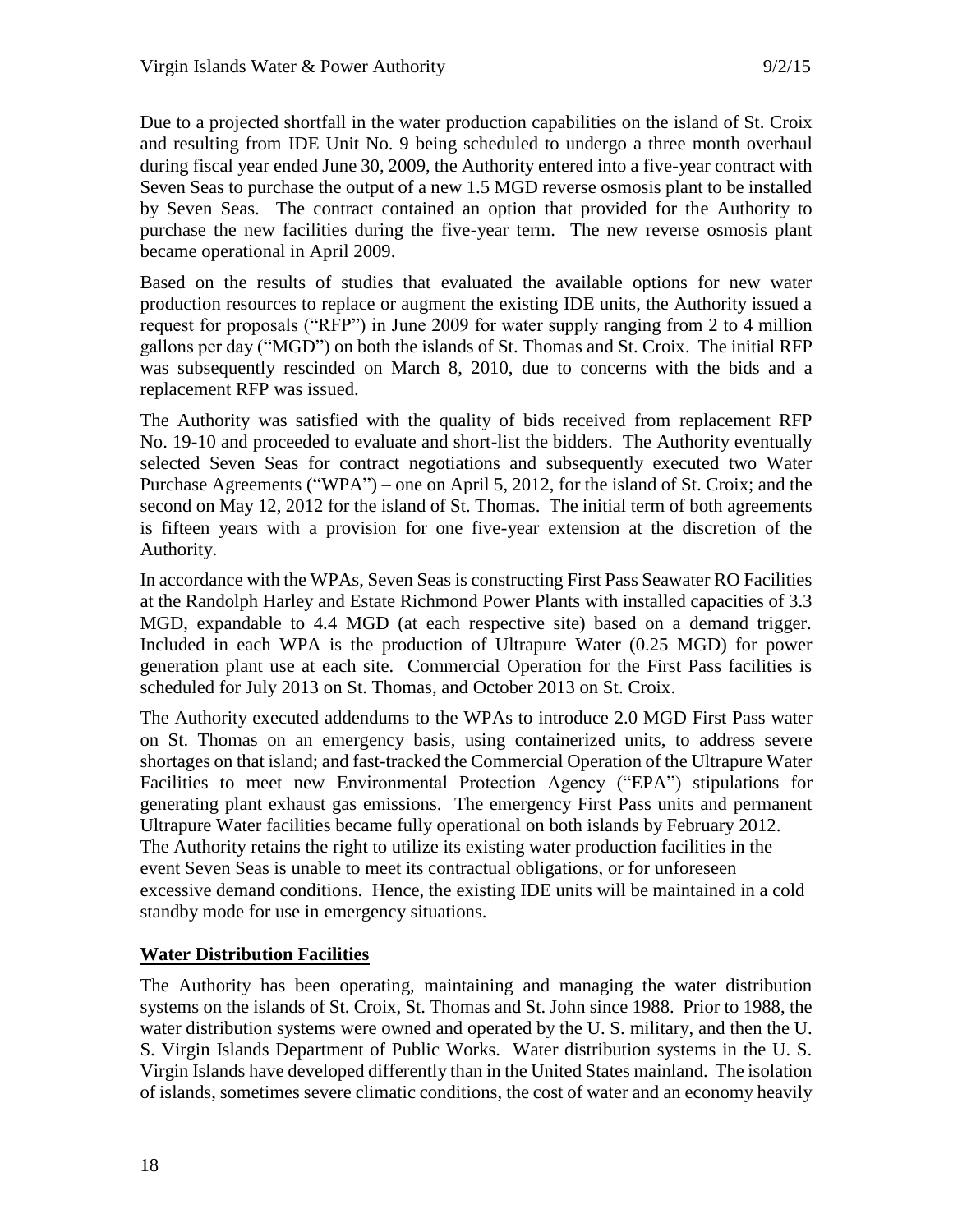dependent on tourism have led to local customs that focus on customer self-reliance. This has resulted in two principal differences between the Authority's water distribution system and comparable mainland systems: (i) nearly all buildings have cisterns as an alternate source of water; and (ii) due to cost and their historical relegation as a backup or supplemental water distribution system, fire protection is not a primary service provided by the Water System. As a result, the water distribution system on each island serves only a portion of the population within the potential limits of its service areas. Further, since the system was not originally designed and installed to meet the reliability and delivery standards typical for mainland distribution systems, system reliability, as measured by the frequency of periods of low pressure or no service and water rationing, is lower than comparable U. S. mainland systems.

In accordance with the 1964 Building Regulations, all structures in the U. S. Virgin Islands were required to incorporate water storage cisterns into their construction. These cisterns store collected rainwater from roofs for use by the occupants of the building. Once the cistern has been constructed, the cistern water is considerably less expensive than commercially produced and distributed desalinated water. Many commercial entities and residential inhabitants only purchase water from the Authority during periods of low rainfall either by direct connection or independent vendors who deliver potable water by truck to the cisterns. The water provided by the Authority is not universally thought of as the essential primary source of water for much of the populace. Consequently, the Water System may be viewed as a dry weather, secondary source of water supply. The regulation was later amended to exempt commercial developments, dwellings and single unit apartments with connected access to the potable water system from the requirement to install cisterns.

Territorial regulations and building codes do not require that the water systems be developed for fire protection. Fire hydrants are provided only in limited areas that have the capacity to provide higher flows and pressures. Buildings are customarily constructed of non-flammable concrete materials. Consequently, the criteria for water distribution system design and operation are not as robust as in comparably sized mainland systems.

Prior to 1988, the Department of Public Works of the Government had responsibility for the water distribution system. At the time of the transfer, the Department of Public Works was experiencing financial difficulties and as a consequence, was having difficulty promptly paying the Authority for the production of potable water, funding needed maintenance, and managing the water distribution system in keeping with stateside industry standards and practices. Since that time, the Authority has been responsible for the operation, maintenance and management of the water distribution systems on the islands of St. Thomas, St. Croix and St. John. The Authority's approach to the water distribution system has been to manage it in a professional and competent manner. However, the Authority has had to carefully manage capital investments consistent with (i) prudent management practices, (ii) available funds, and (iii) the economic environment in which it operates.

Since 1988, the Authority has managed the water distribution system with a focus on improved financial and operational performance. The Authority has prepared system master plans, performed leak reduction evaluations, and identified opportunities for revenue enhancement through managed system expansion and water loss prevention.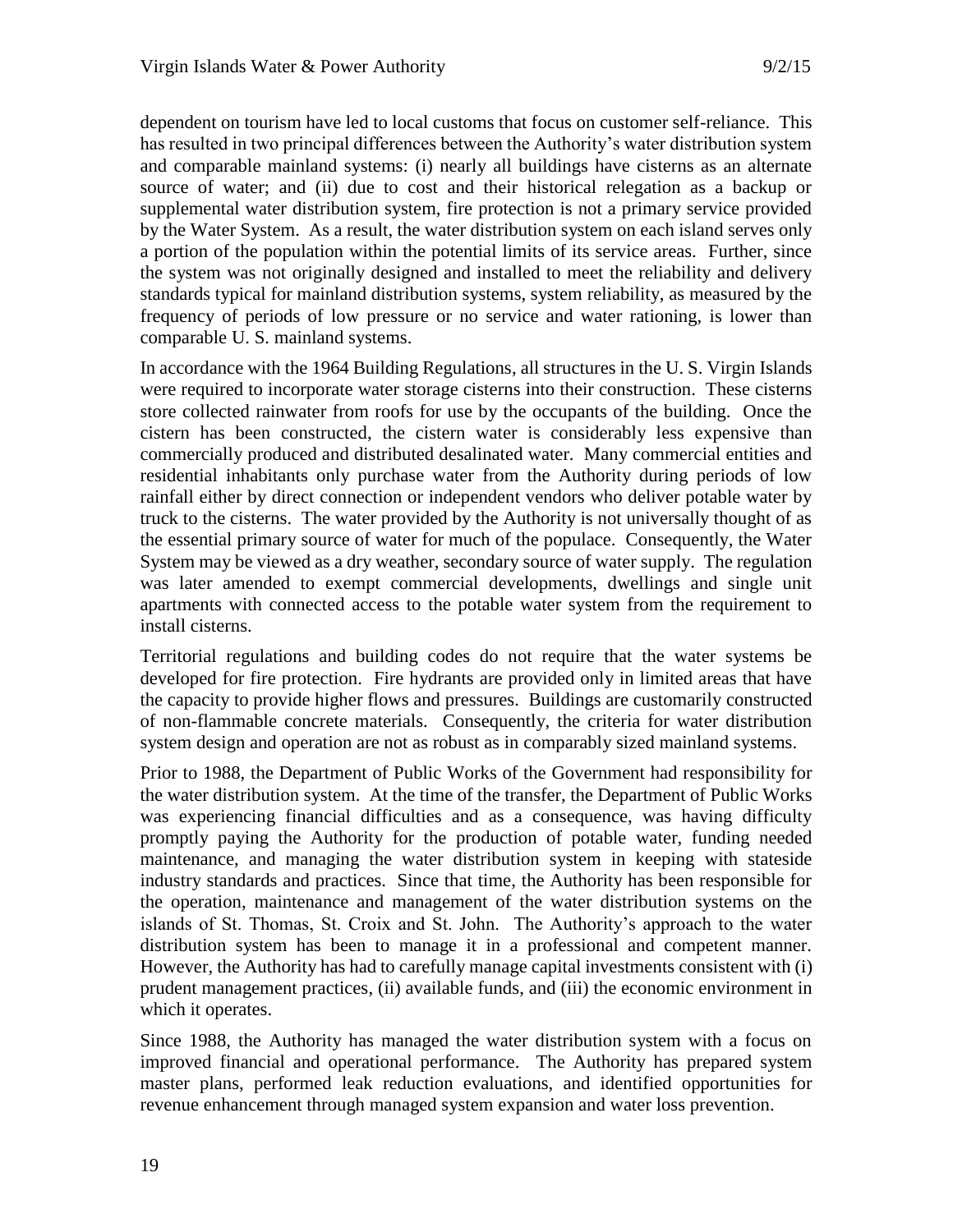The Water System has two divisions: the St. Croix Division and the St. Thomas/St. John Division. Each division is further organized into production and distribution departments. The production department on the island of St. Thomas/St. John also includes a water quality laboratory.

The island of St. Croix is approximately 84 square miles in area, approximately 21 miles in length, and nearly six miles wide in the west to approximately one mile wide in the east end. The long axis runs approximately west to east. Along the northern side of the island and parallel to coast is a continuous mountain ridge. The peaks generally rise from 600 to 800 feet above the sea level, with the highest peak at approximately 1,100 feet. South of the ridge are gently rolling hills and alluvial plains. The two population centers on the island of St. Croix are Christiansted, on the north coast, and Frederiksted on the west end of the island. The water sources for the island of St. Croix are the desalination water production facilities, which are located in Christiansted at the Estate Richmond site and the eight wellfields in the south-central and southwestern portion of the island. Because of their relatively close proximity, six of the wellfields have an associated 0.1 MGD storage and blending tanks for control of water quality and storage During May 2009 all wellfields were placed in standby operation mode, when a new 1.5 MGD RO plant was commissioned.

The Authority reports that the distribution system on the island of St. Croix consists of approximately 1,000,000 linear feet of 2" to 16" diameter cast iron, ductile iron and newer C-900 PVC plastic pipe. There are five major elevated storage tanks and three minor storage tanks that are used to regulate and supply the system requirements. These storage tanks have a total nominal storage volume of over 23 million gallons ("MG").

The island of St. Thomas is approximately 32 square miles in area, approximately fourteen miles in length and nearly four and a half miles wide at its widest point. The long axis runs nearly west to east. Along the center of the island is a nearly continuous mountain ridge. The peaks generally rise from 600 to 800 feet above the sea level, with the highest peak in the northwest at approximately 1,700 feet.

The water distribution system on the island of St. Thomas consists of approximately 304,000 linear feet of 2" to 24" diameter cast iron, ductile iron and newer plastic C-900 pipe. There are five major elevated storage tanks that are used to regulate and supply the system pressure requirements.

To provide potable water service to the east end of the island of St. Thomas, to supplement water supply on the island of St. John and to improve the efficiency of the water production facilities on the island of St. Thomas, the Authority has extended water service to the Red Hook area on the eastern end of the island of St. Thomas and has installed a 6 inch underwater potable water line on the island of St. Thomas near Red Hook to the island of St. John near Enighed. The underwater line essentially parallels the location of an existing submarine electrical cable connecting the two islands. The new potable water line was commissioned in May 2008.

The water distribution system on the island of St. John consists of approximately 20,500 linear feet of 2" to 8" diameter cast iron, ductile iron and newer plastic C-900 pipe. The only standpipe on the island of St. John is located at the Cruz Bay Green Tank site. In 2006, a new sodium hypochlorite generator was added to the Cruz Bay Green Tank site.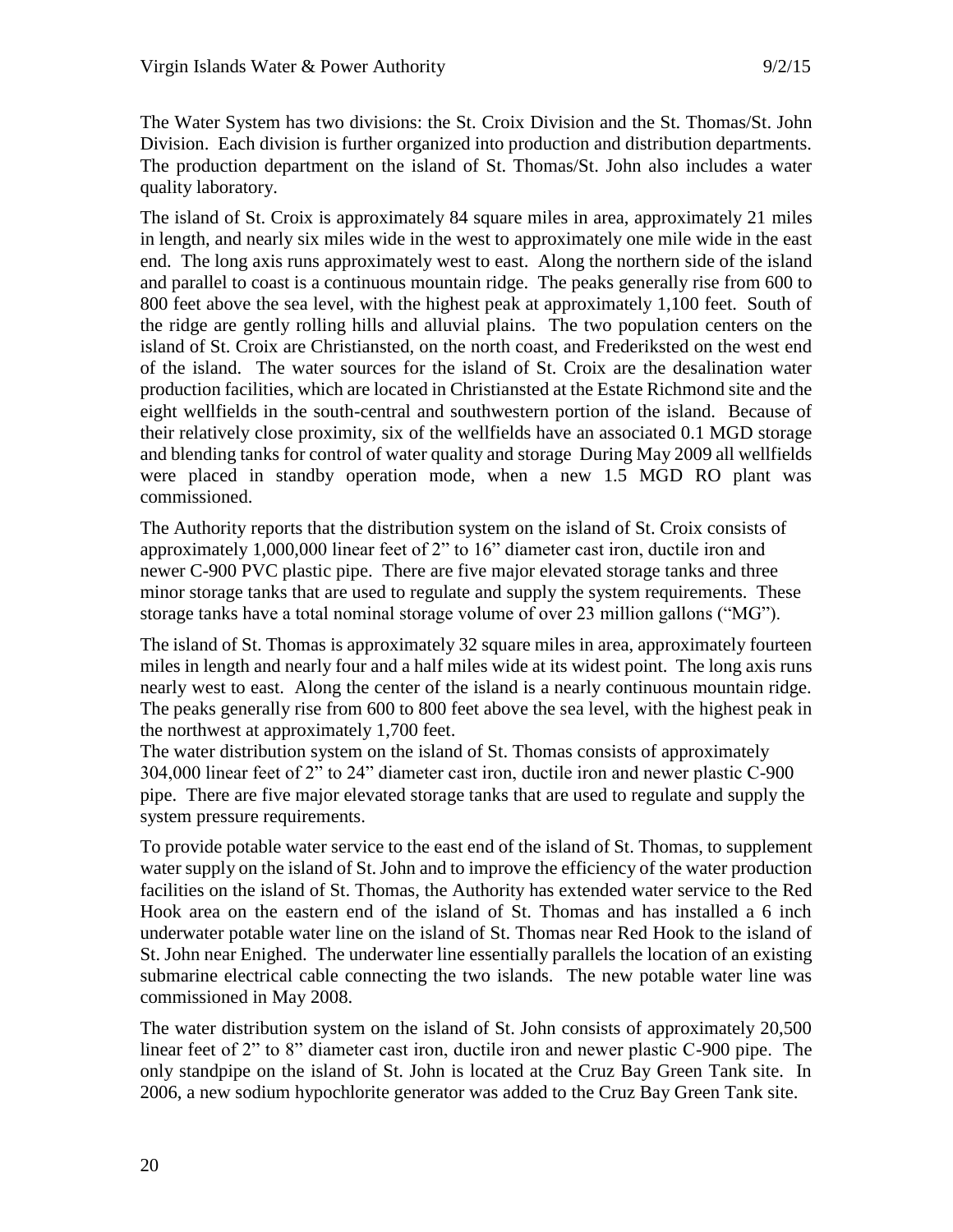# **Section III - INVITATION TO BID**

You are invited to submit a proposal to furnish independent management audit services to the Virgin Islands Water and Power "Authority".

On May 6, 2008, the Virgin Islands Water and Power Authority filed a Petition for Electric Rate Relief with the Public Services Commission. In June of 2009 2009, Global Settlements of the Electric System and Water System Rate Cases, respectively were stipulated and agreed to with the PSC Staff and its Technical Consultants. As part of the Stipulated

Agreements, The Authority agreed to accept the recommendation of the Technical Consultant that a management audit be performed by an independent management auditor. Purusant to the Stipulated Agreement the work scope of this management audit was developed with collaborative input from the Commission's Technical Consultants.

#### **Management Assessment Purpose and Objectives**

The purpose of the focused management assessment (audit) is to determine: 1) the overall strengths, weaknesses, and major risks associated with the Authority's operation of its two

major business units – Electric and Water Departments- including examination of executive management and corporate governance, organizational structure, strategic and resource planning, human resources, production and delivery system management, operations and maintenance, customer service, finance, other back-office functions, support services, and external affairs with consideration given to the Authority's internal and external operating environments, and 2) identify specific opportunities for the Authority to institute best practices and control cost, improve management methods and operating and maintenance practices, and increase the efficiency associated with delivery of services to the Authority's ratepayers. The firm selected to undertake the focused management assessment of the Authority shall meet the following overall objectives in conducting the audit:

Identify and discuss the overall strengths, weaknesses, and major risks associated with the Authority.

Compare the Authority strategic and tactical planning, operations and maintenance practices, staffing, executive management, and policy governance with currently accepted best industry practices.

Identify and discuss the strengths, weaknesses, and major risks associated with the operation and maintenance practices of the Authority's power and water production and delivery system facilities. Compare these practices to currently accepted best industry practices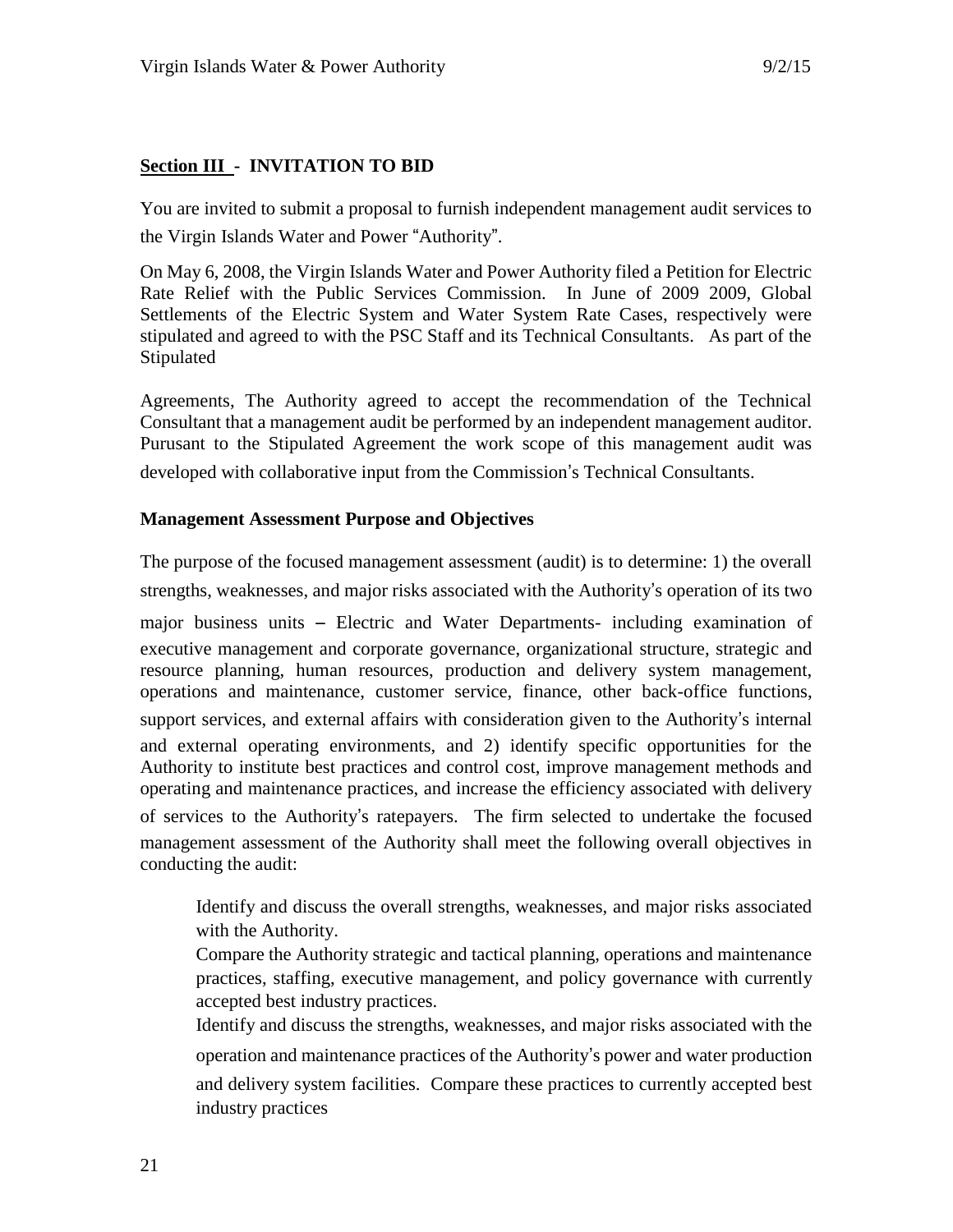Review and compare the Authority procurement practices and processes with currently accepted best industry practices. Recommend cost effectiveness and efficiency improvements.

Identify and discuss the strengths, weaknesses, and major risks associated with the operation of the Authority's customer service information and billing function.

Compare to current accepted best industry practices.

Provide benchmark comparisons for the Authority's power production and delivery

system operations, customer service operations, supply chain management and operations using appropriate data.

Identify cost-effective initiatives for both the short term and long term addressing improvements to the Authority power production and delivery system operations, customer service operations, supply chain management and operations issues identified. Recommend preferred the option(s) for resolving each issue.

Provide a thorough and comprehensive final written report that includes an executive summary, specific findings, conclusions, and recommendations, supporting documentation, and exhibits. A prioritized list of recommendations and benefit cost analyses should be included.

Present the management assessment findings and recommendations to the Authority executive management and its board of directors and the Public Services Commission.

The management auditor shall perform a focused management audit of the Authority's major organizational areas, functional processes, and procedures employed. This examination and review shall include the Authority's executive management and corporate governance, organizational structure, strategic and resource planning, production and delivery system management, operations and maintenance, human resources, customer services, finance, other back-office support functions, support services, and external affairs. The audit shall examine the Authority's financial controls and integrity, corporate accountability, and standards of conduct.

The audit shall address the following focused areas of the Authority's operations.

# **Scope of Proposed Management Audit**

The following represents the scope of services to be performed.

# **Executive Management and Corporate Governance**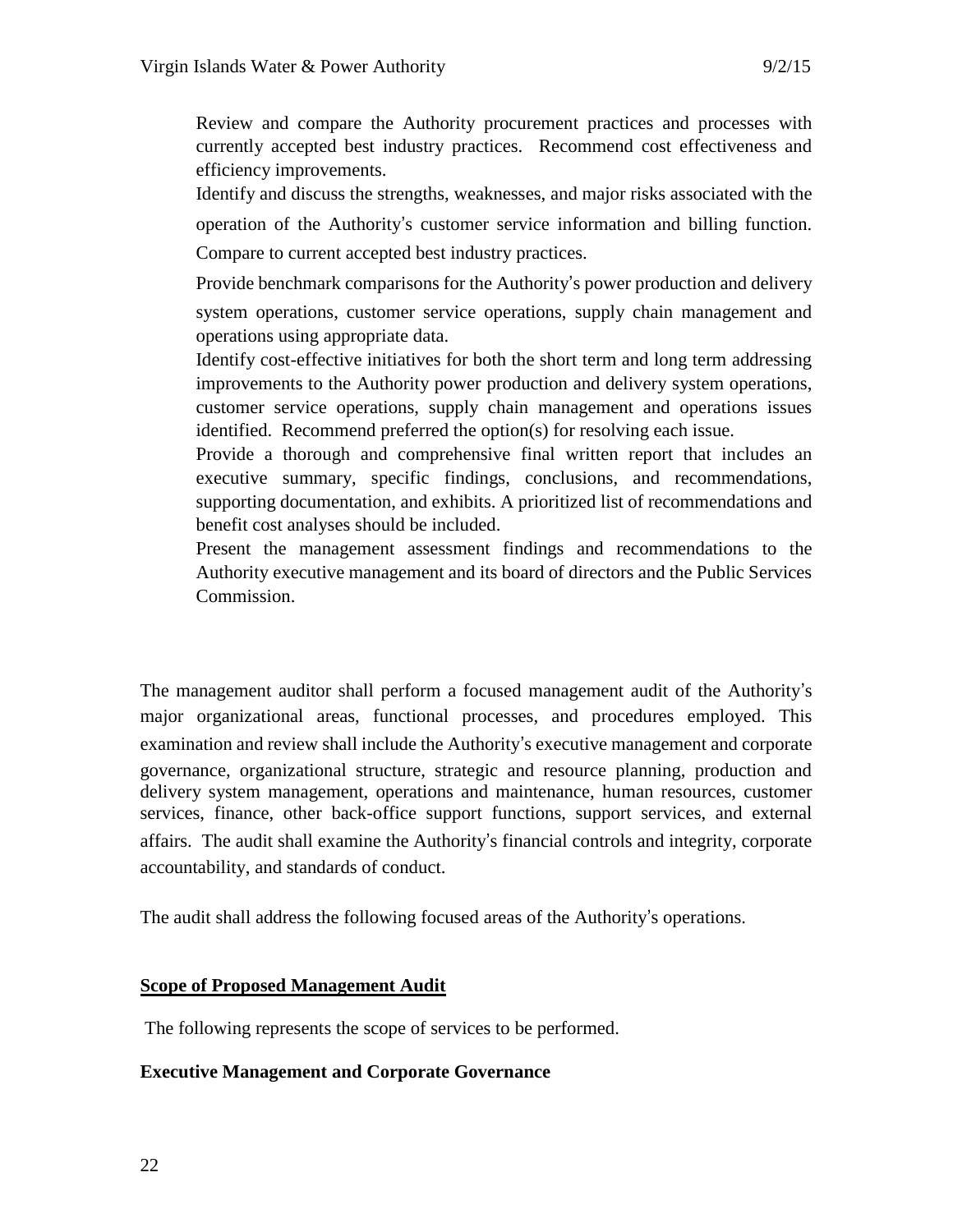The auditor shall evaluate the corporate structure and determine whether the Authority's board of directors and executive management are able to anticipate and respond to strategic issues on an ongoing basis to ensure that ratepayers are insulated to the greatest extent possible from economic harm. The auditor shall determine whether the Board of Directors

are selected to have the experience and knowledge to fulfill the Authority's corporate goals and objectives and ensure that protocols exists to avoid director conflicts of interest, selfinterest, or unreasonable influence while sitting on the Board. The auditor shall review and assess the board-of-directors and executive management:

> Qualifications, prior board-of-director or chief executive experience, utility industry knowledge, code of conduct, and governance training.

> Governance structure conducive with effective implementation of the Authority's strategic and tactical planning objectives and mission statement.

> Provision of forward-looking policy direction, active oversight and demonstrated ability to hold executive management accountable for meeting

the goals and objectives necessary for achieving the Authority's mission.

Independence of executive management relative to its own performance and the best interests of its ratepayers.

Appropriateness of board of director committee structures.

Compliance by the Authority with its Bond Indenture reporting requirements, all federal reporting requirements and any applicable requirements of federal or territorial law.

Whether lawsuits related to issues of executive management or corporate governance issues potentially impact the Authority's ratepayers.

Appropriate checks and balances between the Board and Management including independent advice to the Board.

# **Organizational Structure**

The auditor shall evaluate the Authority's organization structure, policies and procedures that define its effectiveness in implementing the goal and objectives required to meet the Authority's mission. To make this evaluation the auditor shall assess:

The Authority's executive management structure and span of control.

Roles and responsibilities of executive management direct reports.

CEO's and executive management team's decision-making processes.

CEO's delegation of management processes and functions to business unit direct reports.

Adequacy of resources allocated to its electric power and water utility business units in the provision of service to ratepayers.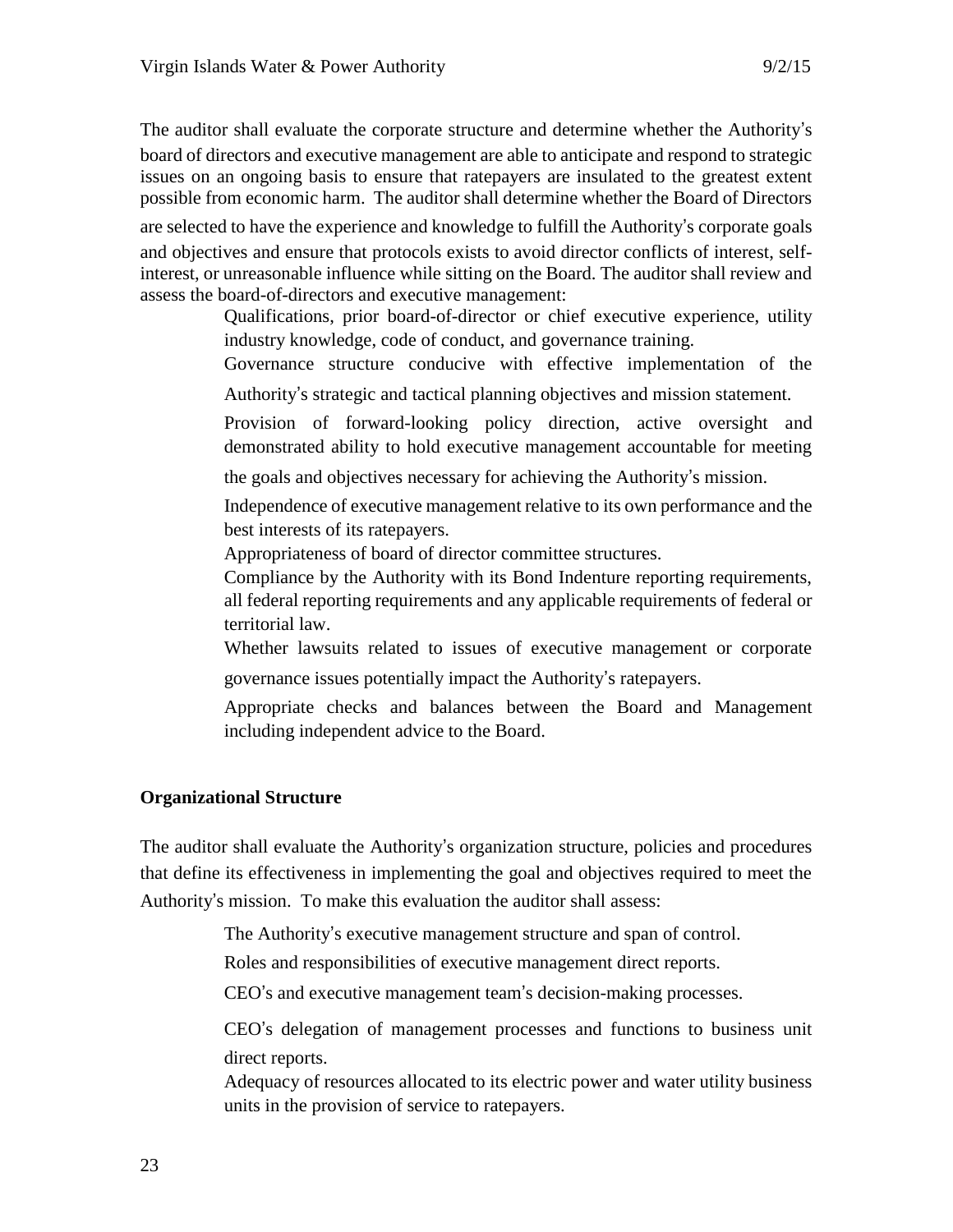Review and assess use of chain of command and controls to determine effectiveness.

#### **Strategic Planning**

The auditor shall evaluate and assess the Authority's strategic planning methodology as applied to its Electric and Water utility business units including:

The processes and tools utilized.

How well the Authority's purpose and mission is defined.

Specific short- and long-term objectives of each business unit and the effectiveness of the each business unit's strategy to:

Link to the Authority's mission. Consider customer impacts. Be responsive to market conditions. Be stated with clarity. Incorporate required employee training. Commit appropriate resources for implementation. Minimize financial risk.

Resilience of the Authority's strategic planning process to adapt to a changing market environment.

Strengths and weaknesses of current process as compared to strategic planning processes of similar utilities using best industry practices.

#### **Resource Planning**

The auditor shall evaluate and assess the Authority's resource planning methodology, practices and tools as applied to its Electric and Water utility business units including:

Resource planning tools and associated parameters such as:

Planning and design guidelines

Demand forecasting methodology

Forecasting models used for capital investment decisions

Investment prioritization and capital rationing.

Capital investment requirements variance between estimates and actual expenditures.

Financial funding for short- and long-term system capital improvement. Power planning objectives

Resource diversification objectives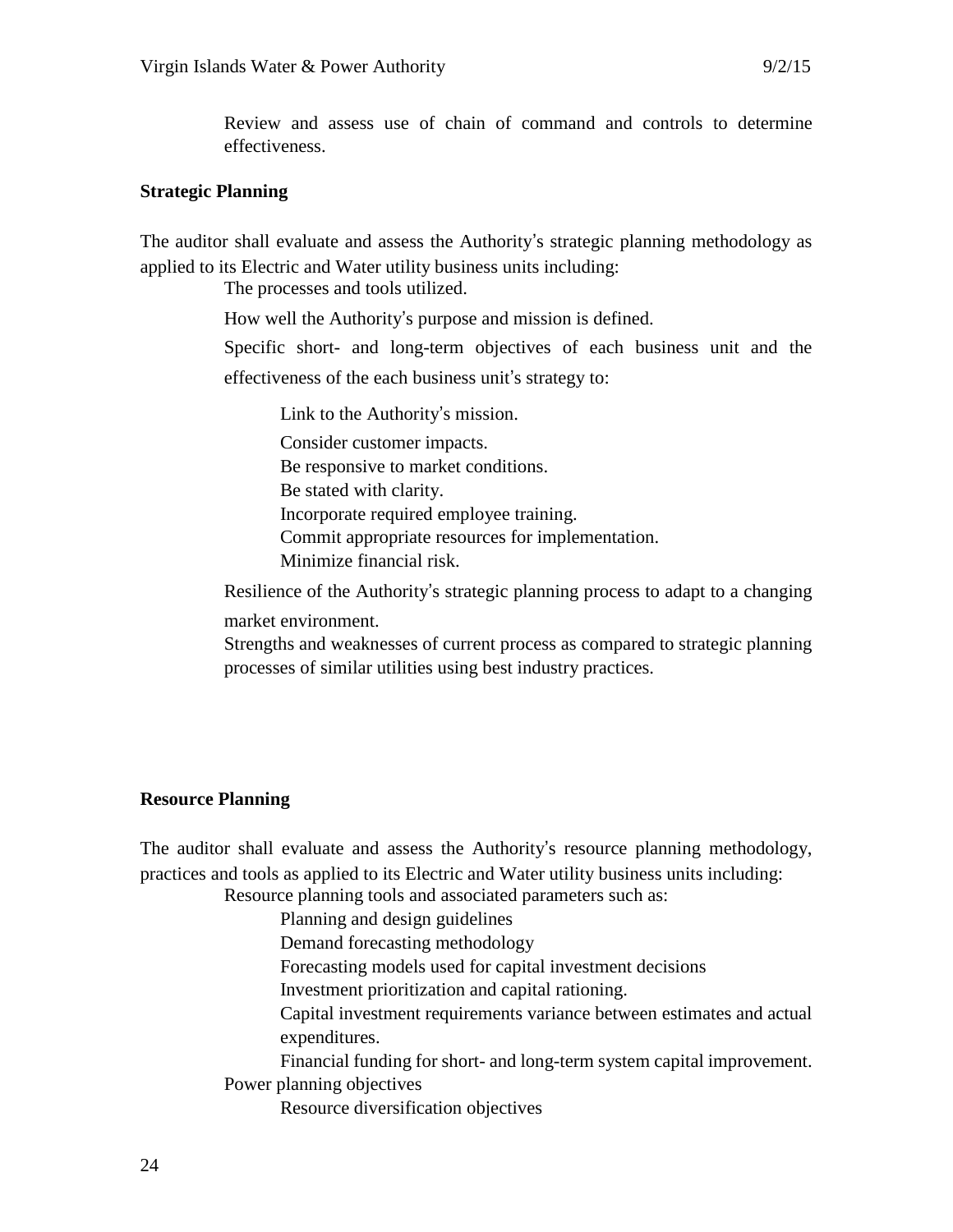Renewable energy portfolio standards Fuel diversification objectives Carbon footprint and other environmental impacts Delivery system loss mitigation objectives Consideration of potential power resources Role of interconnections w/others Impact on planning of existing generation taking into consideration age, technology, efficiency/fuel use, history of unavailability Alternatives such as natural gas/LNG, coal, higher efficiency units Issues surrounding implementation of new resources STT units 22 and 23 STX HRSG Retirement planning and impact on new power requirements Water production planning objectives Role of reverse osmosis for future water production. Retirement of IDE units Water delivery system expansion plans Strategic marketing to large hotels and other customers using on-site RO facilities. Policy objective for expansion of distribution Current expansion activities and implementation

# **Management of Business Unit O&M Activities**

The Auditor shall describe and quantify the Authority's production and delivery system efficiency and reliability for its Electric and Water utility business units and shall identify any concerns that may have resulted in economic harm to ratepayers. The Auditor shall consider in its evaluation of the Authority's any efforts to incorporate smart grid technologies in meeting its Electric system efficiency and reliability objectives. The auditor shall review the following:

> Routine maintenance planning and the use of MAXIMO, the Authority's computerized maintenance management system (MMS), for the purpose of managing production and delivery system assets for its Electric and Water utility business units.

Status of the deployment of MAXIMO for maintenance planning for all business unit assets.

Examine overdue maintenance and its impacts

Comparison to best available industry practices.

Identify improvements to the Authority's MMS.

System maintenance activities and the use of best available industry practices for the operation and maintenance of production and delivery systems.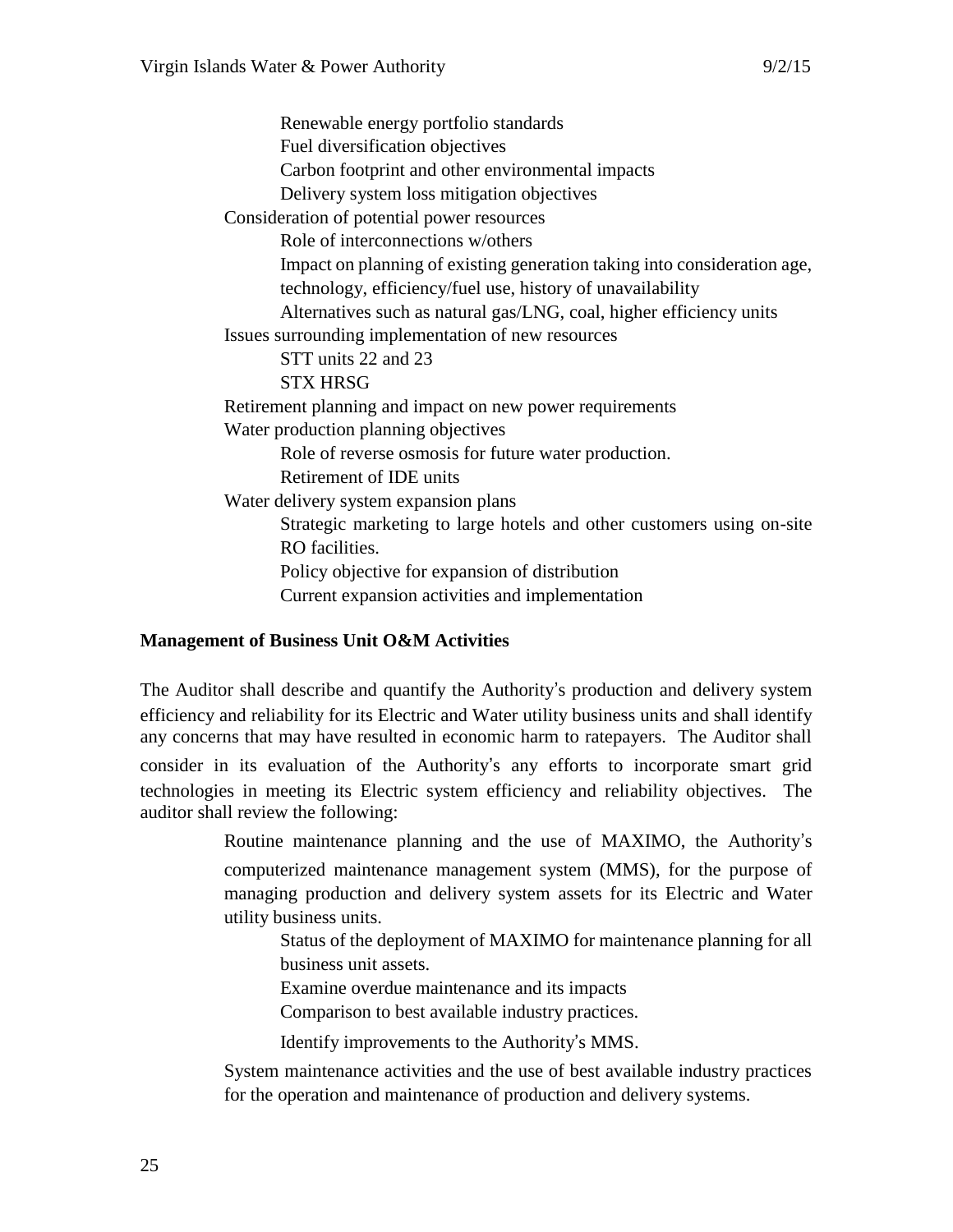Identify potential improvements resulting from the use of performance management contracts

Record-keeping including asset tracking and scheduling preventative maintenance.

System reliability and the use of established reliability benchmarks for the assessment of production and delivery system reliability.

Emergency response plan and its adequacy.

Storm response

Inventory and equipment considerations.

Contractor agreements.

Communications with customers, media, and government officials.

For its Electric utility operations:

Vegetation management programs as compared to utilities with similar vegetation growth patterns.

Fuel supply management

Hedging programs.

Storage

Fuel diversification objectives

Economic dispatch and unit commitment.

Smart grid activities including smart metering, communication systems, customer information system, GIS, distribution and substation automation.

# **Human Resources**

The auditor shall provide an overview of the Authority's human resource requirements, overtime and productivity impacts for its Electric and Water utility business units, and its policies, procedures, practices and their effectiveness. The auditor shall address the following:

Staffing level—for each major activity (production, delivery system, customer

service, back-office support and  $A&G$ :

Determine the number of positions necessary for the Authority to provide reliable service taking into consideration productivity objectives.

Determine the cost impacts of any proposed additions or down-sizing. Review overtime usage by business unit and activity:

Identify impact has on current and future staffing requirements

Determine how overtime costs could be reduced and by what means.

Productivity of the Authority's workforce

Compare to benchmarks (peer utilities) taking into consideration number of customers, delivery system miles of line/mains, external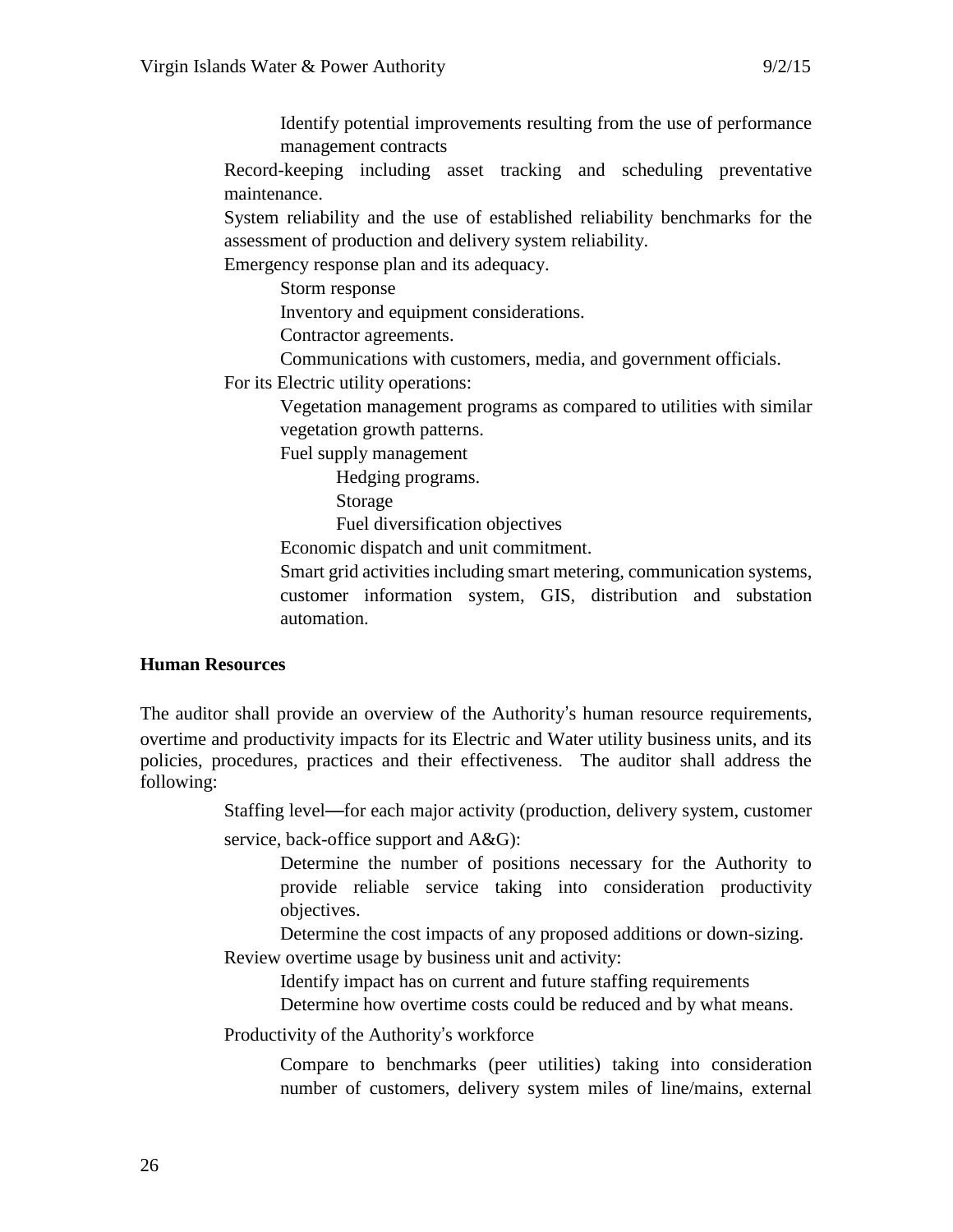environment, construction type, number and type of generators, size, fuel, and other relevant parameters.

Identify any institutional and/or cultural barriers to productivity.

Policies, procedures, and practice assessment of:

Employee recruitment and selection processes.

Current technical training programs.

Leadership and managerial skill building.

Attrition and employee retirement impacts on the Authority's retention

programs.

Succession planning processes employed

Status of skill/competency gap assessments and training needs assessments.

Development, training and evaluation techniques.

Current labor relations status and methodology.

Performance management and its link to the productivity and utilization level of the Authority's workforce.

### **Customer Service**

The auditor shall evaluate the following customer service areas to determine if the Authority is serving the best interest of their ratepayers. The auditor should review or assess:

> Communications with customers and external stakeholders with the goal to assess information availability

The accuracy and cost-efficiency of meter reading procedures.

Effectiveness in servicing customers, including the areas of billing, credit and collection, complaints and inquires, revenue protection and marketing.

How services are managed and delivered

Effectiveness of the Authority's website

Policies and practices around customer service management Existing customer service benchmarks

Customer expectations for the Authority's services

Consistency of customer service and monitoring tools and results

Gap analysis between current customer service and targets

Customer service training to implement quality service

Customer service benchmarks contrasted with peers and industry standards Identify shortfalls in service delivery

Potential improvements to improve the levels of customer satisfaction

#### **Finance**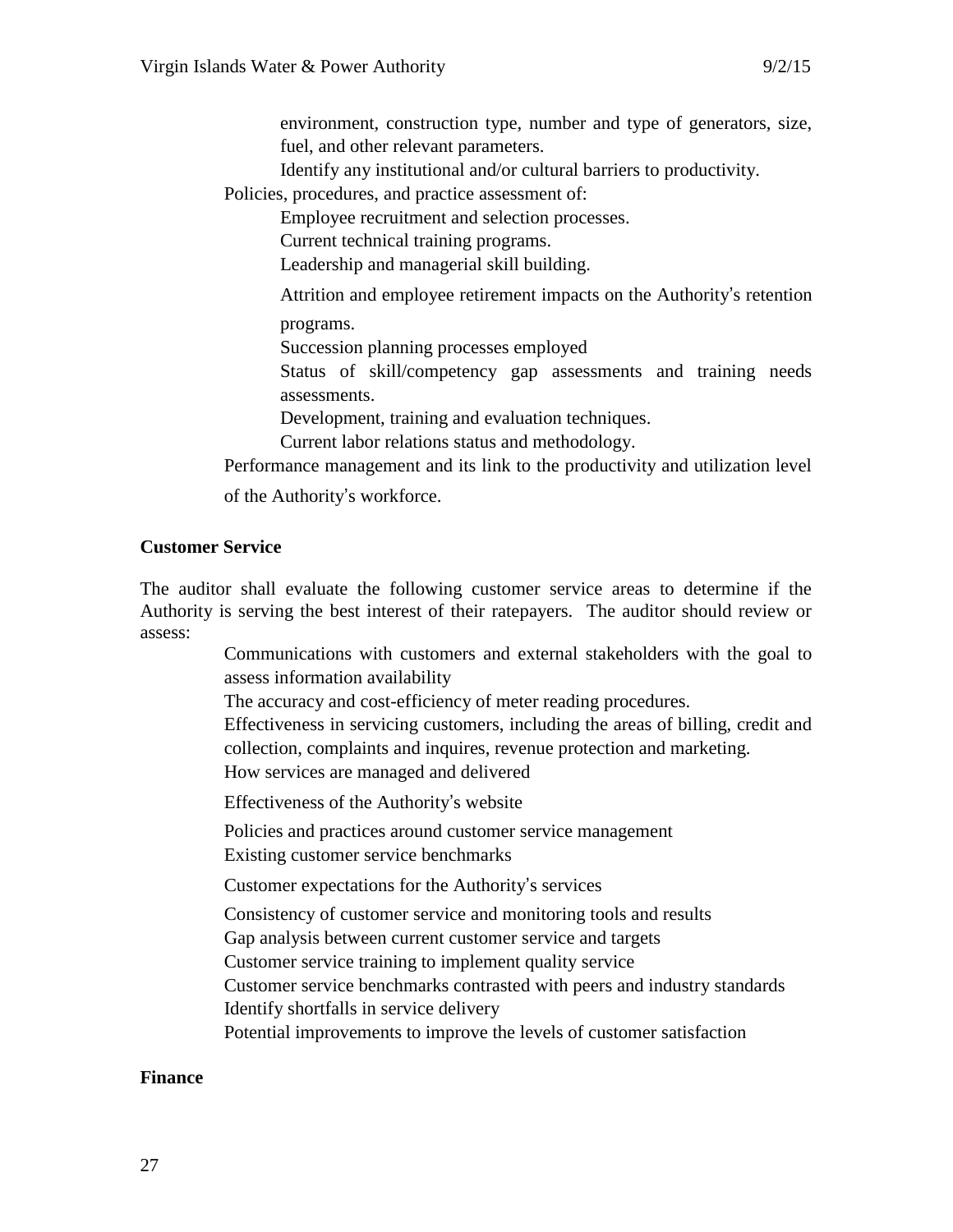The auditor shall perform a general overview of the Authority's financial strength including a review and assessment of:

The adequacy and effectiveness of the Authority's financial planning tools,

processes and established financial benchmarks and their use in the planning and budgeting process.

Use of planning components inclusive of econometric variables, productivity considerations, capital budgeting plans, risk management considerations and

"what if" type analyses.

Rate administration practices.

Financial performance of the Authority and its business units including:

Debt management policies

Adequacy of working capital and reserve levels

Level of internal funding of capital projects.

Adequacy of debt service coverage targets for each business unit.

Effect of financial performance on the Authority's credit worthiness and liquidity.

Contrast the Authority's practices with current accepted best industry practices.

# **Other Back-Office Functions**

The auditor shall perform a general overview and identify process improvement opportunities and management practices relative to a spectrum of the other back-office support functions including customer information, cash management, credit & collection, disconnection & reconnection, meter reading, and A&G:

> Current customer information system technology, systems that support customer service and billing, system configuration and interfaces, infrastructure, network devices, hardware, processing times, staffing, and workload.

> Assess staff skill levels relative to task assignments and identify skill development requirements.

> Identify high priority deficiencies and conduct best practice review to identify potential improvements

Use of standardized process automation of billing and collection.

Cash forecasting methodologies.

Evaluate the budget reporting, tracking, revision and analysis at all levels.

Evaluate work order procedures, corporate accounting manual and property records at all levels.

Potential impact of write-offs by the Authority.

Review of online services offered customers

Review existing customer satisfaction surveys and the history of such surveys and their results.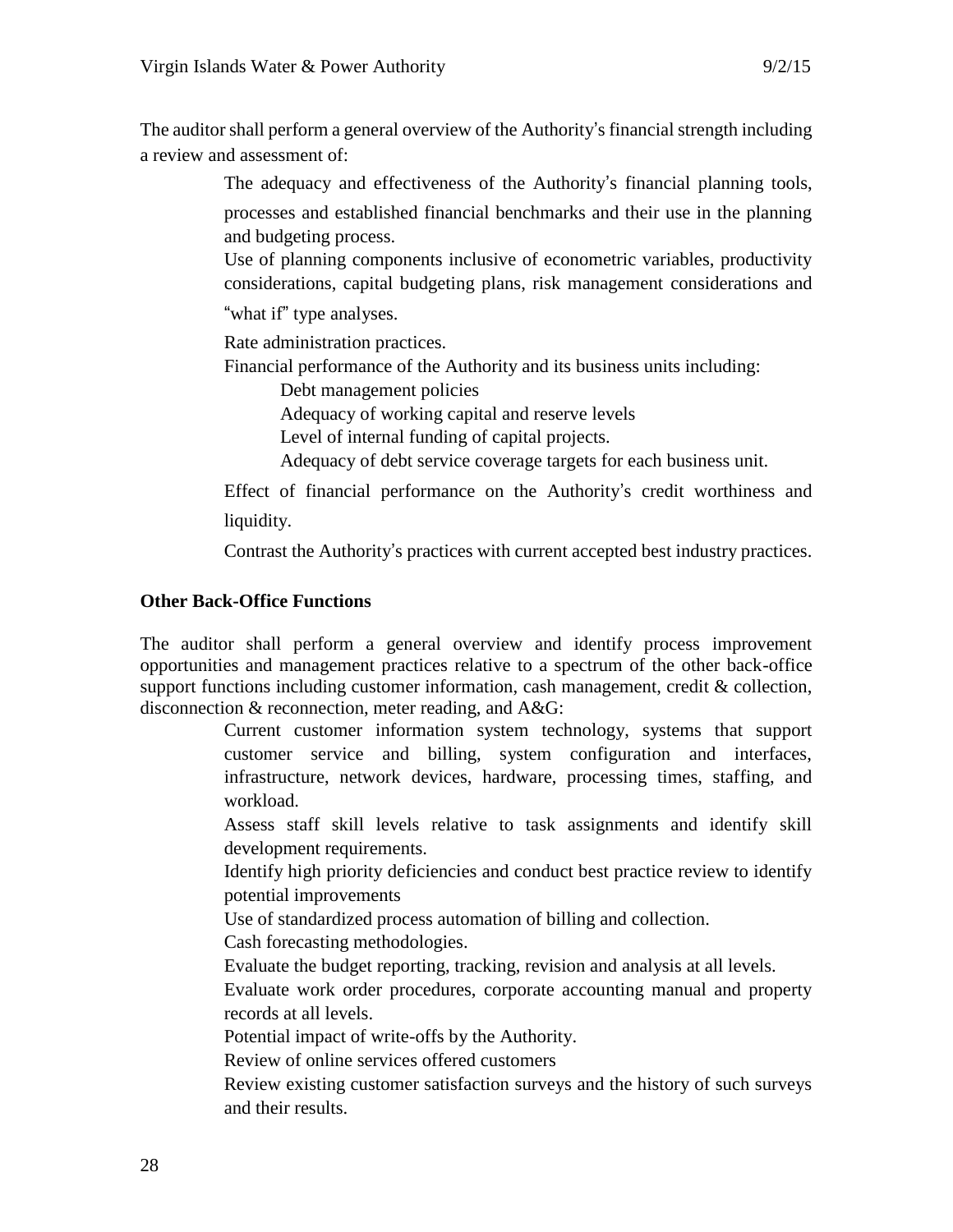### **Support Services**

The auditor shall examine and assess the Authority's support services and determine their effectiveness in accomplishing their objectives of providing a favorable environment for the Authority's operations and service including:

> Information technology—adequacy and effectiveness of the Authority's IT environment to support its business units, their planning cycle, key business processes and employees.

System infrastructure, network devices, hardware, configuration, staffing, skills, security, and anticipated future changes in service level demands.

Authority's IT performance contrasted with peer utilities.

Other services—high level overview of the adequacy and effectiveness of Authority activities in the areas of legal, facilities management, transportation, real estate and land management, records management, and security of business unit infrastructure.

### **External Relations**

The auditor shall assess and make recommendations regarding the effect of the Authority's management of the external relations function – the methods by which the Authority relates to its various stakeholders (i.e., customers, regulators, media and investors) in the fulfillment of the Authority's mission.

#### **Implementation Plans**

The auditor shall provide the Authority with an implementation plan for each recommendation presented to and accepted by the Authority. The implementation plan should generally include the following information:

> Assessment area and problem statement Prioritization of recommendation Detailed action plan Estimated investment, savings and benefit/cost analysis Timeline for implementation Resources required Suggested implementation principal at the Authority

# **Benchmarking Activities**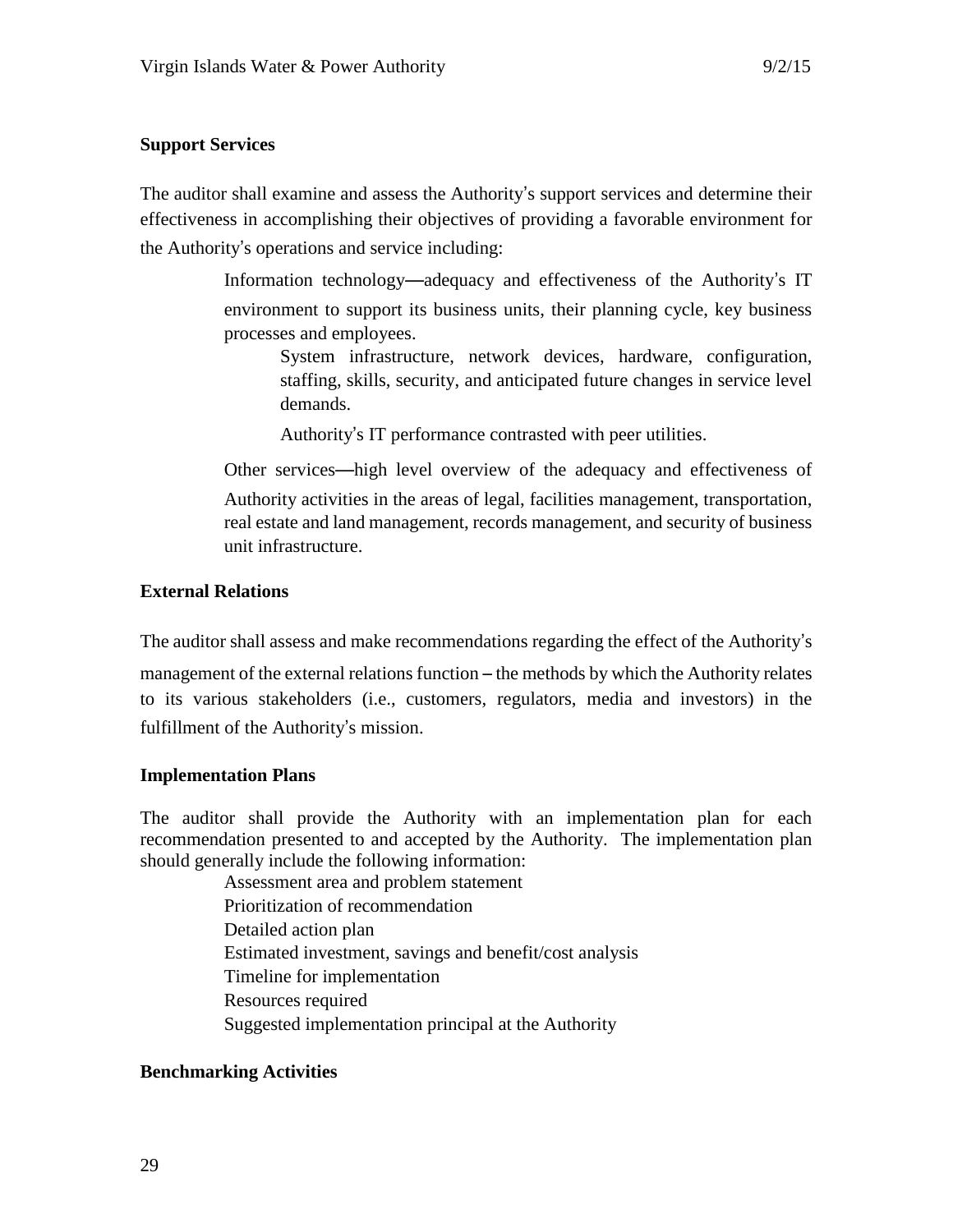All data used for benchmarking the Authority's operations must be appropriate for comparison with a utility of the Authority's sales and customer size, customer mix, growth rate and, to the extent impacting the Authority's ability to deliver services, its location. Benchmarking data from both public and private utilities may be presented where it provides useful insight into the environment in which the Authority operates. Utility candidates for benchmarking, as a minimum, must serve at least 25,000 customers and have median household income levels of no less than 80 percent of the Virgin Islands.

# **Two Separate Phases of the Engagement**

The audit shall be conducted in 2 Phases. The first Phase shall be a diagnostic Phase and shall be approximately 8 weeks in duration. The objective of the first phase will be to identify areas that the auditor believes should be investigated in more detail in the second

and comprehensive phase. The Authority and the PSC shall establish an "Audit Steering

Committee" (ASC) and appoint members to the ASC. Committee will consist of five (5) members (3 Authority members and 2 PSC members). The auditor shall coordinate audit activities with the ASC and deliver a draft of the findings in the first phase to ASC. The ASC shall conduct a workshop to review the Phase I findings and determine what the appropriate workscope for Phase II should be. The auditor shall deliver and receive acceptance on the detailed Phase II work scope before initiation of any further work.

Approximately mid-way through the second phase there shall be provided to the ASC from the auditor a progress report and the ASC shall conduct a further workshop.

For the final report, the independent management auditor shall express opinion as indicated in the work scope above on the findings of the management and operations of the Authority.

The successful proposer is expected to confer with the ASC before the beginning of the investigation process, during the process and at the end of the process to report their findings and recommendations for implementation as described above. Prior to the issuance of a final report a draft report shall be provided to the ASC for comments. The auditor shall respond to the comments in writing and provide the responses in a section of the final report.

The successful proposer is expected to attend either a WAPA Board Meeting and or a PSC meeting to present the results of the focused management audit.

The Authority intends to review and discuss with both the auditor and the PSC implementation assistance from the management auditor. This shall be subject to further negotiations and agreement at that time.

# **Technical Standards**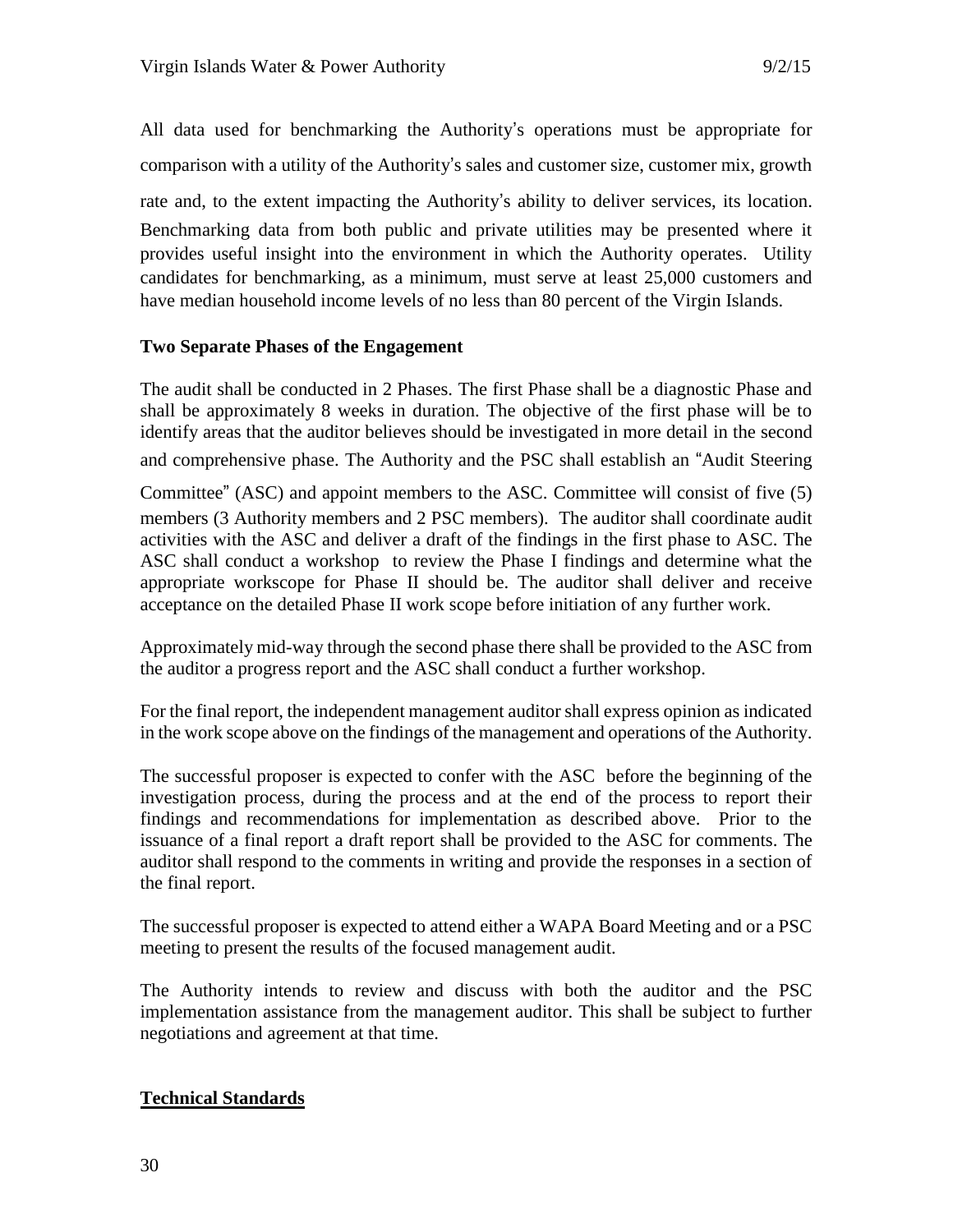Government Auditing Standards (the "Yellow Book"), January 2007 Revisions (GAO-07- 162G).

Questions regarding this proposal should be directed via e mail no later than (date) close of business 5:00 pm AST via e mail to:

Office of Mrs. Madeline Stevens-Webster Contract Services Manager Virgin Islands Water & Power Authority Contract Services Department 8189 Subbase Charlotte Amalie, USVI 00804 Phone: (340) 774-3552 Ext: 2038 Fax: (340)776-3896 Email: madeline.webster@viwapa.vi

There is no expressed or implied obligation for the Authority to reimburse responding firms for any expenses incurred in preparing proposals in response to this request.

The **Chief Financial Officer** shall be responsible for coordinating the completion of the focused management audit. The Authority will provide work space convenient to the Finance Department. However, calculators, computers, and other office equipment and supplies are to be furnished by the independent auditor.

# **Section 1V - Time Requirements . Management auditors typically operate on a more compressed schedule]**

| Release of RFP to Vendors                 | 12/06/13<br>Final date to ask<br>question |
|-------------------------------------------|-------------------------------------------|
| <b>Proposal Due Date</b>                  | 12/20/13                                  |
| <b>Interviews with Selected Proposers</b> | Week of<br>January 13-17,<br>2014         |
| In-house Committee Recommendation         | 1/24/14                                   |

Proposal Schedule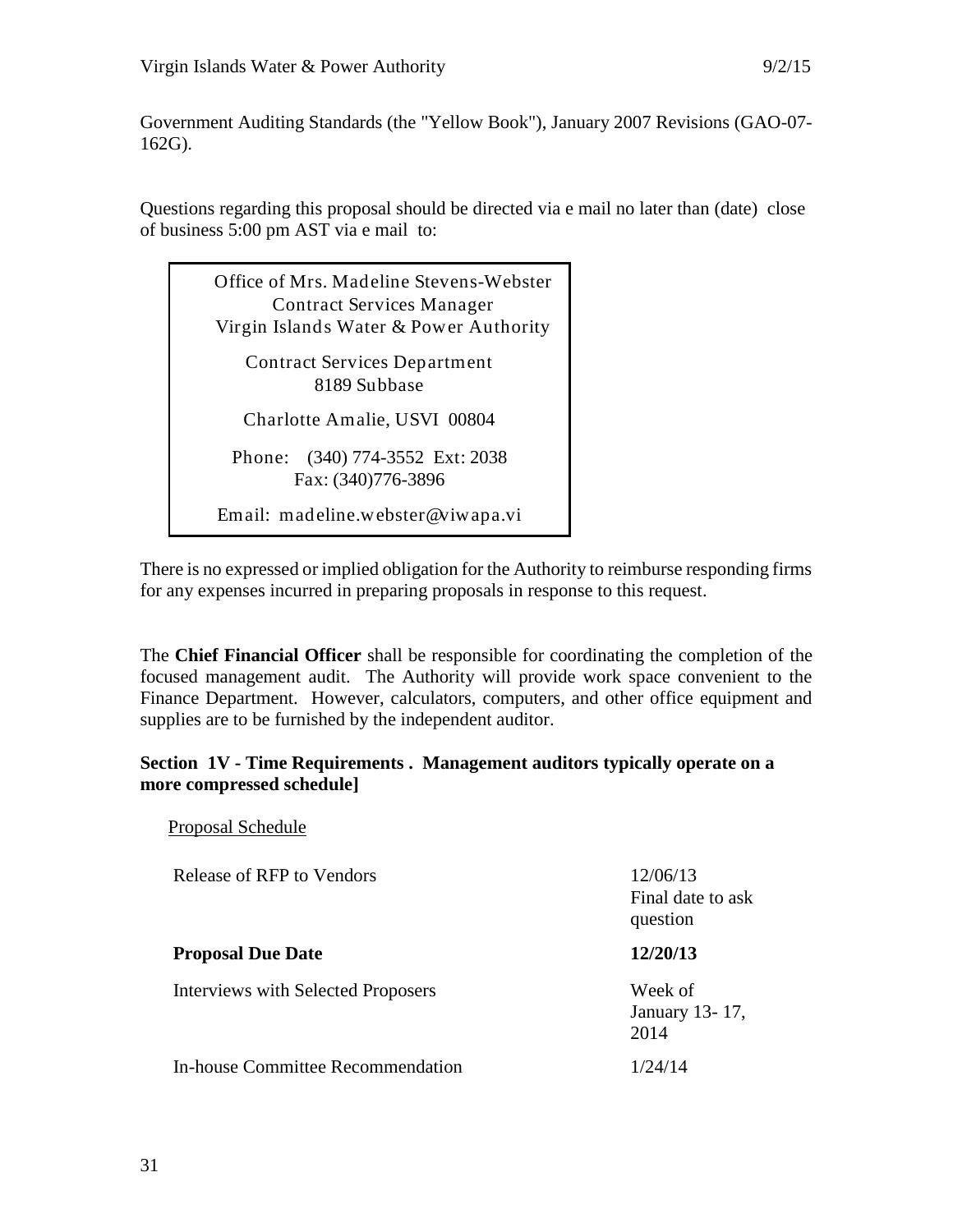| <b>Audit Schedule</b><br>Phase I                                                                   |                                           |
|----------------------------------------------------------------------------------------------------|-------------------------------------------|
| Detailed Work Plan Submittal to Authority<br><b>Information Requests</b><br>Preliminary Field Work | 2/28/14<br>3/7/14<br>3/21//14             |
| Analysis                                                                                           | $4/14 - 4/28/14$                          |
| Final Field Work & Phase I Report<br>Phase II Agreement on Scope<br>Mid Phase Report               | $5/5 - 5/30/14$<br>6/6/2014<br>06/13/2014 |
| Draft Report Development                                                                           | 6/30/2014                                 |
| Final Workshop                                                                                     | <b>TBD</b>                                |
| <b>WAPA Comments on Draft Letter</b>                                                               | TBD                                       |
| Final Draft Report to WAPA                                                                         | TBD                                       |
| Final Report Presented to WAPA / PSC Board                                                         | TBD                                       |

Contract Award by WAPA 2/14/14

The audit schedule due dates are subject to change upon agreement between the Authority and successful proposer. However, the Final Focused Management and Operations Audit will be completed no later than TBD. .

# **Section V - Contractual Arrangements**

Audit services performed for the focused management audit period shall be paid by the Authority not more than **45** days following submission of an invoice from the auditor which shall state the hours worked by each staff member assigned to the audit and the applicable hourly billing rate. In no event, however, shall fees paid by the Authority exceed the "not to exceed" cost proposed under Section VI, below, for provision of all of the services described in the successful proposal.

The successful proposer may modify the fee schedule described in Section VI in accordance with fees charged to the proposer's other clients, said modification to occur no more frequently than annually. Please note that any such modification will not affect the "not-to-exceed" fee for any of the three years of the contract.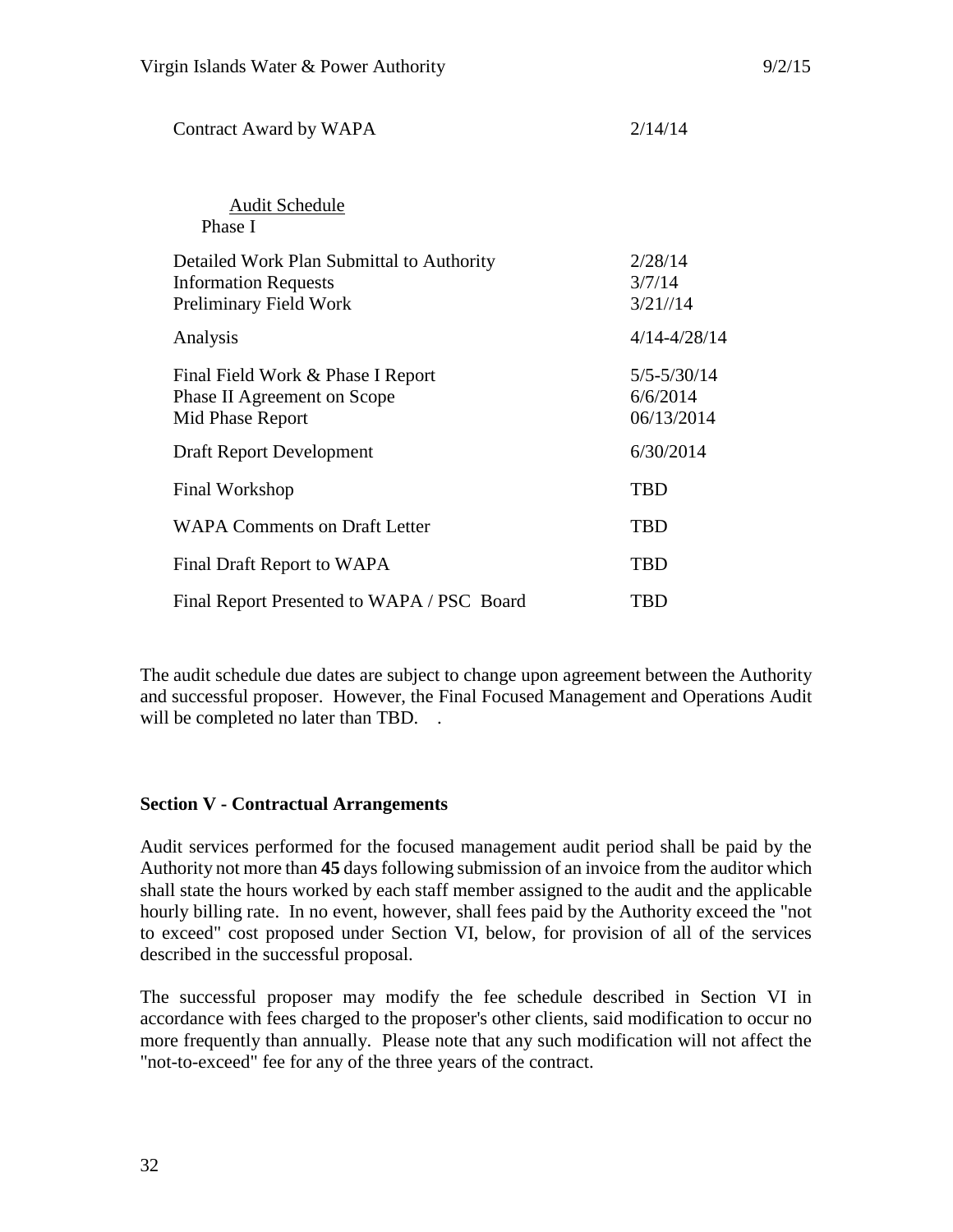In the event of a merger of the audit firm with another firm or the change of partners to the audit firm, this contract will be transferable to the successor firm with the approval of WAPA. This agreement shall not be assigned or transferred without the written approval of the Authority.

Work papers developed during the engagement shall be the property of the audit firm. The audit firm shall, at any given time during the course of the audit and at the conclusion thereof, make the work papers developed during the engagement available to the Authority for inspection, review, and copying. These work papers shall include:

- a) The facts gathered and documents obtained.
- b) Computations and analyses performed.
- c) Other pertinent data relating to the audit.

Audit work papers must be indexed in a logical manner and show evidence that each work paper or group of papers has been subjected to appropriate supervisory review. Work papers must show the name of the auditor who prepared the paper and must be clearly titled and dated.

### **Section VI - Proposal Submission Information**

#### **Bid Submittal**

Proposals submitted will be evaluated by an In-house Committee.. To be considered, proposal must be submitted electronically via e mail and received by the Manager of ContractAdministration before 2:00 PM AST December 2, 2013 . The Authority reserves the right to reject any or all proposals submitted.

To secure information which facilitates systematic application of evaluation criteria, vendors are required to submit proposals with the information and in the format described below.

Transmittal Letter: Proposals shall be transmitted electronically accompanied by a letter which shall include at least the sections listed below and is signed by an authorized agent of the organization:

Affidavits: Proposers shall complete and submit Attachment 1,

"Statements of Interest and Qualifications".

Fee Schedule: A maximum "not to exceed" fee for providing the services as described in the proposal for focused management audit. A current schedule of hourly billing rates of the personnel who would provide audit services.

Contact Person: The name, address and title of the individual to who notices regarding this proposal should be sent.

Profile of the Proposer: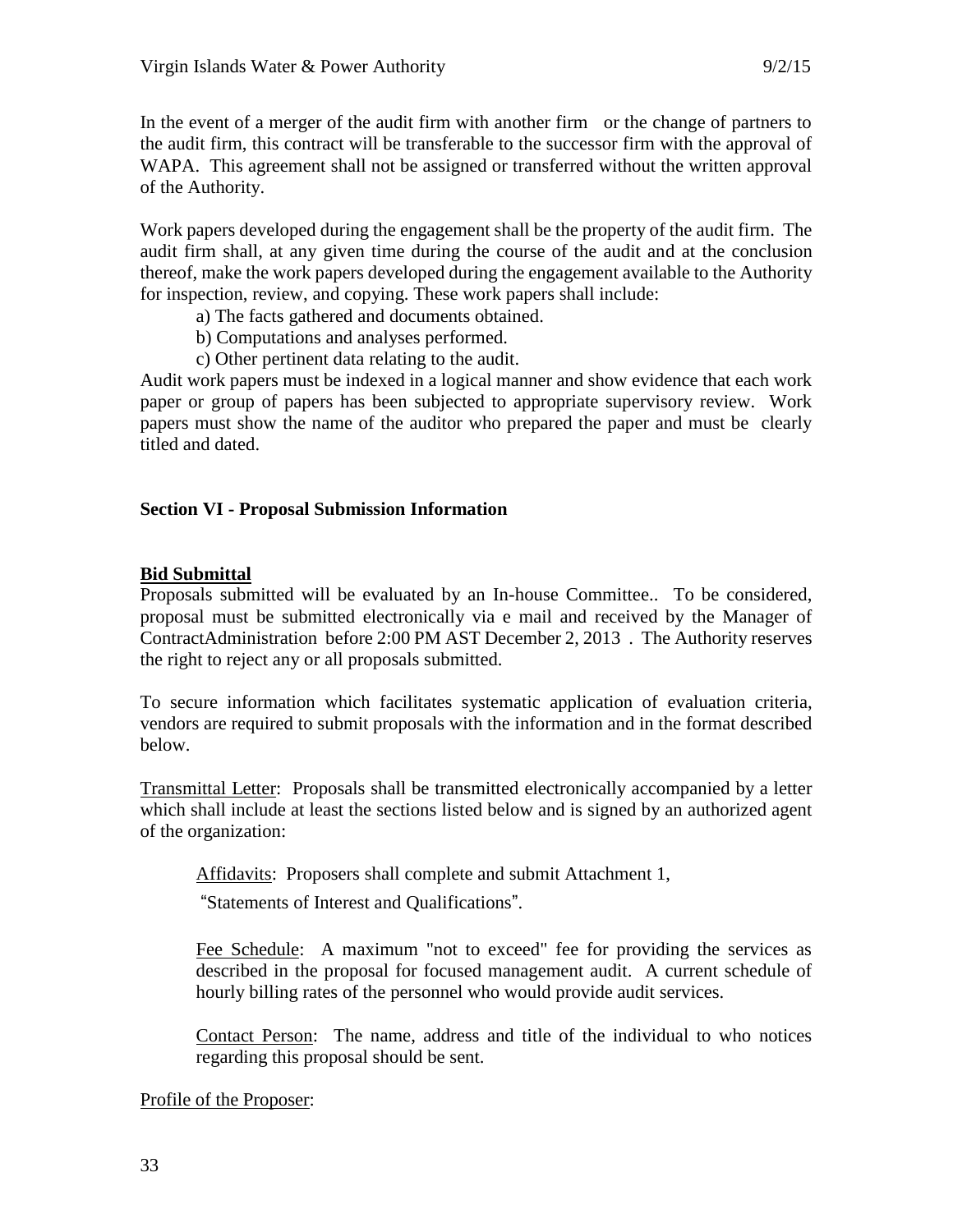Proposers shall describe the organization and size of the organization, whether it is local, regional, national, or international in operations.

The location of the office from which the work is to be done, and the number of professional staff (by staff level) employed at that office.

A description of the range of activities performed by the office handling the engagement such as auditing, tax service, management services, etc.

Technical Approach: Proposer shall indicate the technical approach to providing the services outlined in Section III. This should include an estimate of hours to be performed by each level of staff during each significant segment of work, including the estimated amount of time the manager and senior staff will be on site.

Qualifications of the Proposer: Proposers shall describe their qualifications, which shall include at least a list of each professional staff member to be assigned to the project, indicating staff levels by type and title. It is expected that each senior and higher level staff assigned would have considerable governmental experience, which should be noted. Any specialized skill, such as background in public finance, should also be included.

While it is understood that there will be turnover on the audit staff, it is hoped that continuity of staff will be maintained, and will be a consideration when renewing this contract each year.

References: Provide the name, address, telephone numbers, and contact person of all electric power and water utility management financial or management audit clients for the last two years.

Peer Review: Proposers shall describe the systems of peer review to which proposers are subject, including the nature (internal and/or external) and frequency of reviews. If the evaluations are external, proposers shall furnish copies of the most recent evaluation opinion. In addition to this required information, proposers are encouraged to provide further information regarding their control systems and efforts.

# **Section VII - Selection Criteria**

Proposers' qualifications to provide the services described in this request for proposal, (as determined by responses to this request, references, and oral interviews), shall be a factor in determining the successful proposer. However, criteria may include, but are not limited to: compliance of proposal with request for proposal, price, ability to do the work, the proposers' character and reputation, quality of other work performed, and any other criteria that the Authority, in its judgment, represents the best and most favorable to the interests of the Authority and the public.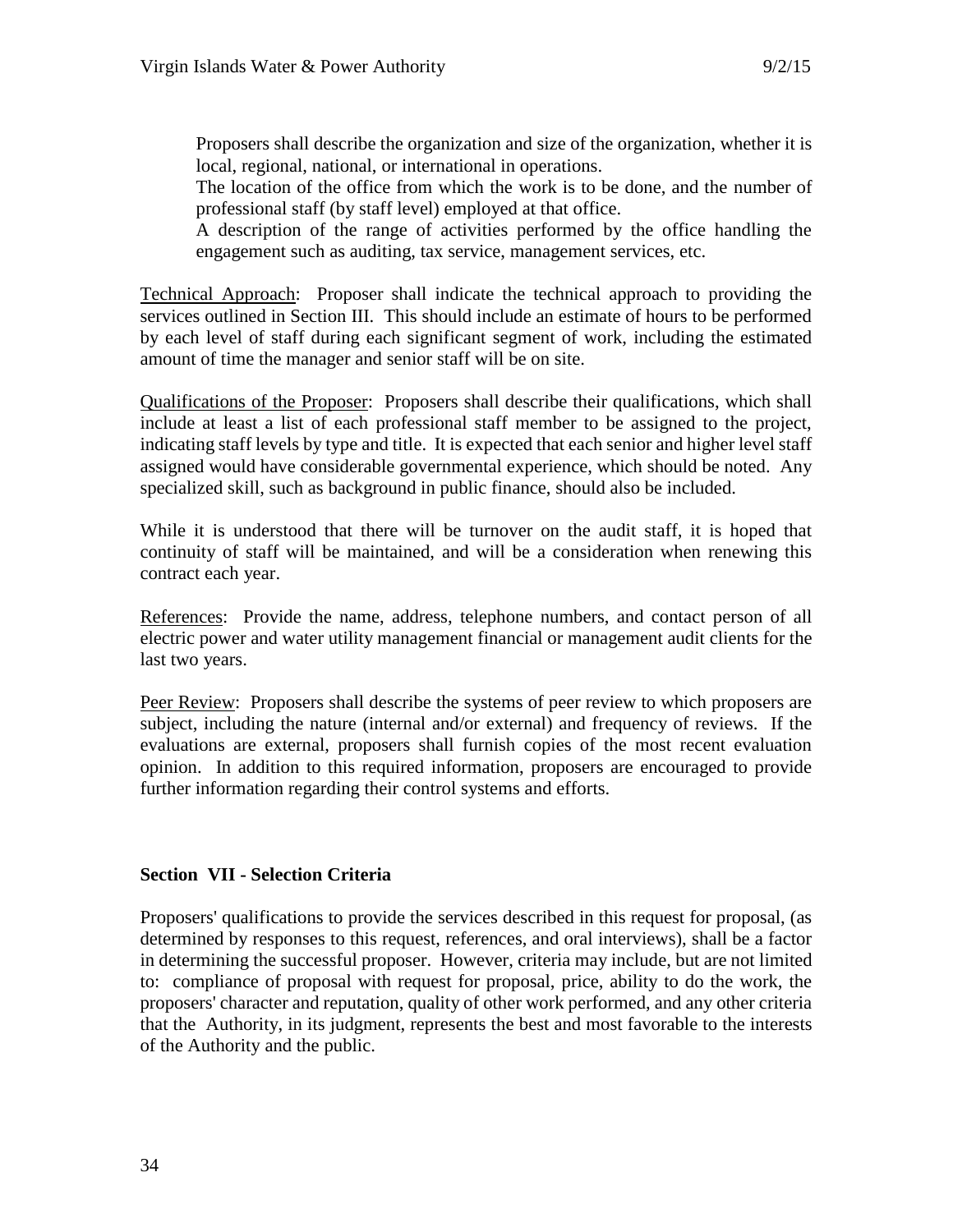Selected vendors may be invited to oral interviews following an initial evaluation of proposals submitted.

#### **Section VIII - Proposal Period and Contract Award**

Each proposal shall be submitted electronically , via e mail not later than **2:00 PM AST on December 20, 2013** to:

Office of Mrs. Madeline Stevens-Webster Contract Services Manager Virgin Islands Water & Power Authority

Contract Services Department 8189 Subbase

Charlotte Amalie, USVI 00804

Phone: (340) 774-3552 Ext: 2038 Fax: (340)776-3896

Email: [madeline.webster @viwapa.vi](mailto:madeline.webster%20@viwapa.vi)

Proposals will be opened immediately, late proposals shall be returned, unopened, to the proposer.

# **SECTION XII- LEGAL REQUIREMENTS:**

# **1. GENERAL STATEMENT**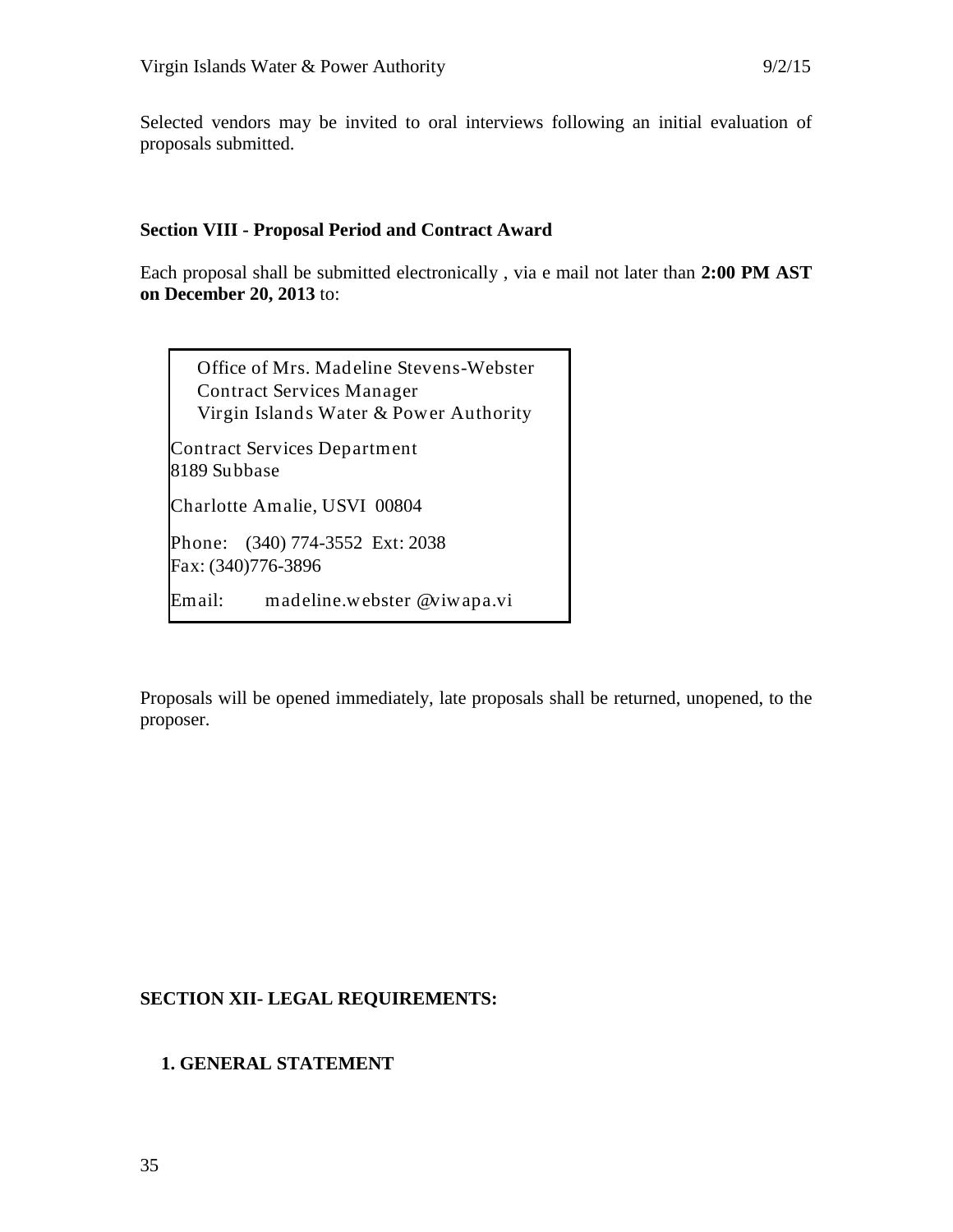ALL BID RESPONSES SHALL ADHERE TO THE REQUIREMENTS OF THE AUTHORITY'S BID REQUEST OR PROPOSAL AND THE AUTHORITY'S PROFESSIONAL GENERAL CONTRACT TERMS, A COPY OF WHICH IS ATTACHED AS EXHIBIT 1. THOSE REOUIREMENTS PERTAINING TO TAXES, INSURANCE, AND HIRING OF LOCAL WORKERS ARE OF PARAMOUNT IMPORTANCE AND SHALL APPLY, UNLESS EXPRESSLY WAIVED IN WRITING BY THE AUTHORITY'S CONTRACTING OFFICER.

THE BIDDER'S RESPONSE MUST EXPRESSLY STATE THE TERMS AND CONDITIONS OF THE AUTHORITY'S PROFESSIONAL GENERAL CONTRACT TERMS TO WHICH THE BIDDER TAKES EXCEPTION . UNLESS EXPRESSLY ACCEPTED BY THE AUTHORITY's CONTRACTING OFFICER IN WRITING, NO EXCEPTIONS SHALL BE DEEMED TO BE AUTOMATICALLY ACCEPTED. THE AUTHORITY RESERVES THE RIGHT DEPENDING ON THE STATED EXCEPTIONS TO CONSIDER ANY RESPONSE OF BIDDER NON-RESPONSIVE AND NOT SUBJECT TO FURTHER CONSIDERATION.

ALL QUESTIONS AND INQUIRIES REGARDING ANY MATTER AFFECTING THE BID/PROPOSAL OR THE BIDDER'S POTENTIAL RESPONSE MUST EXCLUSIVELY BE DIRECTED VIA E MAIL TO THE AUTHORITY'S MANAGER, CONTRACT ADMINISTRATION, MRS. MADELINE STEVENS-WEBSTER AS FOLLOWS:

Madeline. Webster@v i w a p a .v i

RFP's/IFB's IN THEIR ENTIRETY ARE QUALIFIED BY THE FOLLOWING GENERAL TERMS AND CONDITIONS:

ALL COSTS AND EXPENSES ASSOCIATED WITH DEVELOPING AND/OR SUBMITTING A PROPOSAL IN RESPONSE TO AN RFP OR IFB AND/OR ANY RELATED ACTIVITY FOLLOWING THE SUBMISSION OF ANY SUCH PROPOSAL SHALL BE BORNE BY THE BIDDER. WHILE WAPA HAS ENDEAVORED TO SUPPLY USEFUL INFORMATION IN THE RFP/IFB, WAPA MAKES NO REPRESENTATION OR WARRANTY, EXPRESSED OR IMPLIED, AS TO THE ACCURACY OR COMPLETENESS OF ANY INFORMATION CONTAINED HEREIN OR OTHERWISE PROVIDED TO ANY BIDDER BY OR ON BEHALF OF WAPA. WAPA SHALL HAVE NO LIABILITY RELATING TO OR ARISING FROM ANY SUCH INFORMATION OR THE USE THEREOF. BIDDERS ARE ENCOURAGED TO CONDUCT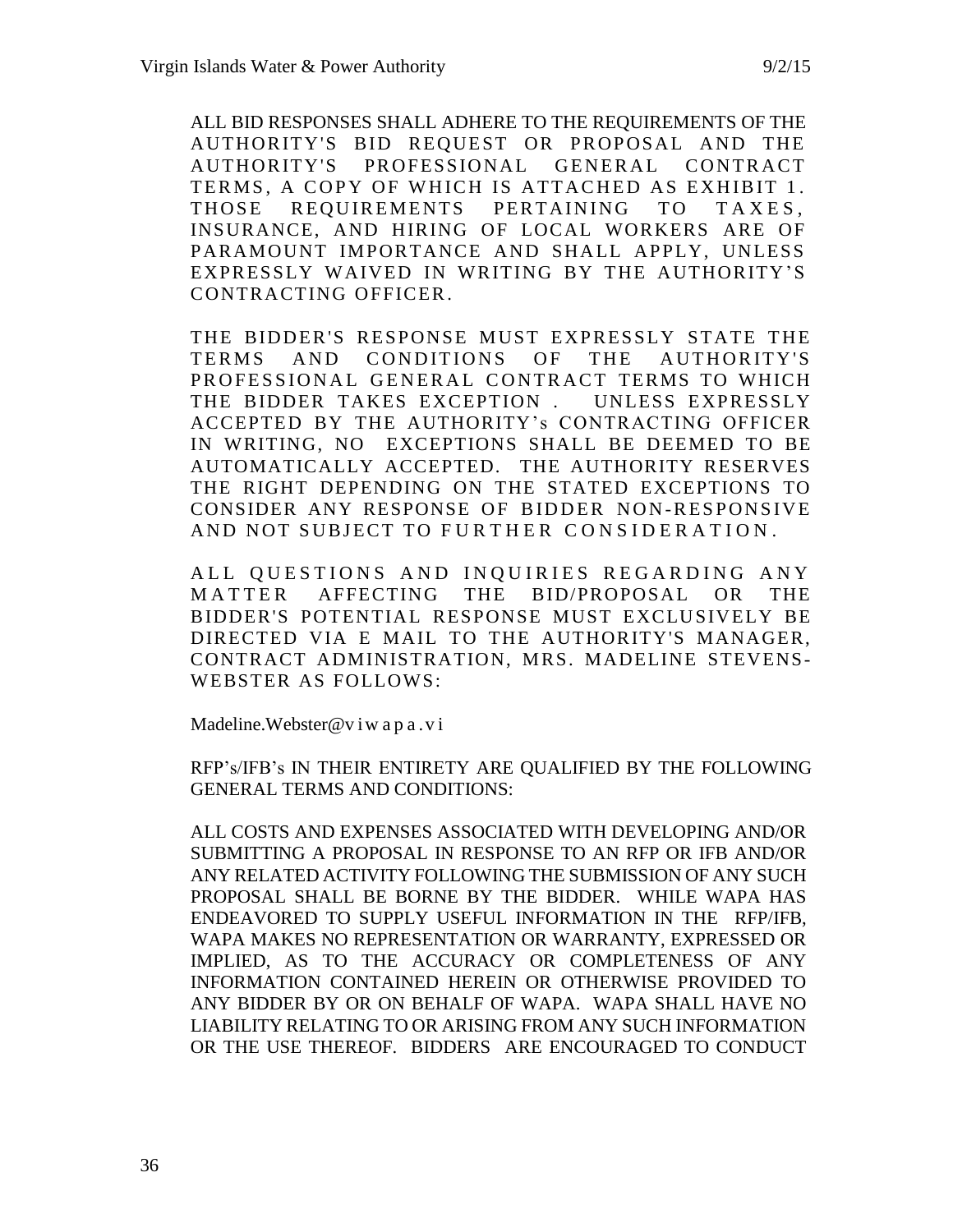THEIR OWN INVESTIGATION AND ANALYSIS OF ANY AND ALL INFORMATION CONTAINED HEREIN OR OTHERWISE PROVIDED BY OR ON BEHALF OF WAPA. THE RFP/IFB IS NOT AN OFFER OR COMMITMENT AND IS NOT CAPABLE OF BEING ACCEPTED TO FORM A BINDING AGREEMENT. WAPA RESERVES THE RIGHT, IN ITS SOLE DISCRETION, TO WITHDRAW OR MODIFY THE RFP/IFB AT ANY TIME, TO ACCEPT OR REJECT ANY OR ALL PROPOSALS FOR ANY REASON, TO WAIVE ANY IRREGULARITIES OR INFORMALITIES IN THE PROPOSAL PROCESS OR ANY NONCONFORMANCE WITH THE REQUIREMENTS OF THE RFP/IFB, AND TO ENTER INTO FURTHER DISCUSSION OR INTERVIEWS WITH ANY ONE OR MORE BIDDERS.

# **2. ADDENDUMS**

Addendums may be issued during the proposals period. All addendums become part of the contract documents. Include resultant costs in the Proposal Price.

The reply to all requests for clarifications will be in the form of an Addendum, a copy of which will be posted online and sent to all that have requested a proposal package.

Verbal answers are not binding on any party.

# **3. LEGAL REQURIEMENTS**

Proposal responses shall adhere to the requirements of the Authority's Request for Proposal and the Authority's Professional General Contract Terms a copy of which is attached hereto and made a part hereof. Those requirements pertaining to the Contractor's responsibility for taxes, insurance, hiring of local workers and liquidated damages, are of paramount importance and shall apply, unless expressly waived by the Authority.

The Bidders response must expressly state the terms and conditions of the Authority's Professional General Contract Terms which the contract does not agree. The Authority reserves the right depending on the stated exceptions to consider any response of contractor unresponsive and not subject to further consideration.

# **4. PROPOSAL WITHDRAWAL**

Proposals may be withdrawn at any time prior to the scheduled time for proposal opening. Thereafter, no proposal may be withdrawn for a period of ninety (90) days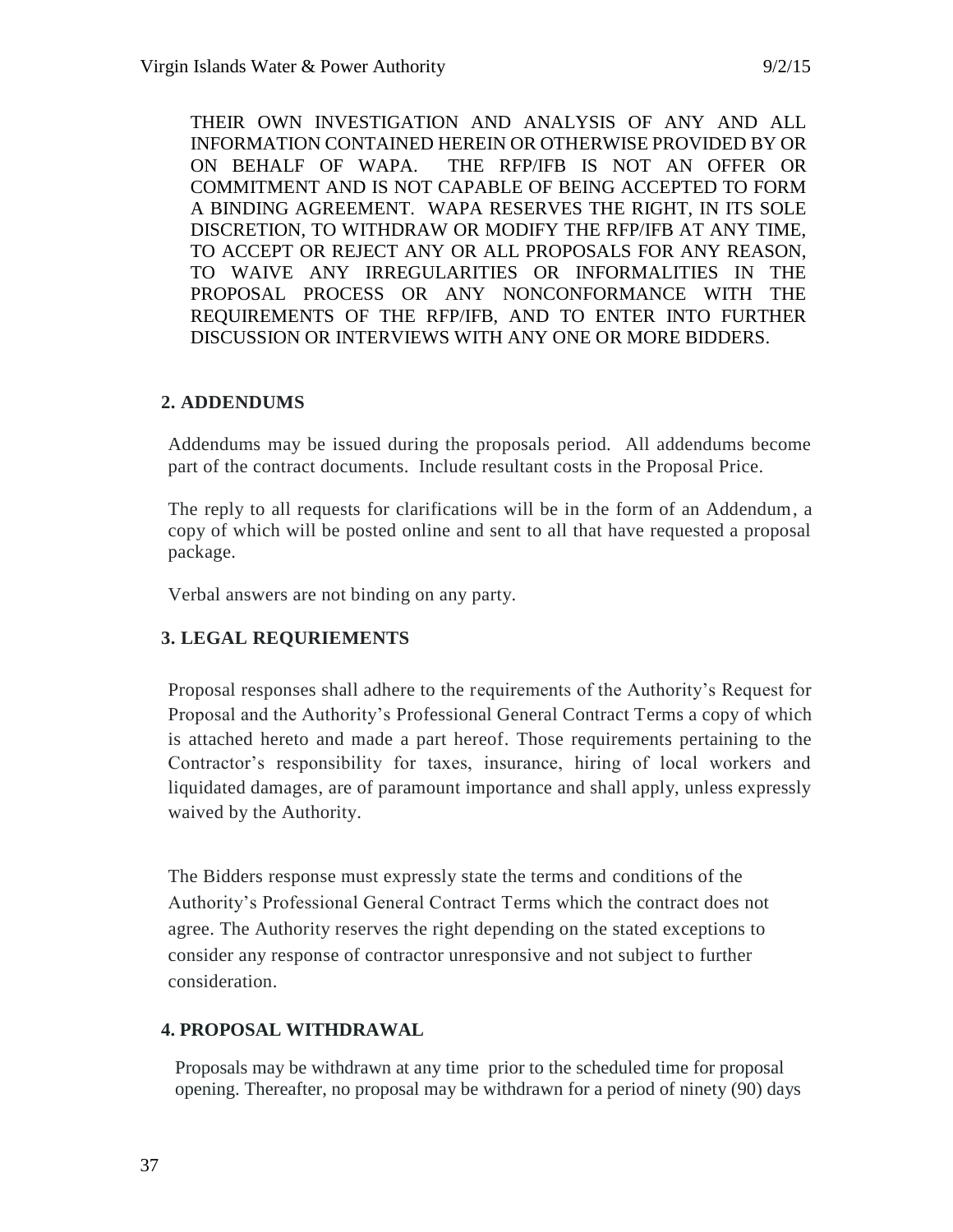after the date set for opening thereof, and all proposals shall be subject to acceptance during this period.

# **5. TAXES**

A bidder if awarded a contract may be subject, depending on the services sought to gross receipt taxes; and import taxes due to the geographical location of the U.S. Virgin Islands. Bidders advised to contact the Virgin Island Bureau of Internal Revenue, (340) 774-5865, for information on their tax obligations and may not rely on the Authority or any oral statements provided by the Authority in this regard. Neither the Authority nor its employees or representatives, shall be responsible or liable due to any inquiries or representations regarding the Bidder's tax liability.

The Price proposed herein shall be the total consideration for all work proposed in the Work Scope. Payment of any taxes, custom, duties, gross receipts, excise or other fees or taxes shall be the sole responsibility or the Bidder. The Authority shall not be responsible in any way for the direct payment of any taxes such as customs and duties, excise, gross receipts, or other fees.

Pursuant to 33 VIC  $\S$  44(a) (b) of the Virgin Islands Code, as amended, the Government of the Virgin Islands and its instrumentalities, agencies and public corporations are required, when making a payment to any person, partnership, firm corporation of other business association that is subject to the payment of gross receipt taxes under the law, to deduct and withhold from such payment, gross receipt taxes as required by law at 33 VIC § 43 (a). Payment for the purposes of withholding is defined by law as:

- 1. any single payment of at least \$30,000
- 2. any payment pursuant to a contract providing for a total expenditure of \$225,000 or more.

In contracts for the supply of equipment, supplies, materials or parts for the Authority's operation, where the equipment might be subject to customs duties and/or excise taxes, the Authority may accept consignment of the equipment, materials, supplies or parts at a port other than the Virgin Islands for the sole purpose of materials, equipment, supplies or parts not being subject in excise and customs duties; provided, however that the Bidder must expressly states the terms of such consignment, the cost of transportation or shipment From such foreign port and provides insurance against loss or damage in the amount of 120% of the value of the item(s) is provided for the benefit or the Authority. Otherwise, the bidder shall bare the cost of all taxes, customs and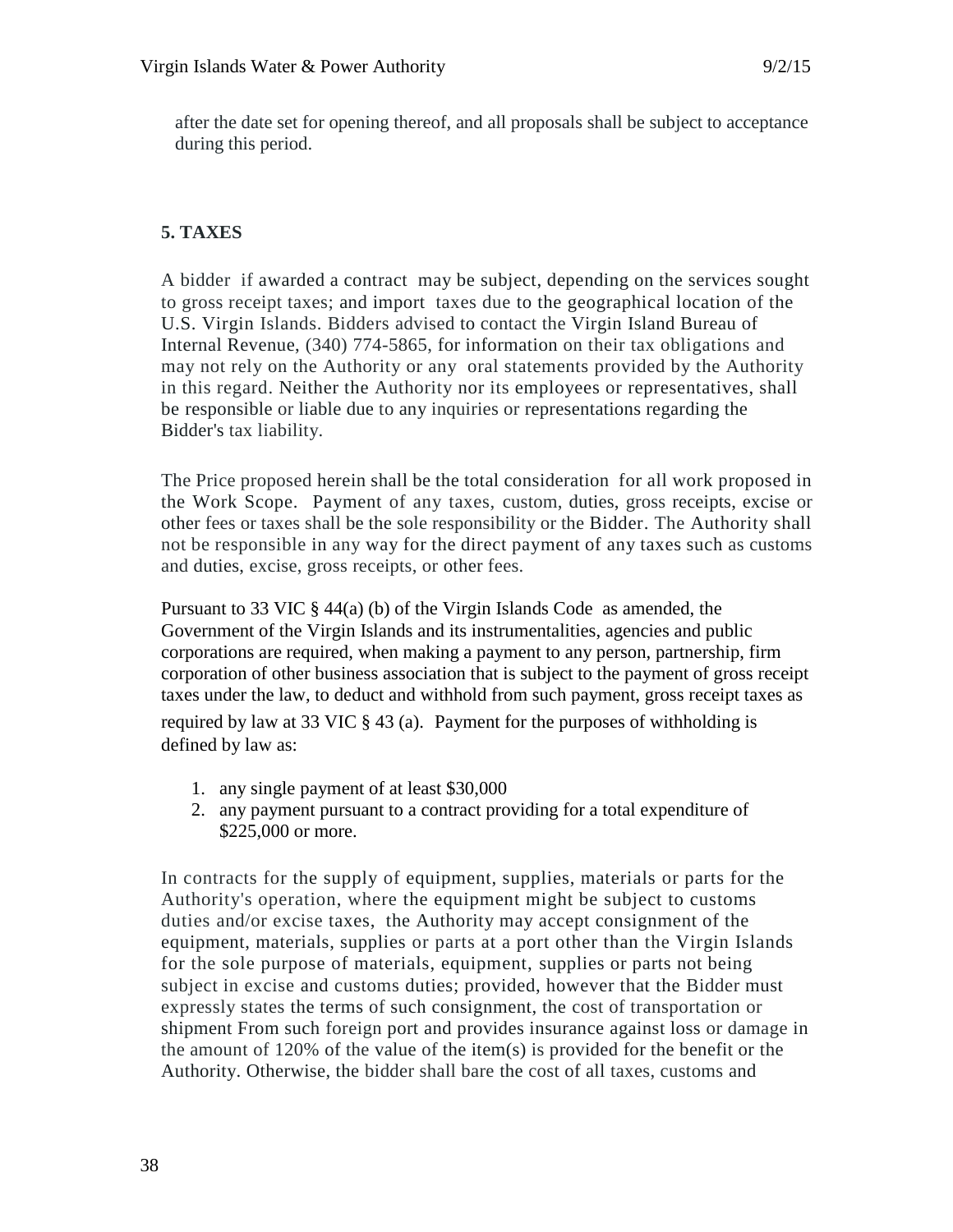duties, excise, gross receipts and other taxes or fees incurred by the Bidder in the performance of the work.

# **6. BUSINESS LICENSE**

Bidder must comply with the licensing laws of the Virgin Islands and obtain all licenses required for the performance of the project. All necessary and applicable license(s) shall be obtained by the Bidder and copies presented upon execution of the Contract. Additionally, Bidder must supply the Authority with its taxpayer identification number. Failure by Bidder to present its license(s) at contract execution shall be grounds to rescind or void the Contract.

In accordance with 27 VIC § 303b, any Bidder having a business license in the Territory is required to notify the Employment Security Agency, Virgin Islands Department of its intent to fill an existing position , now vacant, or soon to become vacant, or a new previously unfilled position. Notices of vacancies shall include the title of the position, if any, the proposed salary, any required qualifications, the general duties of the position , and the name, address or telephone number of the person to be contacted by applicants for the position. For the purposes of the law, "position" means employment at an hourly, monthly or yearly salary, intended to last at least 30 hour per week and for one month or more, but does not include temporary or day workers.

Anyone requesting information or guidance on this requirement is urged to contact the Department of Labor at 340-776-3700 or the Department of Licensing and Consumer Affairs at 340-774-3130.

# **7. INSURANCE**

The Bidder is required to obtain and maintain in effect the following insurance coverage pursuant to Clause 14 of the Professional General Contract Terns. Bidder shall submit proof of insurance coverage upon contract execution. Failure to obtain the necessary insurance shall be grounds to void the contract.

# **8. ENVIRONMENTAL RESPONSIBILITY**

If applicable to the services sought, the Bidder shall be responsible for complying with Rules, Regulations and Guidelines issued by the U.S. Environmental Protection Agency (EPA), VI Department of Planning and Natural Resources (DPNR), and any other Federal or local regulatory agencies with regard to the discharge or spilling, of oil, petroleum products, or other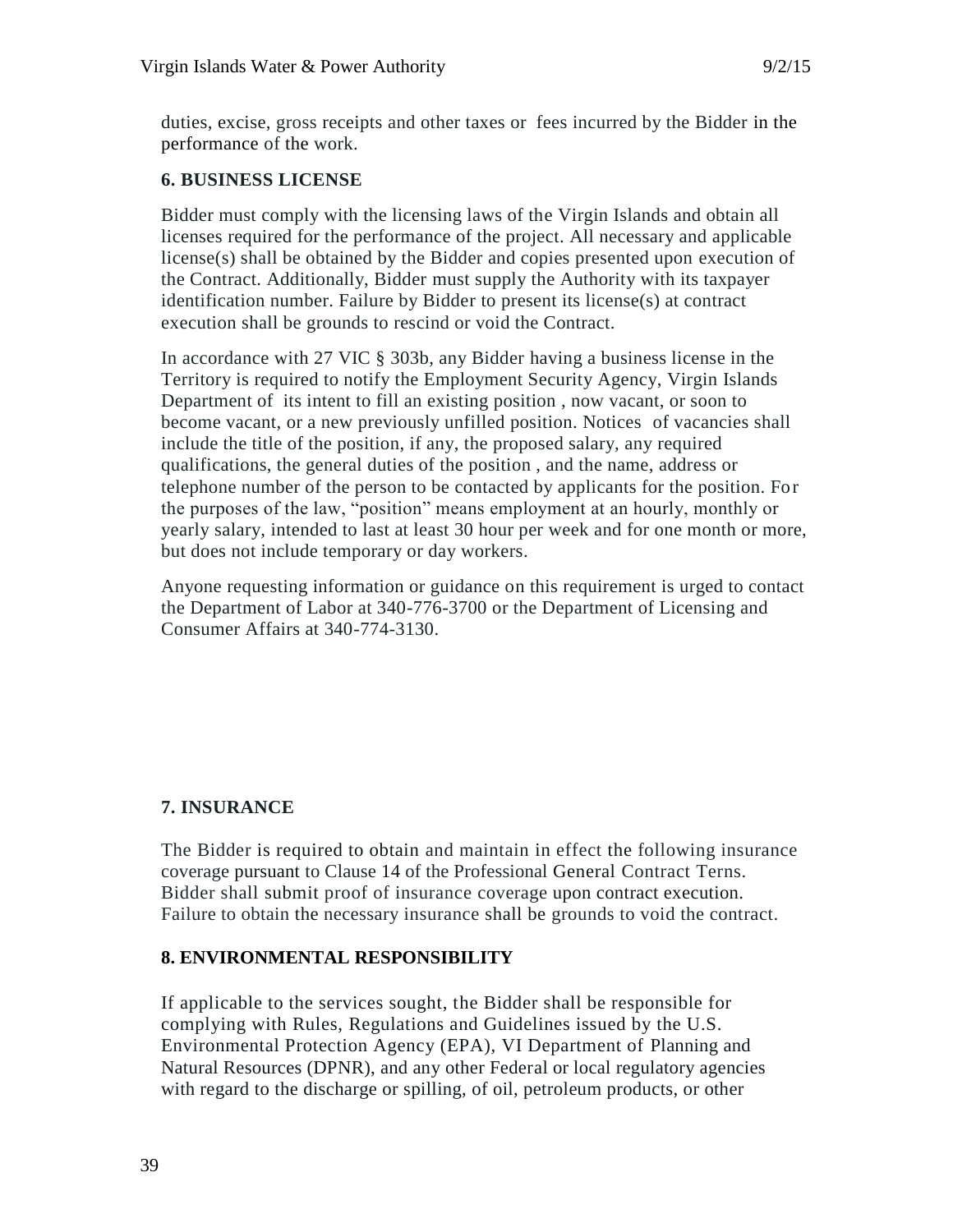prohibited contaminants during the performance of the Contract between the parties.

Bidder shall become familiar with or adhere to the policies and practices of the Authority regarding the discharge or spilling of oil, petroleum products or other legally prohibited contaminants , and any other policies applicable to the work determined by the Authority.

Bidder shall indemnify the Authority for any and all fines, assessed the Authority as a result of Bidder's failure to adhere to EPA, OSHA, and DPNR regulations and directives, and shall further pay all costs, expenses and attorney's fees, in connection therewith. Additionally, the Bidder shall indemnify the Authority for the cost of cleaning up all spills and discharges.

# **9. COMMUNICATION WITH AUTHORITY BOARD MEMBERS / EMPLOYEES / EVALUATION COMMITTTEE MEMBERS**

To preserve the integrity of the procurement process, and unless otherwise instructed, all communication, written or oral, regarding any RFP, IFB, solicitation of quotations, must be submitted through the Authority's Manager of Contract Administration. Any direct contact made by a Bidder with the Authority's Board Members, Officers, Directors, employees or the members of the Authority's Evaluation Committee concerning the procurement, and in an attempt to influence the procurement is prohibited, and may be grounds for disqualification.

# **10. CONFIDENTIALITY**

Bidders are hereby advised that any and all materials, information and documentation included in any response and submitted in response to any RFP or IFB may become a record of WAPA and may be subject to the provisions of Title 3 VIC §881, et. seq (Public Records Act). The Public Records Act requires disclosure of public documents upon request of any citizen unless the public document is deemed to be confidential or otherwise exempted by law. To date no court of law has ruled on the application of this law to the independent instrumentalities such as WAPA. "Confidential Information" includes all technical business, personnel, taxpayer or other information including customer or client information and details of customer accounts, however, communicated or disclosed to the receiving party or its employees, relating to past, present and future research, development and business activities of the disclosing party and that has been identified as "confidential". Both parties agree: (i) that the receiving party and its employees may disclose Confidential Information to others if required by law or with the prior written consent of the disclosing party; (ii) not to make use of Confidential Information other than for the performance of this Agreement; and (iii) that it will not use such information for its own advantage to the detriment of the disclosing party or its customers. Confidential information shall not include information which: (i) becomes generally available to the public (other than by the acts or omissions of the receiving party or its employees): (ii) was known prior to the date of this Agreement by